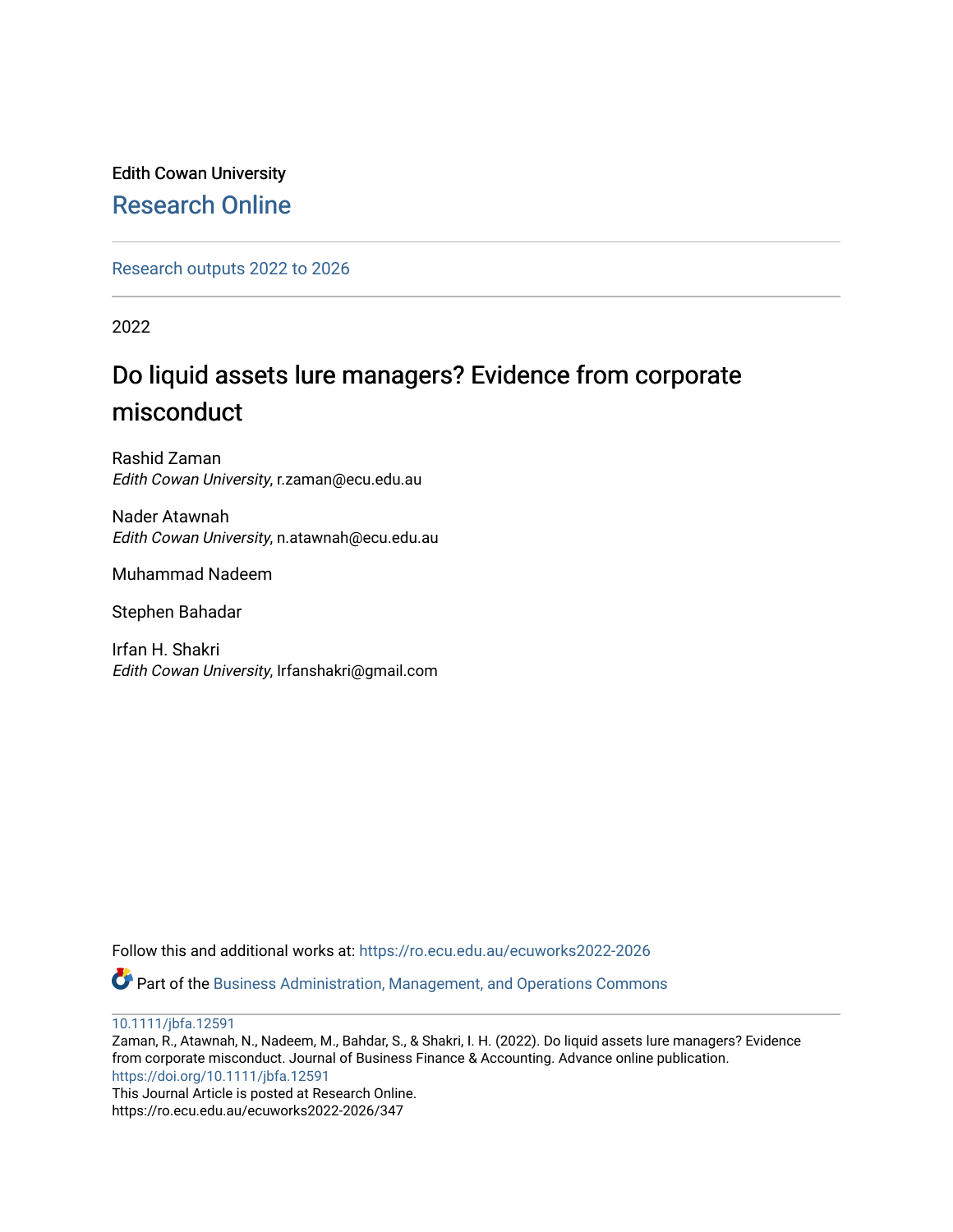# **ARTICLE**



# **Do liquid assets lure managers? Evidence from corporate misconduct**

# **Rashid Zaman<sup>1</sup> <b>D** | Nader Atawnah<sup>1</sup> | Muhammad Nadeem<sup>2</sup> **D** | **Stephen Bahadar3 Irfan Haider Shakri1**

<sup>1</sup> School of Business and Law, Edith Cowan University, Perth, Australia

<sup>2</sup> Otago Business School, University of Otago, Dunedin, New Zealand

<sup>3</sup> Department of Finance, Auckland University of Technology, Auckland, New Zealand

#### **Correspondence**

Dr Rashid Zaman, School of Business and Law, Edith Cowan University, Joondalup, Australia. Email: [r.zaman@ecu.edu.au](mailto:r.zaman@ecu.edu.au)

### **Abstract**

We examine the effect of asset redeployability on corporate misconduct and find a significant positive relationship. Utilizing a large sample of public US firms for the period of 2001 to 2015, we find that a one standard deviation (SD) increase in the proportion of redeployable assets leads to a 7.2% increase in corporate fines. We also find that the positive association between asset redeployability and corporate misconduct varies across types of misconduct and industrial heterogeneity. In our channel analysis, we find that managerial risk-taking is a potential mechanism through which asset redeployability is associated with misconduct. Additional tests reveal that corporate misconduct associated with asset redeployability leads to lower firm value. Our results remained robust in a series of sensitivity tests and continue to hold after accounting for potential endogeneity concerns. Our paper contributes to the ongoing discourse on the costs and benefits of asset redeployability.

#### **KEYWORDS**

agency conflict, asset redeployability, corporate misconduct, managerial risk-taking

**JEL CLASSIFICATION** G32, G34, M14

This is an open access article under the terms of the [Creative Commons Attribution](http://creativecommons.org/licenses/by/4.0/) License, which permits use, distribution and reproduction in any medium, provided the original work is properly cited.

© 2022 The Authors. *Journal of Business Finance & Accounting* published by John Wiley & Sons Ltd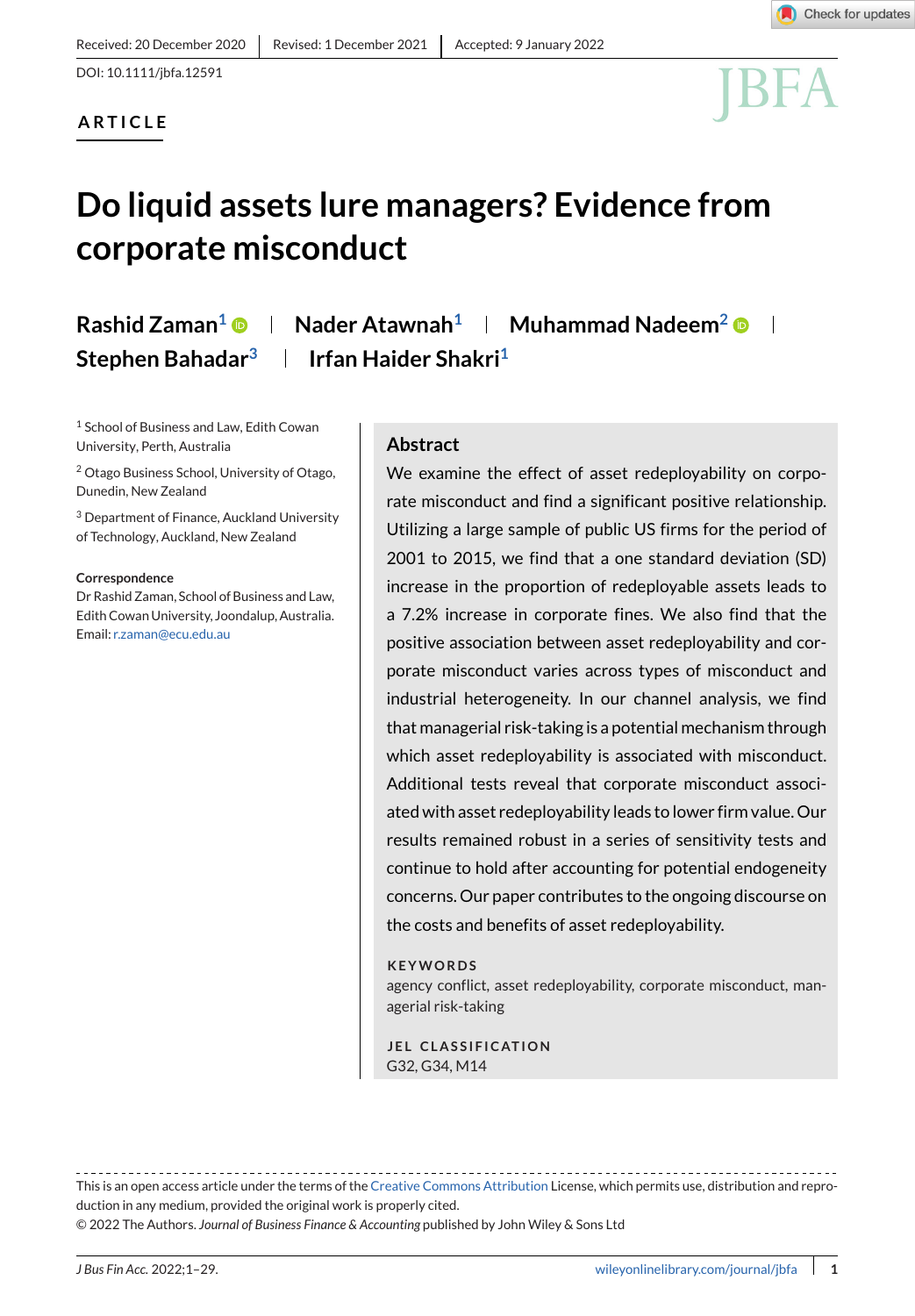# **1 INTRODUCTION**

We examine whether and how asset redeployability affects corporate misconduct.<sup>1</sup> Whether a classic case of fraud/accounting malpractice (e.g., Enron and WorldCom), environment-related crime (e.g., Volkswagen's emissions scandal in 2015 and Apple's product obsolescence case in 2018) or an operational scandal (e.g., LIBOR-fixing scandal by Deutsche Bank in 2015), the common thread across these incidents is pervasive rule violations by managers that lead to large-scale corporate abuses. The consequence of these behaviors has been the punishment of corporations through severe legislative penalties and fines. In addition to severe financial penalties and associated legal costs, loss of trust also undermines investors' confidence, damages shareholder value, triggers misallocation of capital resources and increases instability in the financial market (Cumming, Dannhauser et al., [2015;](#page-24-0) Cumming et al., [2018;](#page-24-0) Karpoff, [2021;](#page-25-0) Zaman, Atawnah, Baghdadi et al., [2021\)](#page-26-0).

Such far-reaching consequences of corporate misconduct have encouraged many scholars to investigate the determinants of business fraud and other scandals (Cumming, Leung et al., [2015;](#page-24-0) Jain & Zaman, [2020;](#page-25-0) Karpoff, [2021;](#page-25-0) Zaman, Atawnah, Baghdadi et al., [2021\)](#page-26-0). Several studies have examined the role of managerial characteristics on corporate wrongdoing (Amiram et al., [2018\)](#page-23-0). Studies investigating the role of managerial risk-taking behavior find that managerial equity-based compensation (Bouslah et al., [2018;](#page-24-0) Hass et al., [2015;](#page-25-0) Jain et al., [2021;](#page-25-0) Johnson et al., [2009\)](#page-25-0), managerial hubris (Tang et al., [2015\)](#page-26-0) and managerial over-optimism and opportunism (Ali & Hirshleifer, [2017;](#page-23-0) Bianchi & Mohliver, [2016\)](#page-24-0) intensify corporate misconduct. Asset redeployment is at the discretion of management (Li & Xu, [2018\)](#page-25-0) and the presence of deployable assets influences managerial behavior linked to financing (Kim & Kung, [2017;](#page-25-0) Lui et al., [2009\)](#page-25-0) and tax avoidance (Hasan et al., [2021\)](#page-25-0). Managers might use these assets to fulfil short-term goals, as well as their own personal objectives, at the expense of stakeholders' interests—leading to corporate misconduct. We address this fundamental question by examining whether the presence of redeployable assets encourages managers to engage in corporate misconduct.

Asset redeployability refers to a firm's ability to liquidate its capital assets at reasonable prices in the secondary capital market (Kim & Kung, [2017\)](#page-25-0). The buying and selling of corporate assets in this market constitutes an important investment decision and is often used by managers to meet their liquidity needs (Almeida & Campello, [2007;](#page-23-0) Anand & Singh, [1997\)](#page-23-0). For example, in 1 year alone (2012), US-listed companies made more than 6000 corporate asset transactions in the secondary capital market. The total value of these transactions amounted to well over US \$167 billion (Kim & Kung, [2017\)](#page-25-0).

Prior literature focusing on the consequences of asset redeployability does reveal a diversity of views. Scholars highlighting the positive side of asset redeployability advocate that the presence of a large portion of redeployable assets is a source of competitive advantage for firms. Redeployable assets provide liquidity for companies to meet their financial obligations and assist them to cover operational needs (Bates et al., [2009\)](#page-24-0). Findings in the empirical literature suggest that higher asset redeployability: (i) increases debt maturity (Benmelech, [2009\)](#page-24-0); (ii) enhances investment level and equity value of financially constrained firms (Almeida & Campello, [2007;](#page-23-0) Rong et al., [2020\)](#page-26-0); (iii) results in cheaper capital (Chen et al., [2020;](#page-24-0) Ortiz-Molina & Phillips, [2014\)](#page-26-0); and (iv) is associated with much less corporate tax avoidance (Hasan et al., [2021\)](#page-25-0). Yet some research has commented on the negative consequences of asset redeployability. Such studies argue that the presence of redisposable assets facilitates managerial risk-taking behaviors that lead to higher earnings manipulation (Bartov, [1993;](#page-24-0) Black et al., [1998;](#page-24-0) Herrmann et al., [2003\)](#page-25-0), adverse auditor responses (i.e., high audit fees and auditor resignations; Gul et al., [2019\)](#page-25-0) and an increased risk of stock price crashes (Chen et al., [2019\)](#page-24-0).

To test these opposing arguments, we use real penalties' data obtained from Violation Tracker, which is produced by the *Corporate Research Project of Good Jobs First* to identify instances of corporate misconduct.<sup>2</sup> Data relating to

 $1$  We followed Cumming, Dannhauser et al. [\(2015\)](#page-24-0) and define corporate misconduct as behavior of firms or managers resulting in material value loss to shareholders or other relevant stakeholders (e.g., creditors, customers and suppliers), and therefore leads to legal enforcement, such as financial penalties on businesses.

<sup>2</sup> We are thankful to Philip Mattera of *Good Jobs First* for giving us access to the data on corporate misconduct.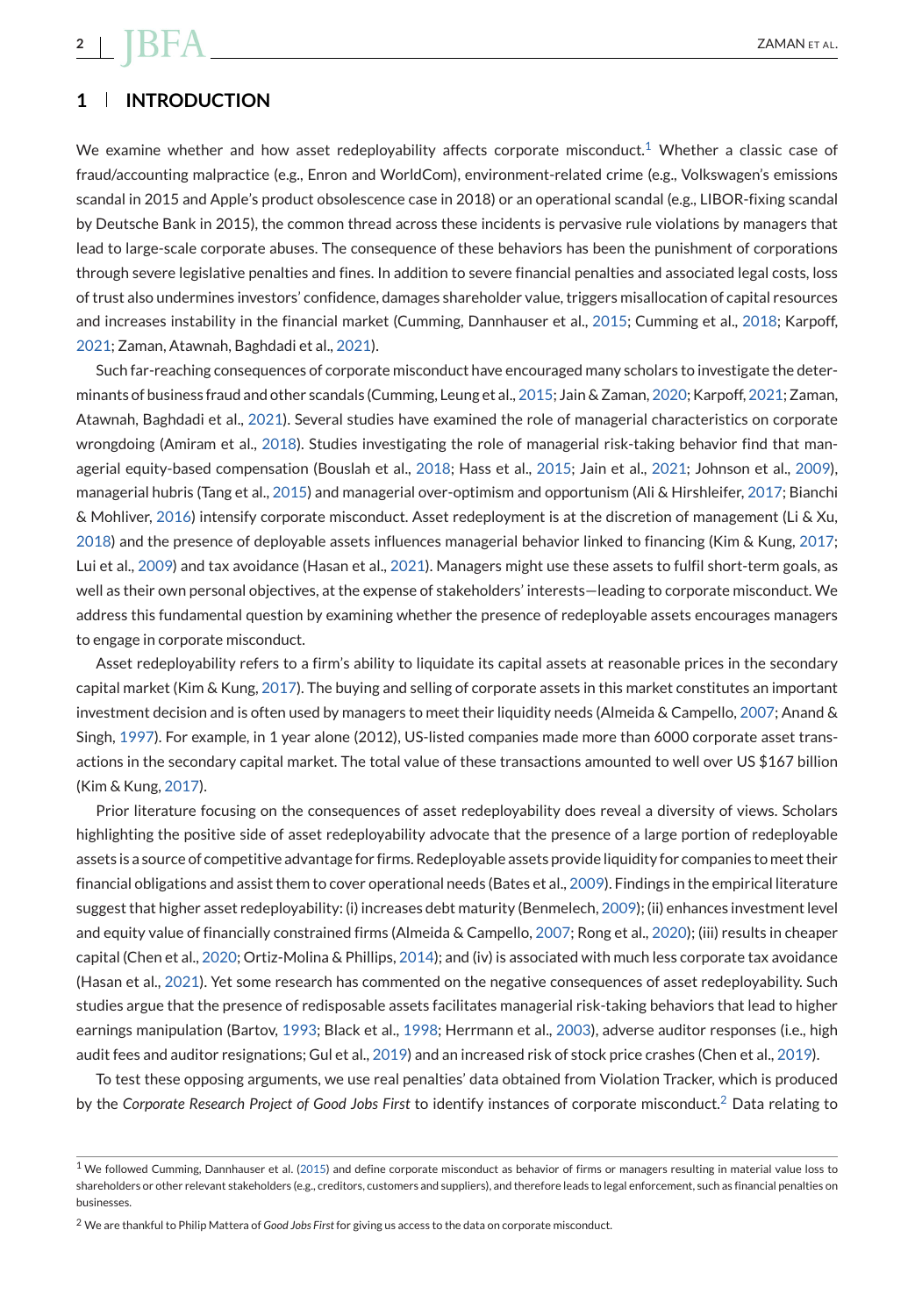asset redeployability are obtained from Kim and Kung [\(2017\)](#page-25-0), with asset redeployability capturing the extent to which a company's underlying assets have alternative uses both within and across industry and incorporate dimensions of asset salability and market thickness<sup>3</sup> (Kim & Kung, [2017\)](#page-25-0). Our analysis provides original evidence that a higher proportion of redeployable assets tends to increase not only the cost of corporate misconduct but also the number of times that it occurs. Our results are statistically significant and economically meaningful. We find that a one SD increase in the proportion of re-deployable assets leads to a 7.2% increase in corporate misconduct (i.e., equivalent to US \$0.53 million in fines). We further explored whether the positive association between asset redeployability and corporate misconduct varies across various types of misconduct and industrial heterogeneity. Our results indicate that the redeployability-misconduct relationship is more pronounced for workplace- and environmental-related misconduct and is contingent on industrial heterogeneity. Such an outcome indicates that managers are more likely to select easy targets and defy stakeholders when strong reactions are not expected.

Building on the hypothesis that asset redeployability leads to increased corporate misconduct due to managerial risk-taking, we perform a channel analysis based on Baron and Kenny's [\(1986\)](#page-24-0) causal step regression. We employ two proxies for managerial risk-taking: (i) *CEO Vega*, which refers to the sensitivity of the CEO stock portfolio to total equity compensation (Coles et al., [2006\)](#page-24-0); and (ii) management over-optimism (*Holder 67*). Management over-optimism is defined as whether the CEO holds vested options, with average moneyness of 67% or more, at least twice during the sample period (Malmendier & Tate, [2005\)](#page-25-0). Our findings indicate that CEO Vega perfectly mediates the relationship between asset redeployability and corporate misconduct. However, we find that CEO overconfidence partially mediates the redeployability–misconduct relationship. Nonetheless, these findings indicate that managerial risk-taking is a possible mechanism through which asset redeployability is associated with misconduct. Furthermore, we find that corporate misconduct associated with asset redeployability reduces firm value measured as the return on assets (ROA) and Tobin's Q. Therefore, stakeholders (i.e., particularly the shareholders) bear the cost of management's irresponsible behaviors.

Our main findings remain consistent following the application of a large number of robustness tests: (i) alternative measurement of asset redeployability and misconduct; (ii) controlling for the 2008 Global Financial Crisis (GFC); and (iii) after including the state fixed effect. Our results continue to hold after accounting for potential endogeneity concerns4.

Our study contributes to three strands in the literature. First, it expands a growing body of research on corporate misconduct by examining the role of asset redeployability. Prior literature demonstrates that CEO risk-taking incentives (Armstrong et al., [2013;](#page-23-0) Bouslah et al., [2018;](#page-24-0) Jain et al., [2021\)](#page-25-0), CEO hubris (Tang et al., [2015\)](#page-26-0), gender diversity (Cumming, Leung et al., [2015\)](#page-24-0), audit committees (Agrawal & Chadha, [2005;](#page-23-0) Beasley et al., [2000\)](#page-24-0) and board independence influence corporate misconduct (Avci et al., [2018;](#page-24-0) Jain & Zaman, [2020;](#page-25-0) Mishina et al., [2010;](#page-25-0) Zaman et al., [2020\)](#page-26-0). We identify an important characteristic of the firm's real asset bases, namely, asset redeployability which magnifies corporate misconduct.

Second, we extend the literature focusing on asset redeployability and its consequences for the firms. The majority of prior studies investigating the positive aspects of asset redeployability reveal that redeployability affects corporate financing decisions (Benmelech, [2009;](#page-24-0) Ortiz-Molina & Phillips, [2014\)](#page-26-0), increases firm valuations (Kim, [2018;](#page-25-0) Rong et al., [2020\)](#page-26-0) and curtails tax avoidance (Hasan et al., [2021\)](#page-25-0). By contrast, we demonstrate the negative consequences of asset redeployability on firm behavior in general, and corporate misconduct in particular. To the best of our knowledge, this is the first study that not only captures nuances associated with asset redeployability and corporate misconduct but also explores conditions through which asset redeployability influences corporate misconduct.

 $3$  Kim and Kung [\(2017\)](#page-25-0) followed three steps. First, they calculate an asset-level re-deployability score that captures the use of a particular asset within an industry. Second, they capture an industry-level asset re-deployability score by taking the average of each asset-level re-deployability score for the assets used by a particular industry. Third, and finally, they calculate a firm-level asset re-deployability score by utilizing the weighted average of industry level re-deployability score across a firm's business segments.

<sup>4</sup> Results available from the corresponding author by request.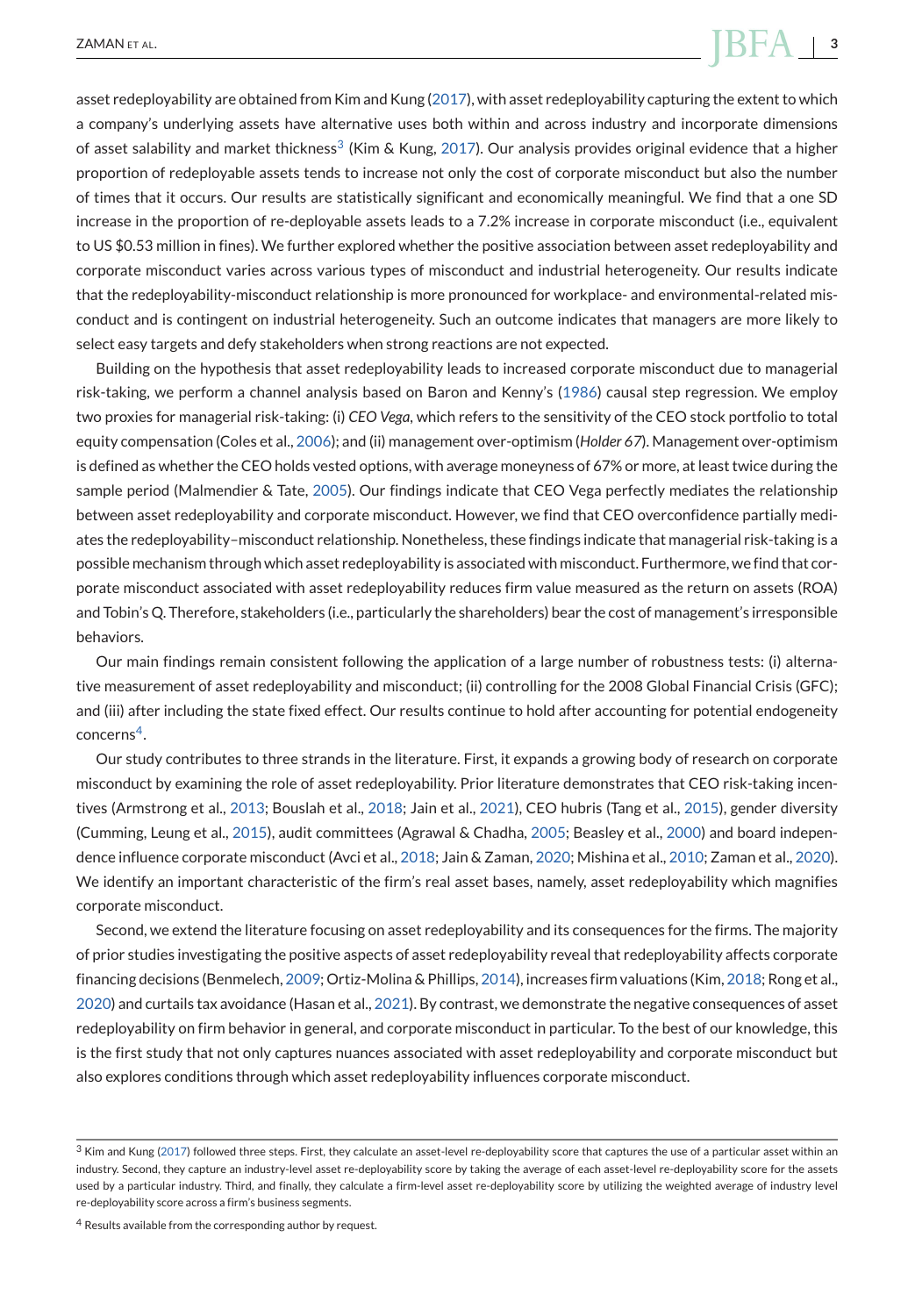# **4** BFA ZAMAN ET AL.

Third and finally, we also demonstrate that the asset redeployability-misconduct relationship reduces firm value, which has much wider implications for multiple stakeholders. Given recent incidents of corporate wrongdoing, our findings concerning the relationship between asset redeployability and corporate misconduct have important ramifications for stakeholders and especially regulators, policymakers and investors across global settings. Our intent is to promote responsible business practices.

The remainder of the paper is organized as follows. We begin by examining the literature that is relevant to our study and by presenting our hypotheses. In Section [3,](#page-7-0) we describe our methods, including data, measures and research methodology. The results and discussion are presented in Section [4,](#page-10-0) and our overall conclusions are presented in Section [5.](#page-20-0)

# **2 LITERATURE REVIEW AND HYPOTHESIS**

### **2.1 Asset redeployability**

Asset redeployability refers to corporate assets that can be resold or reutilized as an efficient alternative (Hasan et al., [2021\)](#page-25-0). Although the salability of redeployable assets is possible through active secondary markets for capital assets, there remains significant variation between firms in terms of proportion of such assets to their total assets. This heterogeneity is contingent on several factors, such as search costs for potential buyers and sellers, financial constraints and business type (Chen et al., [2020;](#page-24-0) Hasan et al., [2021\)](#page-25-0). As a result, the use of redeployable assets of a business largely remained at discretion of management. Managers in companies with a large proportion of redeployable assets enjoy several benefits. First, such tangible assets are accounted for depreciation and lose their value over time; therefore, managers may redeploy these assets to ensure their production level remains at par (Rong et al., [2020\)](#page-26-0). Second, managers may boost business profitability by simply converting less productive and/or less profitable tangible assets into cash and later investing this cash into more profitable segments (Li & Xu, [2018\)](#page-25-0). An oft-cited example is General Electric (GE), which sold its appliance business in 2014 to Electrolux to redeploy its capital in more profitable sectors, such as the oil and gas, aviation and healthcare industries (Mann, [2014\)](#page-25-0). Such redeployment of assets has resulted in a 75% increase in GE's profit margins in 2016.

Conversely, the presence of such assets also provides an opportunity for entrenched managers to obscure underlying earnings by selling productive assets at a higher price and ignore stakeholders' interests (Graham et al., [2005;](#page-24-0) Gul et al., [2019;](#page-25-0) Herrmann et al., [2003;](#page-25-0) Schnatterly et al., [2018\)](#page-26-0). For instance, IBM sold one of its operating units for \$300 million to beat analysts' forecasts. Such an unprecedented action triggered the Security Exchange Commission (SEC) to investigate potential or suspected accounting malpractice, which resulted in the company's stock share value falling by 4% (Monica, [2003\)](#page-26-0).

Due to the unique characteristics of redeployable assets, several scholars have examined their impact on corporate policies/outcomes. Studies have investigated the role of redeployable assets on finance policies, such as capital structure (Bernardo et al., [2020;](#page-24-0) Campello & Giambona, [2013\)](#page-24-0), debt maturity (Benmelech, [2009\)](#page-24-0), investment opportunities (Almeida & Campello, [2007;](#page-23-0) Kim & Kung, [2017;](#page-25-0) Rong et al., [2020\)](#page-26-0) and corporate tax avoidance (Hasan et al., [2021\)](#page-25-0). Despite the relevance of redeployable assets on managerial behavior, no studies have yet investigated their role in corporate misconduct. Thus, our study is intended to address this gap in the literature.

# **2.2 Theoretical framing and hypotheses development**

A firm's asset structure represents its capacity for producing and generating economic benefits, such as good profits. Firms, regardless of their size, need internal and/or external capital to finance their operations. Sometimes, these flows of capital can be replaced by redeploying existing assets to some other department, organization or another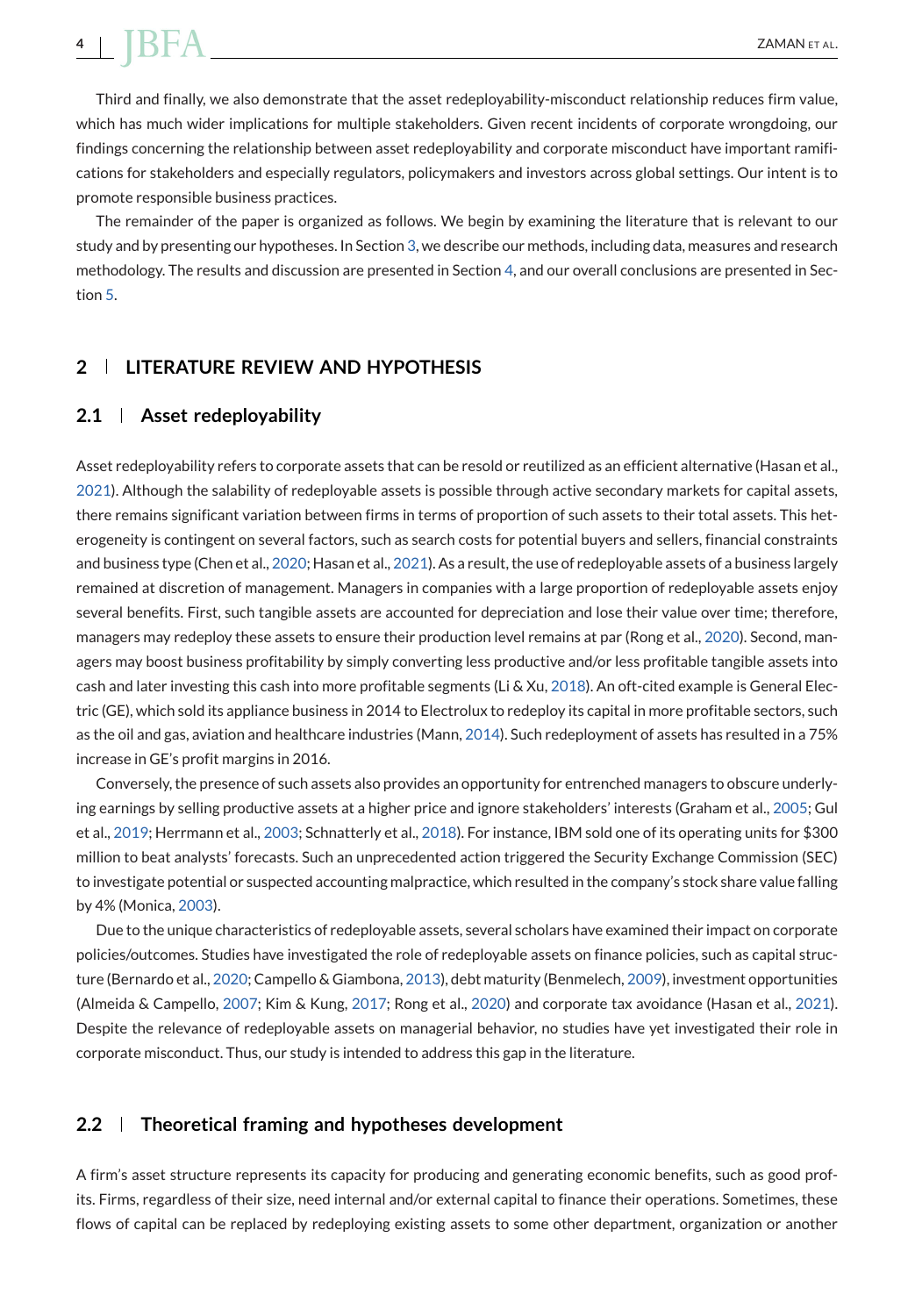industry to utilize these assets more effectively and efficiently (De Vita et al., [2011\)](#page-24-0). These redeployable tangible assets can be viewed as an asset but also a liability. Studies focusing on the positive aspects of asset redeployability contend that such assets boost firm liquidity and facilitate better financing decisions. Consistent with this view, Benmelech and Bergman [\(2009\)](#page-24-0) and Ortiz-Molina and Phillips [\(2014\)](#page-26-0) indicate that companies with more illiquid assets pay more for capital. Similarly, Campello and Giambona [\(2013\)](#page-24-0) find that asset redeployability eases borrowing conditions, especially in credit-constrained environments. More recently, Kim [\(2018\)](#page-25-0) extends the implications of redeployable assets to corporate mergers and acquisitions. Their findings indicate that firms with a large proportion of redeployable assets receive higher premiums in such deals. Similarly, Hasan et al. [\(2021\)](#page-25-0) explore the impact of asset redeployability on managerial behavior by invoking corporate tax avoidance activities. They report that management executives with responsibility for a large number of redeployable assets can ensure less corporate tax avoidance.

Taken together, these findings imply that firms with a higher ratio of redeployable assets enjoy better relationships with stakeholders (i.e., lenders, shareholders and regulators). Redeployable assets provide management-added resources to meet financial and operational obligations and release performance-related pressure (Anand & Singh, [1997;](#page-23-0) Rong et al., [2020\)](#page-26-0). Consequently, managers will have little incentive to violate stakeholders' interests and engage in misconduct.

Although many studies favor the positive aspects of asset redeployability, there is a small but growing literature that has highlighted the dangers of such assets. This literature employs standard agency theory and argues that separation of ownership and control creates agency problems. This dichotomy is typically observed in public listed companies, where opportunistic managers can exploit company resources for their own advantage because it is difficult, expensive and time-consuming to monitor what they do (Jensen & Meckling, [1976\)](#page-25-0). Studies focusing on underhanded aspects of asset redeployability argue that the presence of disposable assets facilitates agency conflict. Managers exploit these resources to their own advantage, resulting in higher earnings management practices<sup>5</sup>(Bartov, [1993;](#page-24-0) Black et al., [1998;](#page-24-0) Herrmann et al., [2003\)](#page-25-0). Other studies have also acknowledged the role of asset redeployability in corporate risk-taking. For instance, Gul et al. [\(2019\)](#page-25-0) suggest that auditors are more likely to charge higher fees for firms blessed with large amounts of redeployable assets because there is an inherent risk associated with these assets. Similarly, Chen et al.'s [\(2019\)](#page-24-0) findings reveal that the presence of redeployable assets enables managers to opportunistically exploit asset sales so that they can manipulate firm earnings upwards and hide bad news, leading to a higher risk of a stock price crash. These findings strongly suggest that the presence of higher asset redeployability will encourage managerial risk-taking behavior.

We argue that such a corporate environment would increase the probability of managers seeking to pursue their own agendas at the expense of stakeholders, and, in certain circumstances, engaging in acts of corporate malpractice to cover their tracks. Our argument is based on prior literature documenting a significant positive relationship between managerial risk-taking behaviors and corporate misconduct (Armstrong et al., [2010;](#page-23-0) Bouslah et al., [2018;](#page-24-0) Hass et al., [2015\)](#page-25-0). Managers' risky behaviors exacerbate agency problems to a point that poor outcomes for both shareholders and stakeholders are the result (Mishina et al., [2010;](#page-25-0) Rezaee, [2005\)](#page-26-0). Empirical studies that support these arguments contend that a higher level of managerial risk-taking facilitates earnings manipulation (Armstrong et al., [2013;](#page-23-0) Zhang et al., [2008\)](#page-26-0), increases incidents of product safety problems (Wowak et al., [2015\)](#page-26-0) and results in a large number of shareholder lawsuits (Peng & Röell, [2008\)](#page-26-0). Taking both views together (i.e., the positive and negative aspects of asset redeployability), we formulate our hypothesis as follows:

H1: *A higher proportion of asset redeployability is associated with corporate misconduct*.

<sup>5</sup> Since the presence of redeployable assets capture asserts salability, it would be much easier for a firm's management to manipulate earnings if it owned highly redeployable assets.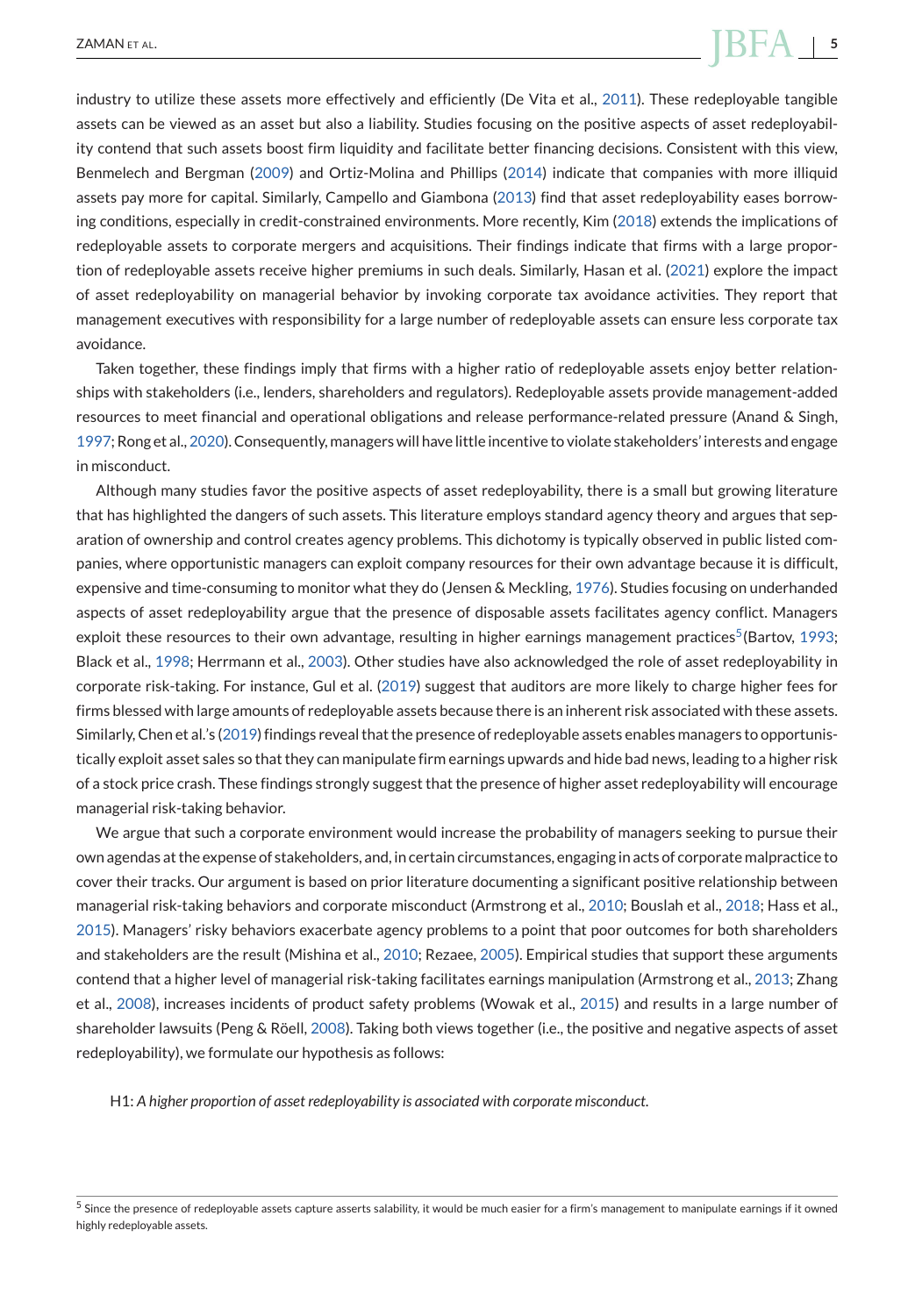# **2.3 Asset redeployability and corporate misconduct: The underlying mechanism**

In this section, we explore a possible underlying mechanism: managerial risk-taking through which asset redeployability might be associated with corporate misconduct. We capture managerial risk-taking behavior through CEO Vega and CEO overconfidence.

# $2.3.1$  | CEO Vega

We have hypothesized that liquidity stemming from redeployable assets heightens managerial risk-taking behavior (Chen et al., [2019;](#page-24-0) Gul et al., [2019\)](#page-25-0), which, in turn, tempts managers to engage in fraud or other dishonest business dealings (Ali & Hirshleifer, [2017;](#page-23-0) Bouslah et al., [2018;](#page-24-0) Jain et al., [2021\)](#page-25-0). If this hypothesis holds then one could expect that asset redeployability might be associated with corporate misconduct via managerial risk-taking (i.e., CEO Vega). Prior studies document that the use of stock options (i.e., CEO Vega) in executive compensation contracts does increase managerial risk-taking (Agrawal & Mandelker, [1987;](#page-23-0) Jain et al., [2021;](#page-25-0) Rajgopal & Shevlin, [2002\)](#page-26-0). Prior studies also reveal that CEO Vega is positively associated with corporate misconduct in the form of earnings management and restatements (Armstrong et al., [2013\)](#page-23-0), and socially irresponsible activities (Bouslah et al., [2018;](#page-24-0) Jain et al., [2021\)](#page-25-0). Misconduct in any form can be perceived as a special type of risky project that raises expected equity value. Therefore, managers with high CEO Vega find such initiatives alluring (Armstrong et al., [2013\)](#page-23-0). Taken together, if asset redeployability spurs higher risk-taking and managers with higher CEO Vega are linked with a higher likelihood of misconduct, then we would expect that asset redeployability is related to corporate misconduct through managerial risk-taking (i.e., in this case CEO Vega).

# 2.3.2 | CEO Overconfidence

CEOs' overconfidence, demonstrated in their underestimation/overestimation of risk/return associated with a company event, has long been considered the main determinant of corporate strategic decision-making (Malmendier & Tate, [2008\)](#page-25-0). The psychology literature suggests that CEOs' overconfidence affects risk-taking through their overestimation of the precision of exogenous noisy signals (Gervais et al., [2011;](#page-24-0) Goel & Thakor, [2008\)](#page-24-0) and underestimating the riskiness of future adverse events (Hackbarth, [2008\)](#page-25-0). Prior studies provide evidence that CEO overconfidence is associated with: (i) unethical corporate behavior in the form of CSR decoupling (Sauerwald & Su, [2019\)](#page-26-0); (ii) valuedestroying mergers (Malmendier & Tate, [2008\)](#page-25-0); and (iii) higher stock price crash risk (Kim et al., [2016\)](#page-25-0). Overconfident CEOs may be involved in unethical and irresponsible activities because they believe they can deal with the negative consequences that might arise (Tang et al., [2015\)](#page-26-0). To the extent that liquid assets provide managers with incentives for opportunistic use, overconfident CEOs are more likely to be lured toward corporate misconduct because they believe that they can deal with the consequences. Taken together, if asset redeployability spurs risk-taking and ultimately gives managers the incentive to engage in corporate misconduct, then asset redeployability could be associated with misconduct through managerial risk-taking. Thus, we formulate our hypothesis as follows:

**H2**: *Asset redeployability is associated with corporate misconduct through managerial risk-taking (CEO Vega and Overconfidence)*

## **2.4 Asset redeployability, corporate misconduct and firm value**

We have hypothesized that asset redeployability encourages management to engage in corporate misconduct through risk-taking. However, prior studies argue that stock markets react negatively to unethical corporate behavior (e.g., Carberry et al., [2018\)](#page-24-0). For example, Nadeem [\(2021\)](#page-26-0) argues that misbehaving firms face customer boycotts and public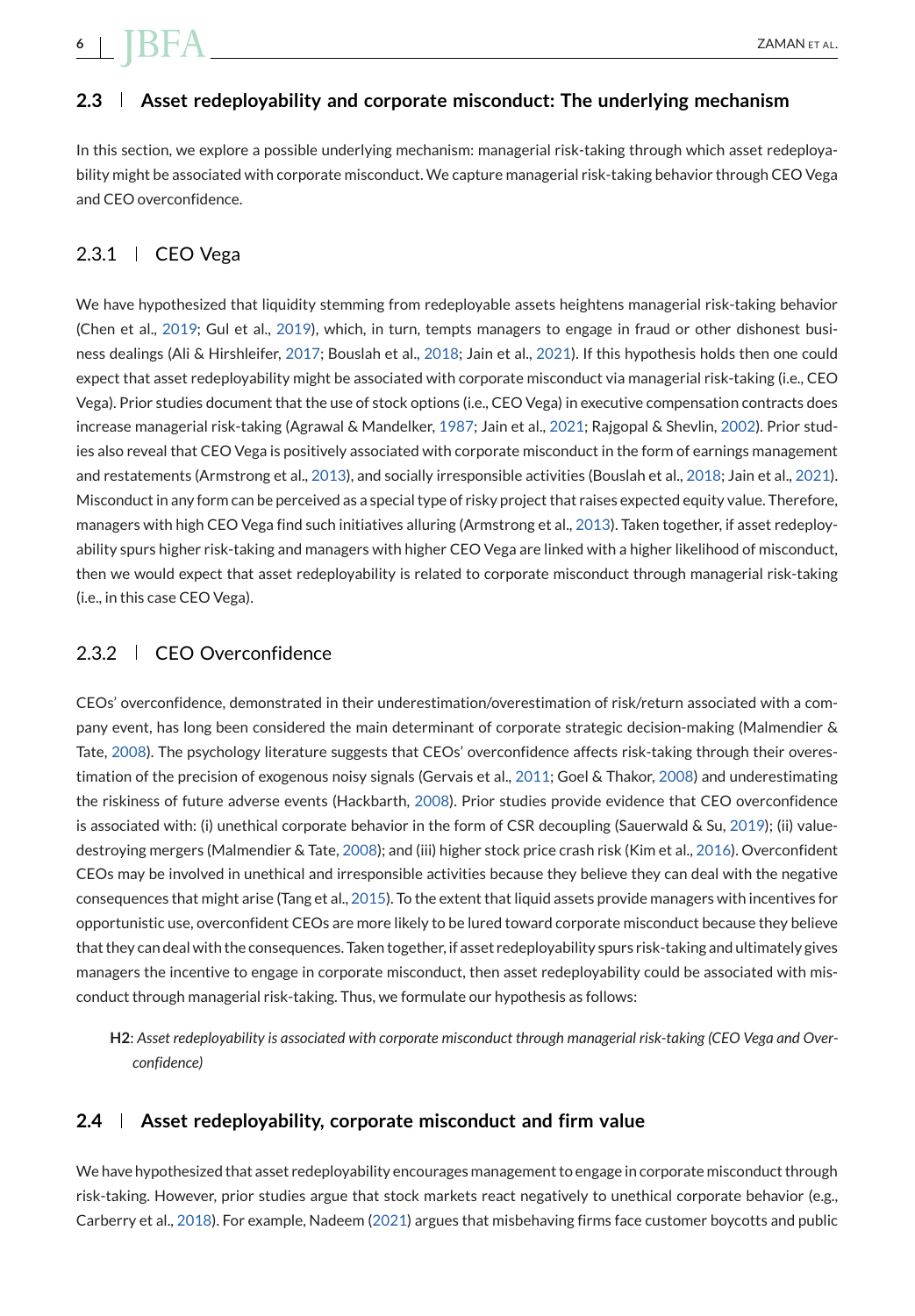<span id="page-7-0"></span>outcry—all of which results in significant financial hardships. Among the costs associated with misconduct are legal expenses in the form of fines and settling lawsuits, and expenses associated with implementing new monitoring practices and reputational penalties—all of which eventually undermine a firm's market value (Atawnah et al., [2018;](#page-23-0) Karpoff et al., [2008;](#page-25-0) Nadeem, [2021;](#page-26-0) Zaman, Bahadar et al., [2021\)](#page-26-0). Prior studies provide empirical evidence that managerial risk-taking increases the likelihood of corporate misconduct, which prompts poorer business performance (Nadeem et al., [2021;](#page-26-0) Schnatterly et al., [2018;](#page-26-0) Zahra et al., [2005\)](#page-26-0). If asset redeployability increases the type of managerial risktaking that leads to corporate misconduct, then we expect that the asset redeployability and misconduct relationship may have a negative impact on firm value. Our hypothesis is as follows:

**H3**: *The asset redeployability and corporate misconduct relationship lower firm value*.

# **3 RESEARCH DESIGN**

#### **3.1 Data, sample and variable description**

We obtain our data from Violation Tracker, Bloomberg, Compustat and ExecuComp databases. We first extract penalties' data from Violation Tracker. We then manually match companies' names from Violation Tracker with companies' names extracted from Bloomberg. We employ the Google search engine and stock exchange websites to verify our matching based on company names. This process allows us to compile comprehensive and fine-grained data of penalties for 763 US companies with Bloomberg tickers, ISINs and CUSIPs as unique identifiers across the sample period of 2001 to 2015.We then obtain asset redeployability data from Kim and Kung [\(2017\)](#page-25-0). Data to calculate managerial risktaking variables, such as *CEO Vega* and *Holder 67*, are extracted from ExecuComp and Compustat. Company accounts data are also obtained from Compustat. To remove outlier effects, we winsorize all continuous variables at the first and 99th percentiles. Our final sample for the empirical analysis comprises 5452 firm-year observations for 680 US-listed companies.

### **3.2 Variable measurement**

# 3.2.1 Corporate misconduct

While a significant number of studies of corporate misconduct have focused largely on financial misreporting (Armstrong et al., [2013;](#page-23-0) Beasley et al., [2000\)](#page-24-0), accounting irregularities (Armstrong et al., [2010\)](#page-23-0) and financial market manip-ulations (Cumming, Dannhauser et al., [2015;](#page-24-0) Cumming et al., [2018\)](#page-24-0) that mainly target shareholders, analyses examining corporate misconduct and its implications for a broad spectrum of stakeholders are scarce. In this study, we therefore examine corporate misconduct and measure it by the amount of financial penalties imposed on a firm due to the violation of stakeholders' interests, namely *Ln* (*Total Penalties* \$), as suggested in recent research (Heese & Pérez-Cavazos, [2019;](#page-25-0) Jain & Zaman, [2020;](#page-25-0) Zaman, Atawnah, Baghdadi et al., [2021\)](#page-26-0).<sup>6</sup> We use the real amount of penalties' data, obtained from Violation Tracker, which offers records of violations that resulted in penalties of at least \$5000. Violation Tracker data is produced by the *Corporate Research Project of Good Jobs First*, a national policy resource center that aims to promote corporate and governmental accountability. Violation Tracker was the first wide-ranging database of corporate irresponsibility, and it was used in a recent study examining stakeholders' misconduct (Heese & Pérez-Cavazos, [2019;](#page-25-0) Zaman, Atawnah, Baghdadi et al., [2021\)](#page-26-0). It records corporate misconduct pertaining to an extensive range of infringements of stakeholders' rights and comprising the following categories: (i) shareholder-related

<sup>6</sup> We also utilize the number of penalties imposed on firms due to violation of stakeholders' interests as an alternative measure, namely *Ln (Number of Penalties)*.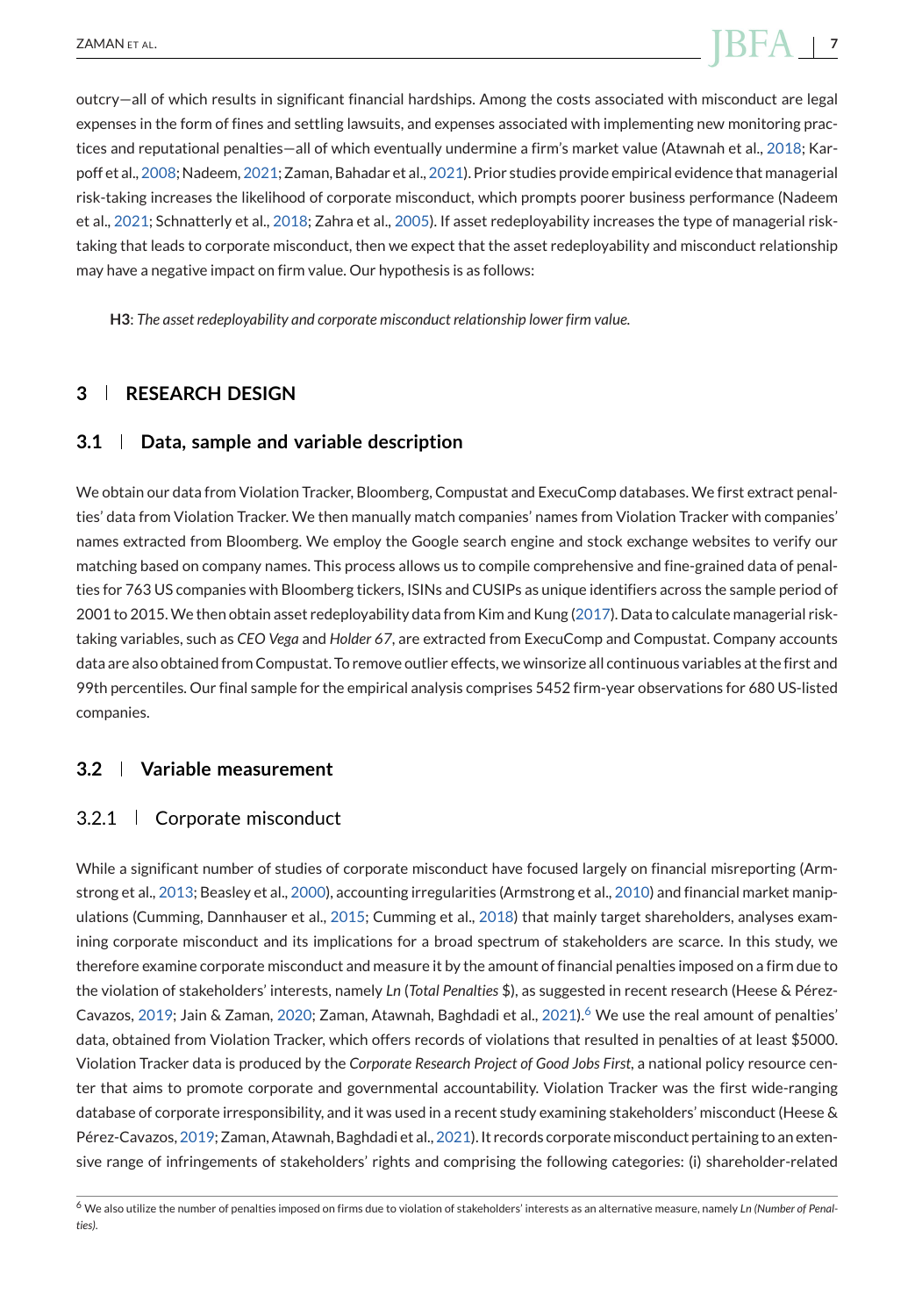# <span id="page-8-0"></span>**8**  $\mathbf{BFA}$  **ZAMAN** ET AL.

misconduct; (ii) customer-related misconduct; (iii) employee-related misconduct; (iv) environmental-related misconduct; and (v) society-related misconduct.<sup>7</sup> Violation Tracker has collected these data from more than 50 federal regulatory agencies of the US Department of Justice since 2000.

### 3.2.2 Asset redeployability

We use Kim and Kung's [\(2017\)](#page-25-0) asset redeployability (*REDEPLOY*) measure as the main explanatory variable. We prefer Kim and Kung's [\(2017\)](#page-25-0) data over traditional measures (i.e., a simplified liquidity index measured as total book assets to industry total book assets) of asset redeployability since it accounts for asset use across as well as within industries.<sup>8</sup>

Kim and Kung [\(2017\)](#page-25-0) employ a three-step process to capture firm-level asset redeployability. In the first step, Kim and Kung [\(2017\)](#page-25-0) use the 1997 Bureau of Economic Analysis (BEA) capital flow table to calculate a redeployability score for each asset category.<sup>9</sup> They measure each asset redeployability score as the sum of weights of industries that use the assets among 123 industries in the BEA table. Here, industry weight is the sum of the market capitalizations of all Compustat firms in each BEA industry over the sum of market capitalizations across all Compustat firms.

In the second step, Kim and Kung [\(2017\)](#page-25-0) aggregate the asset redeployability scores across the 180 different assets categories to construct an industry-level redeployability index. This kind of index is defined as the value-weighted average of each asset redeployability score used by the industry, where weights reflect the industry expenditure on a given asset category divided by the industry total expenditure per BEA table.

In their third and final step, they calculate firm-level asset redeployability as the value-weighted average of the industry-level redeployability indices across a firm's business segment. Of note as part of the robustness check, we utilize two additional asset redeployability measures (i.e., *REDEPLOY\_CORR* and *REDEPLOY\_EW*) proposed by Kim and Kung [\(2017\)](#page-25-0). *REDEPLOY\_CORR* is a correlation adjusted asset redeployability measure that considers the extent to which a firm's output in a particular industry correlates with the output of other firms in the same industry. *REDE-PLOY\_EW is* an equally weighted asset redeployability measure that calculates each asset's redeployability score across industries by using the number of firms (equal weights) operating in the industry instead of that industry's actual market capitalization. Companies with higher values of asset redeployability measures are generally associated with high recovery rates and more actively involved in asset sales.

# 3.2.3 Control variables

We include two sets of control variables, based on previous studies of corporate misconduct and board co-option. Our first set of control variables includes board characteristics, such as board corporate social responsibility committee (*CSR COMM*), board size (*BSIZE*), board gender diversity (*BGEND*) and board independence (*BIND*), which are all considered to be linked to corporate misconduct (Jain & Zaman, [2020;](#page-25-0) Nadeem, [2021\)](#page-26-0). Our second set of control variables include a set of firm characteristics that have also been identified in previous studies as being related to corporate misconduct. Specifically, we control for firm performance using return on assets (*ROA*), since a firm's performance affects its propensity to engage in misconduct (Johnson et al., [2009;](#page-25-0) Köster & Pelster, [2017\)](#page-25-0). We also control for firm tangibility, defined as the proportion of plant property and equipment to total assets (*PPE*) (Bouslah et al., [2018\)](#page-24-0).

 $^7$  Shareholder-related misconduct includes fines or penalties for accounting and tax-linked controversies, such as aggressive to nontransparent accounting, tax fraud and parallel imports or money laundering practices. Customer-related misconduct includes fines or penalties related to customer health and safety, product and service quality, customer privacy and integrity, price-fixing and anti-competitive behaviors. Workplace-related misconduct includes fines/penalties for health and safety breaches, and employment discrimination. Environmental-related misconduct includes fines/penalties due to such events as toxic chemical releases and oil spills. Society-related misconduct includes fines or penalties for public health, industrial accidents and corrupt practices.

<sup>8</sup> Kim and Kung's [\(2017\)](#page-25-0) measure have other advantages. For example, it captures salability of over 180 different asset classes, while others measure all assets equally. This measure is based on the direct expenditure on specific assets instead of general corporate transactions at the industry level. The latter fails to account for the heterogeneity of underlying assets.

 $9$  BEA breaks down expenditures on new equipment, software and structures by 180 assets for 123 industries.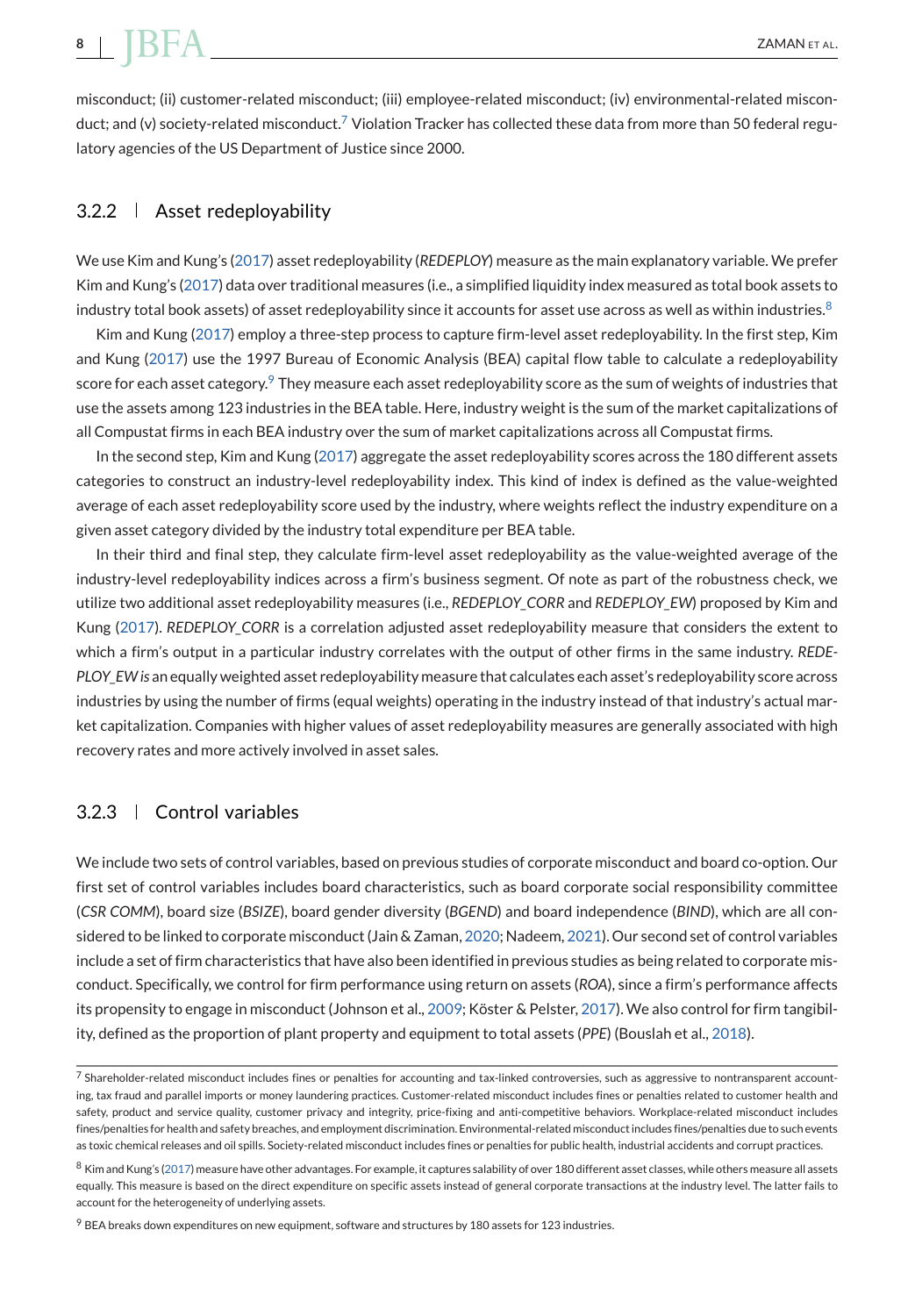# **Penalties Cost in \$ (Sum)** Number of penalties (Sum) Consumer (Nondurables) 629,000,000 850 Consumer (Durables) 159,000,000 169 169 Manufacturing 1,480,000,000 1540 Oil, Gas, and Coal Extraction 1,820,000,000 1,536 Chemicals and Allied Products 618,000,000 618,000,000 735 Business Equipment 2,220,000,000 424 Telephone and TV Transmission 345,000,000 208 Utilities 681 and 10,300,000,000 compared 681 and 10,300,000,000 compared 681 Wholesale and Retail 3,160,000,000 1159 Healthcare 17,700,000,000 275 Finance 319,000,000 36 96 Mines, Construction and Others 1,420,000,000 6518 Total 14.191 **5 39.970,000,000** 14.191

#### **TABLE 1** Corporate misconduct distribution across industries

*Note*: This table shows the sum of corporate misconduct variables cost (USD) and numbers of financial penalties using the Fama French 12 industrial classification across study sample period 2001–2015.

We include firm size (*FSIZE*) because large firms are more likely to experience agency problems (Jensen & Meckling, [1976\)](#page-25-0), and thus the opportunity to commit crimes is greater. Since the need for debt from external parties promotes corporate full disclosure, we include firm leverage (*LEV*) in our regression (Ferrell et al., [2016\)](#page-24-0). We also control for cash holding (*CASH*), since a firm's retained cash is held at the discretion of management (Bouslah et al., [2018;](#page-24-0) Tang et al., [2015\)](#page-26-0). We follow Wowak et al. [\(2015\)](#page-26-0) and Tang et al. [\(2015\)](#page-26-0) to control for market-to-book value (*MB*), firm age (*FAGE*), firm risk-taking ability (*FRISK*) and business complexity as one plus the natural logarithm of number of business segments (*Ln BUS SEGMENT*) and the number of geographical segments (*GEO SEGMENT*). Detailed definitions of the variables are included in Appendix [A.](#page-27-0)

### 3.2.4 Descriptive statistics

Table 1 shows the industry-wide distribution of our dependent variables. The results based on the Fama-French 12 industrial classification demonstrate that, generally, companies operating in healthcare, medical equipment and medicines are the prime violators with a total amount of US \$17.7 billion. However, manufacturing firms are leaders in terms of the number of misconduct events, followed by oil and gas firms. Overall, the firms in our sample have paid well over US \$39 billion for 14,191 stakeholders' violations.

In Table [2,](#page-10-0) we present the descriptive statistics for variables included in the study. The sample mean of 6.16 for *Ln* (*Total Penalties*\$) suggests that our sample companies have paid US \$7.30 million in fines for stakeholders' violations. Concurrently the mean value of *Ln* (*Number of Penalties*) in our sample (i.e., 0.68) indicates that, on average, the sample companies were involved in three violations. The average asset redeployability (*REDEPLOY, REDEPLOY\_CORR* and *REDEPLOY\_EW*) in our sample is 0.39, 0.21 and 0.33, respectively. An average firm in our sample consists of 10 board members, of which 13.8% are female and 81% are independent directors. A sample firm, on average, has a CSR committee of 0.18, a ROA of 0.15, a PPE ratio of 0.31, a firm size of 8.49, a leverage ratio of 0.23, a cash holding ratio of 0.09, a market-to-book ratio of 1.92, an average firm age of 44 years and a firm risk ratio of 0.52. These statistics are comparable with those reported in prior studies (Bouslah et al., [2018;](#page-24-0) Gul et al., [2019;](#page-25-0) Hasan et al., [2021;](#page-25-0) Jain & Zaman, [2020;](#page-25-0) Kim & Kung, [2017;](#page-25-0) Zaman, Atawnah, Haseeb et al., [2021\)](#page-26-0).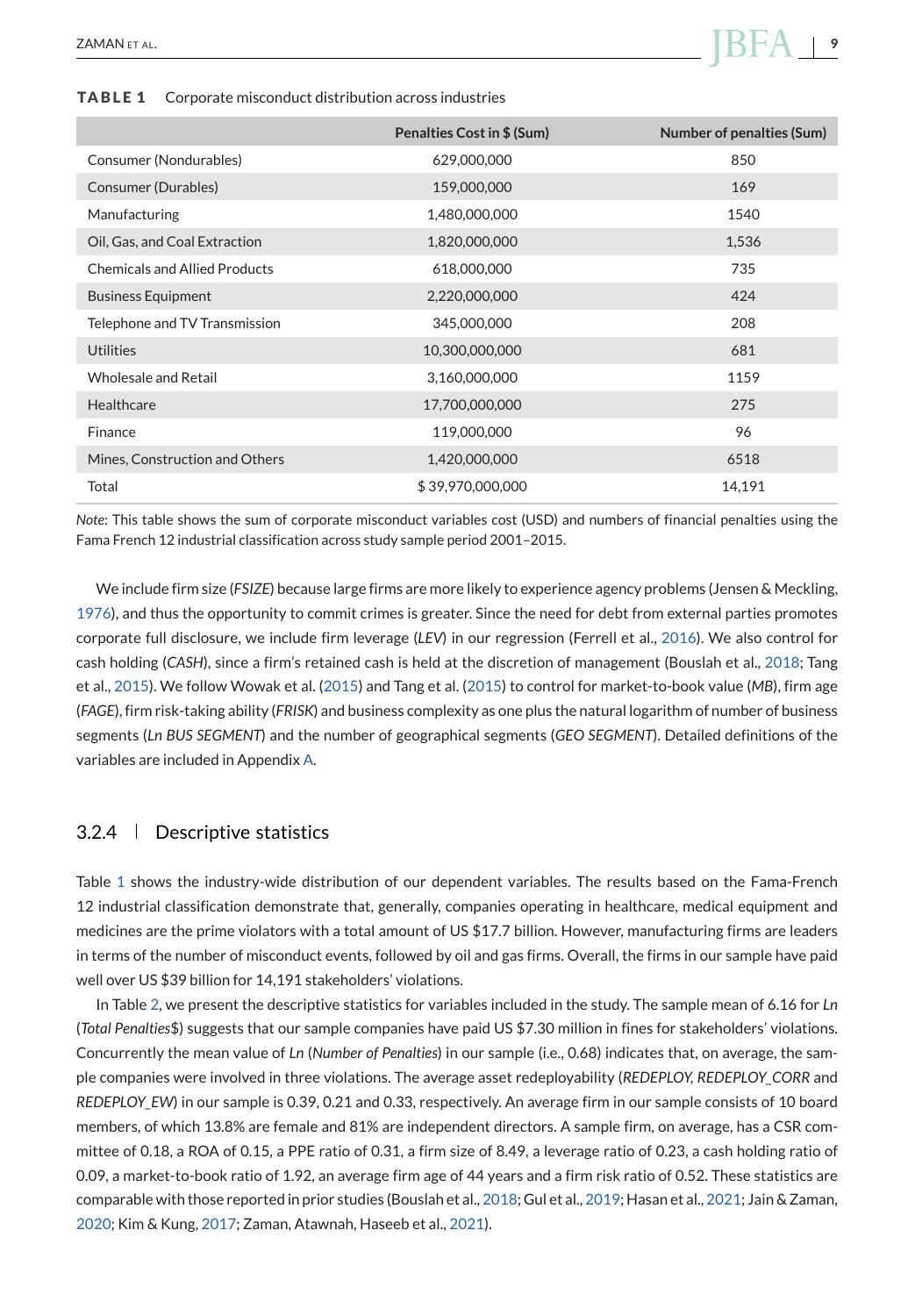### <span id="page-10-0"></span>**TABLE 2** Descriptive statistics

|                                              | Mean     | <b>SD</b> | P <sub>25</sub> | <b>Median</b> | <b>P75</b> |
|----------------------------------------------|----------|-----------|-----------------|---------------|------------|
| <b>Panel A: Dependent variables</b>          |          |           |                 |               |            |
| Ln (Total Penalties \$) $_{t+1}$             | 6.162    | 6.063     | 0.000           | 8.705         | 11.265     |
| Ln (Number of Penalties) $t+1$               | 0.679    | 0.832     | 0.000           | 0.693         | 1.099      |
| Panel B: Independent variables               |          |           |                 |               |            |
| <b>REDEPLOY</b>                              | 0.393    | 0.081     | 0.338           | 0.396         | 0.448      |
| REDEPLOY_CORR                                | 0.206    | 0.056     | 0.179           | 0.208         | 0.240      |
| <b>REDEPLOY_EW</b>                           | 0.334    | 0.085     | 0.297           | 0.352         | 0.386      |
| <b>Panel C: Control Variables</b>            |          |           |                 |               |            |
| <b>CSR COMM</b>                              | 0.182    | 0.386     | 0.000           | 0.000         | 0.000      |
| <b>BSIZE</b>                                 | 2.350    | 0.217     | 2.197           | 2.398         | 2.485      |
| <b>BGEND</b>                                 | 0.138    | 0.096     | 0.083           | 0.125         | 0.200      |
| <b>BIND</b>                                  | 0.812    | 0.122     | 0.750           | 0.846         | 0.900      |
| <b>ROA</b>                                   | 0.151    | 0.081     | 0.100           | 0.140         | 0.190      |
| PPE                                          | 0.307    | 0.232     | 0.120           | 0.240         | 0.456      |
| <b>FSIZE</b>                                 | 8.485    | 1.443     | 7.458           | 8.409         | 9.510      |
| LEV                                          | 0.232    | 0.164     | 0.116           | 0.223         | 0.329      |
| CASH                                         | 0.091    | 0.079     | 0.043           | 0.081         | 0.124      |
| MB                                           | 1.915    | 1.080     | 1.260           | 1.599         | 2.167      |
| FAGE                                         | 43.964   | 18.579    | 25.999          | 44.504        | 64.999     |
| <b>FRISK</b>                                 | 0.524    | 0.181     | 0.426           | 0.473         | 0.585      |
| Ln (BUS SEGMENT)                             | 1.250    | 0.468     | 0.693           | 1.386         | 1.609      |
| <b>GEO SEGMENT</b>                           | 3.480    | 2.167     | 2.000           | 3.000         | 5.000      |
| <b>Panel D: Additional Control variables</b> |          |           |                 |               |            |
| R&D_INTENSITY                                | 1.844    | 3.768     | 0.000           | 0.000         | 2.193      |
| <b>FIN CONST</b>                             | $-4.827$ | 0.749     | $-5.549$        | $-4.855$      | $-4.142$   |
| Panel E: Channel analysis variables          |          |           |                 |               |            |
| CEO Vega                                     | 3.213    | 1.824     | 2.105           | 3.417         | 4.515      |
| Holder 67                                    | 0.292    | 0.455     | 0.000           | 0.000         | 1.000      |
|                                              |          |           |                 |               |            |

*Note*: This table presents descriptive statistics for the variables used in this study. The sample consists of 5452 firm-year observations during the 2001–2015 period. Detailed variable definitions are provided in Appendix [A.](#page-27-0)

# **4 RESULTS AND DISCUSSIONS**

## **4.1 Baseline results**

To examine the effect of asset redeployability on corporate misconduct, we estimate the following regression model:

$$
Misconduct_{it+1} = \beta_0 + \beta_1 RREDEPLOY_{it} + \beta_2 CONTROLS_{it}
$$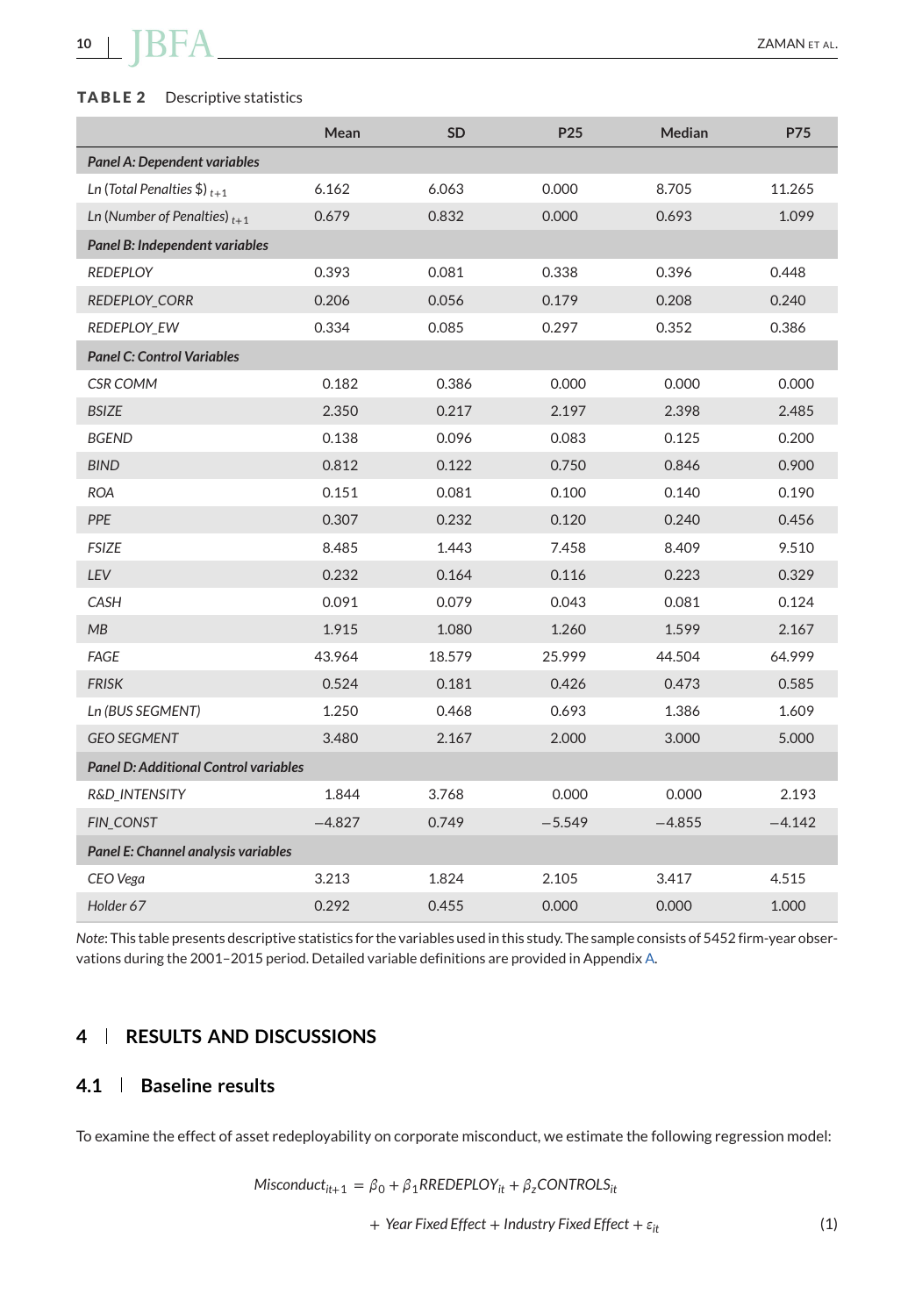# ZAMAN ET AL. **11**

*Misconduct* measures are *Ln* (*Total Penalties*\$) and *Ln* (*Number of Penalties*) for firm *i* in year *t*+1. Our key independent variable is asset redeployability *(REDEPLOY)*. *CONTROLS* is a vector of all control variables defined in Section [3.2.3.](#page-8-0) We include year and industry fixed effects, and correct standard error at the firm-year level. Industry fixed effects help account for all time-invariant industry-level factors that might be jointly related to both dependent and independent variables. Year fixed effects help to account for common macroeconomic shocks. To alleviate endogeneity concerns, we have used the lead value (*t*+1) of both dependent variables. Detailed descriptions of the variables are found in Appendix [A.](#page-27-0) We report the baseline results in Table [3.](#page-12-0)

The results in Table [3](#page-12-0) strongly support our hypothesis H1 that higher asset redeployability encourages managerial risk-taking, which results in more corporate misconduct. Specifically, the coefficient estimates on asset redeployability in column (1) are 5.469 and statistically significant at the 1% level. Similarly, the coefficient estimates on asset redeployability in column (2) are 1.204 and statistically significant at the 1% level. These results are consistent with our hypothesis and demonstrate that firms engage in more wrongdoing when they own more saleable assets. Our results are economically significant. For example, a one SD increase in *REDEPLOY* leads to an increase of 0.443 (5.469 × 0.081) and 0.098 (1.204 × 0.081) in *Ln* (*Total Penalties*\$) and *Ln* (*Number of Penalties*), respectively. This is equivalent to approximately 7.20 % and 14.43% of the mean value of *Ln* (*Total Penalties*\$) and *Ln* (*Number of Penalties*), respectively. In terms of dollar amount, this is equivalent to an increase of US \$0.53 million in fines (7.20%  $\times$  7.30 million).

#### 4.1.1 | Misconduct type and cross-industry analyses

Since our corporate misconduct measures include various types of stakeholders' violations and differ across industries, it is critical to further explore whether the documented relationship between corporate misconduct and asset redeployability varies across types of misconduct and industries.<sup>10</sup> A recent study by Harjoto et al. [\(2019\)](#page-25-0) argued that managers are less likely to defy powerful stakeholders, such as the shareholders, consumers and the wider society, when they expect strong reactions. However, they are more likely to engage in misconduct related to the environment and workplace where responses are likely to be weak. Jones and Rubin [\(2001\)](#page-25-0) also find that environmental violations, while associated with a significant loss in share value, do not elicit reputational losses. Cline et al. [\(2018\)](#page-24-0) find that behaviors associated with dishonesty have significant and lasting reputational consequences for firms. Similarly, anecdotal evidence can be found in the Volkswagen case where the company's management, intending to generate stronger company performance for shareholders, compromised environmental standards (Hotten, [2015\)](#page-25-0). To test this hypothesis, we rerun our baseline results replacing the aggregate measure of corporate misconduct with multiple stakeholders' violations (i.e., shareholders, workplace, customers, environment and society). Our results are reported in Table [4.](#page-13-0)

The result in Panel A of Table [4](#page-13-0) shows that the coefficient estimates on asset redeployability are positive and significant for all types of stakeholders' violations. However, we do find evidence that such a positive association is more pronounced for workplace- and environmental-related fines compared with other types of stakeholders' violations. Panel B reports the results of various types of stakeholders' violations using number of penalties. Our results indicate that the effect of asset redeployability is more pronounced on the number of workplace- and environmental-related incidents. These outcomes are consistent with the findings of Harjoto et al. [\(2019\)](#page-25-0) and Zaman, Atawnah, Baghdadi et al. [\(2021\)](#page-26-0) that some misconduct is more obvious than others.

We also examine whether the positive association between corporate misconduct and asset re-redeployability differs across industries. Our motivation stems from the variation of misconduct events across industries, which is prompted by variance in litigation risk. Companies operating in sensitive industries, such as chemicals, and oil and gas, risk more dangerous litigation because they tend to drive their value through extraction and use of natural resources (King & Lenox, [2000;](#page-25-0) Zaman et al., [2020\)](#page-26-0). Like misconduct, asset redeployability is contingent on industrial heterogeneity (Kim & Kung, [2017\)](#page-25-0). To capture industrial heterogeneity, we followed the Fama-French 12 industrial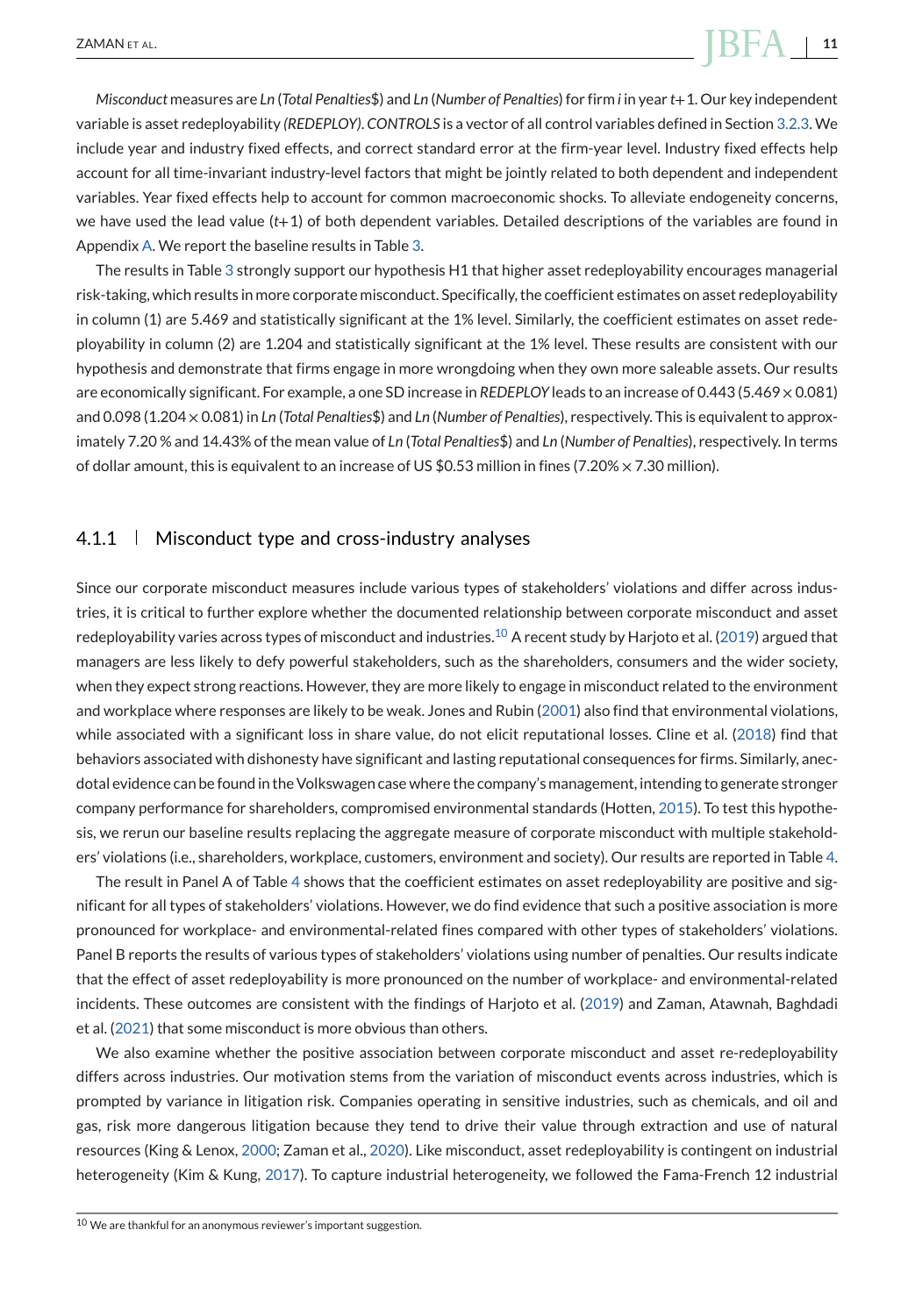# <span id="page-12-0"></span>**12 BFA** ZAMAN ET AL.

# **TABLE 3** Asset redeployability and corporate misconduct

|                    | Ln (Total Penalties \$) $_{t+1}$ | Ln (Number of Penalties) $t+1$ |
|--------------------|----------------------------------|--------------------------------|
|                    | (1)                              | (2)                            |
| <b>REDEPLOY</b>    | 5.469***                         | $1.204***$                     |
|                    | (2.91)                           | (5.56)                         |
| <b>CSR COMM</b>    | $0.489**$                        | 0.035                          |
|                    | (2.18)                           | (1.26)                         |
| <b>BSIZE</b>       | 0.182                            | $-0.034$                       |
|                    | (0.41)                           | $(-0.67)$                      |
| <b>BGEND</b>       | $-3.304***$                      | $-0.538***$                    |
|                    | $(-3.57)$                        | $(-5.32)$                      |
| <b>BIND</b>        | $1.287*$                         | $0.149*$                       |
|                    | (1.83)                           | (1.82)                         |
| <b>ROA</b>         | $3.750***$                       | $0.511***$                     |
|                    | (2.88)                           | (3.43)                         |
| PPE                | $2.105***$                       | $0.366***$                     |
|                    | (3.45)                           | (5.12)                         |
| <b>FSIZE</b>       | $1.187***$                       | $0.184***$                     |
|                    | (15.74)                          | (20.39)                        |
| LEV                | $-0.500$                         | $-0.102$                       |
|                    | $(-0.71)$                        | $(-1.49)$                      |
| <b>CASH</b>        | $-5.252***$                      | $-0.751***$                    |
|                    | $(-3.65)$                        | $(-4.86)$                      |
| МB                 | $-0.382***$                      | $-0.034***$                    |
|                    | $(-3.72)$                        | $(-3.10)$                      |
| <b>FAGE</b>        | $0.017***$                       | $0.001*$                       |
|                    | (3.30)                           | (1.86)                         |
| <b>FRISK</b>       | $0.197***$                       | $0.020***$                     |
|                    | (3.87)                           | (2.98)                         |
| Ln (BUS SEGMENT)   | $-0.353**$                       | $-0.044**$                     |
|                    | $(-2.09)$                        | $(-2.21)$                      |
| <b>GEO SEGMENT</b> | $-0.032$                         | $-0.003$                       |
|                    | $(-0.85)$                        | $(-0.71)$                      |
| Industry FE        | <b>YES</b>                       | YES                            |
| Year FE            | YES                              | YES                            |
| F-test p-value     | 0.000                            | 0.000                          |
| Observations       | 5452                             | 5452                           |
| Adjusted $R^2$     | 0.226                            | 0.437                          |

*Note*: This table reports regression results on the relation between corporate misconduct and asset redeployability. All regressions control for industry- and year-fixed effects. Standard errors are corrected for clustering at the firm level and *t*-statistics are reported in parentheses. \*\*\*, \*\*, \* denote significance at the 1%, 5% and 10% level, respectively. Detailed variable definitions are provided in Appendix [A.](#page-27-0)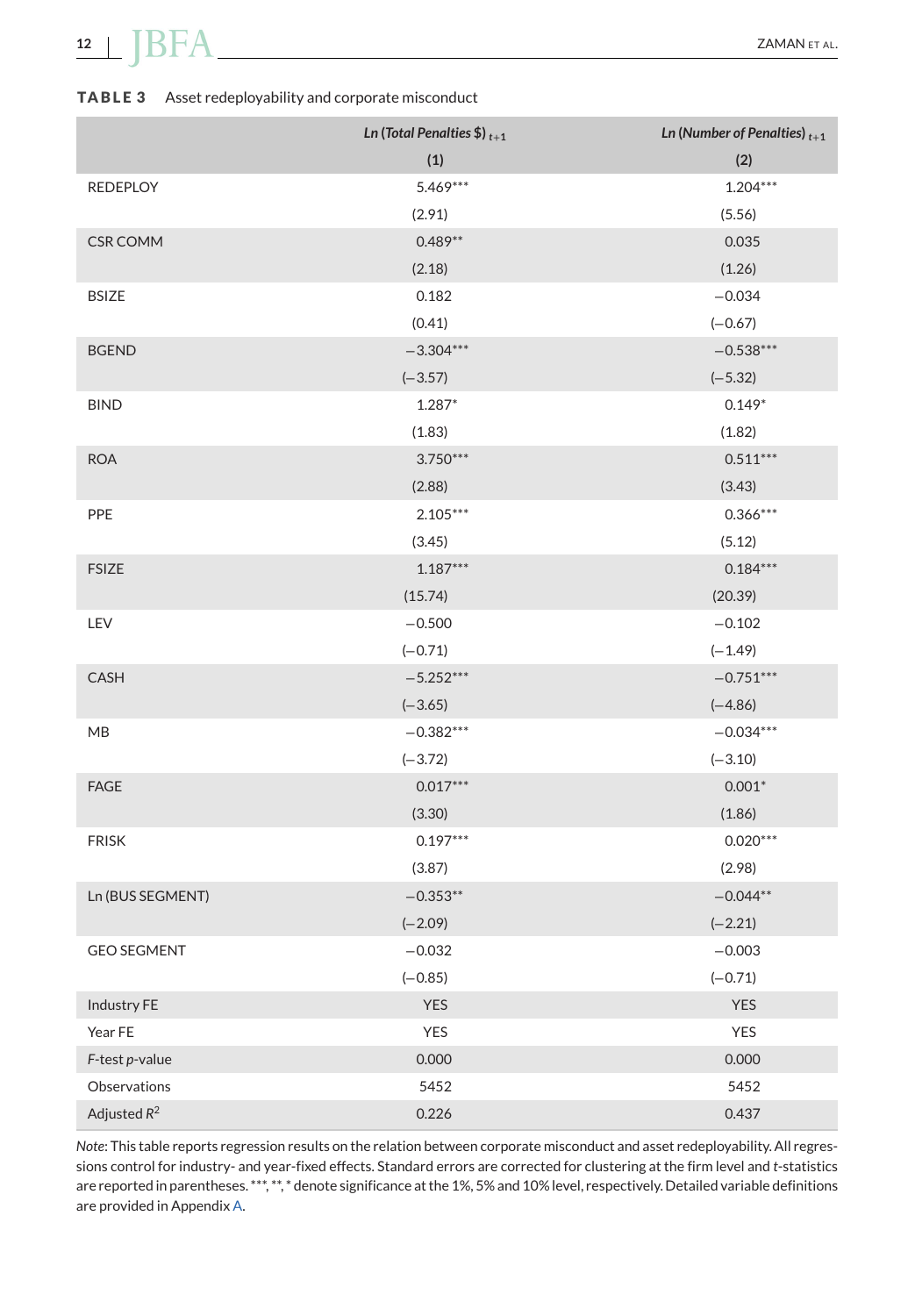<span id="page-13-0"></span>

| Panel A: Corporate Misconduct (Total Penalties \$) and Asset Redeployability                                                                                                                                                                                                                                                                                                                                                                                                         |                                   |                      |                             |                             |                    |
|--------------------------------------------------------------------------------------------------------------------------------------------------------------------------------------------------------------------------------------------------------------------------------------------------------------------------------------------------------------------------------------------------------------------------------------------------------------------------------------|-----------------------------------|----------------------|-----------------------------|-----------------------------|--------------------|
|                                                                                                                                                                                                                                                                                                                                                                                                                                                                                      | $\Xi$                             | $\overline{2}$       | $\overline{3}$              | $\overline{4}$              | $\overline{5}$     |
|                                                                                                                                                                                                                                                                                                                                                                                                                                                                                      | <b>Shareholders</b><br>Misconduct | Workplace Misconduct | <b>Customers Misconduct</b> | Environmental<br>Misconduct | Society Misconduct |
| <b>REDEPLOY</b>                                                                                                                                                                                                                                                                                                                                                                                                                                                                      | $0.527*$                          | $3.614***$           | $0.632*$                    | $5.371***$                  | $0.339*$           |
|                                                                                                                                                                                                                                                                                                                                                                                                                                                                                      | (1.68)                            | (2.07)               | (1.75)                      | (3.91)                      | (1.69)             |
| All controls                                                                                                                                                                                                                                                                                                                                                                                                                                                                         | YES                               | YES                  | YES                         | YES                         | YES                |
| Industry FE                                                                                                                                                                                                                                                                                                                                                                                                                                                                          | YES                               | YES                  | YES                         | YES                         | YES                |
| Year FE                                                                                                                                                                                                                                                                                                                                                                                                                                                                              | YES                               | YES                  | YES                         | YES                         | YES                |
| F-test p-value                                                                                                                                                                                                                                                                                                                                                                                                                                                                       | 0.000                             | 0.000                | 0.000                       | 0.000                       | 0.000              |
| Observations                                                                                                                                                                                                                                                                                                                                                                                                                                                                         | 5,452                             | 5,452                | 5,452                       | 5,452                       | 5,452              |
| Adjusted R <sup>2</sup>                                                                                                                                                                                                                                                                                                                                                                                                                                                              | 0.033                             | 0.156                | 0.229                       | 0.244                       | 0.033              |
| Panel B: Corporate Misconduct (Number of Penalties) and Asset Redeployability                                                                                                                                                                                                                                                                                                                                                                                                        |                                   |                      |                             |                             |                    |
|                                                                                                                                                                                                                                                                                                                                                                                                                                                                                      | $\Xi$                             | $\overline{2}$       | $\widehat{\mathbf{e}}$      | $\overline{4}$              | $\overline{5}$     |
|                                                                                                                                                                                                                                                                                                                                                                                                                                                                                      | <b>Shareholders</b><br>Misconduct | Workplace Misconduct | <b>Customers Misconduct</b> | Environmental<br>Misconduct | Society Misconduct |
| REDEPLOY                                                                                                                                                                                                                                                                                                                                                                                                                                                                             | $0.029*$                          | $0.664***$           | $0.215*$                    | $0.736***$                  | $0.029*$           |
|                                                                                                                                                                                                                                                                                                                                                                                                                                                                                      | (1.69)                            | (3.57)               | (1.85)                      | (5.24)                      | (1.91)             |
| All controls                                                                                                                                                                                                                                                                                                                                                                                                                                                                         | YES                               | YES                  | YES                         | YES                         | YES                |
| Industry FE                                                                                                                                                                                                                                                                                                                                                                                                                                                                          | YES                               | YES                  | YES                         | YES                         | YES                |
| Year FE                                                                                                                                                                                                                                                                                                                                                                                                                                                                              | YES                               | YES                  | YES                         | YES                         | YES                |
| F-test p-value                                                                                                                                                                                                                                                                                                                                                                                                                                                                       | 0.000                             | 0.000                | 0.000                       | 0.000                       | 0.000              |
| Observations                                                                                                                                                                                                                                                                                                                                                                                                                                                                         | 5,452                             | 5,452                | 5,452                       | 5,452                       | 5,452              |
| Adjusted R <sup>2</sup>                                                                                                                                                                                                                                                                                                                                                                                                                                                              | 0.030                             | 0.231                | 0.667                       | 0.316                       | 0.027              |
| Note: This table reports regression results on the relation between corporate misconduct and asset redeployability using stakeholder classification of misconduct. All regressions control<br>for industry- and year-fixed effects. Standard errors are corrected for clustering at the firm level and t-statistics are reported in parentheses. ***, ** denote significance at the 1%, 5% and<br>10% level, respectively. Detailed variable definitions are provided in Appendix A. |                                   |                      |                             |                             |                    |

**TABLE 4** Asset redeployability and types of corporate misconduct

TABLE 4 Asset redeployability and types of corporate misconduct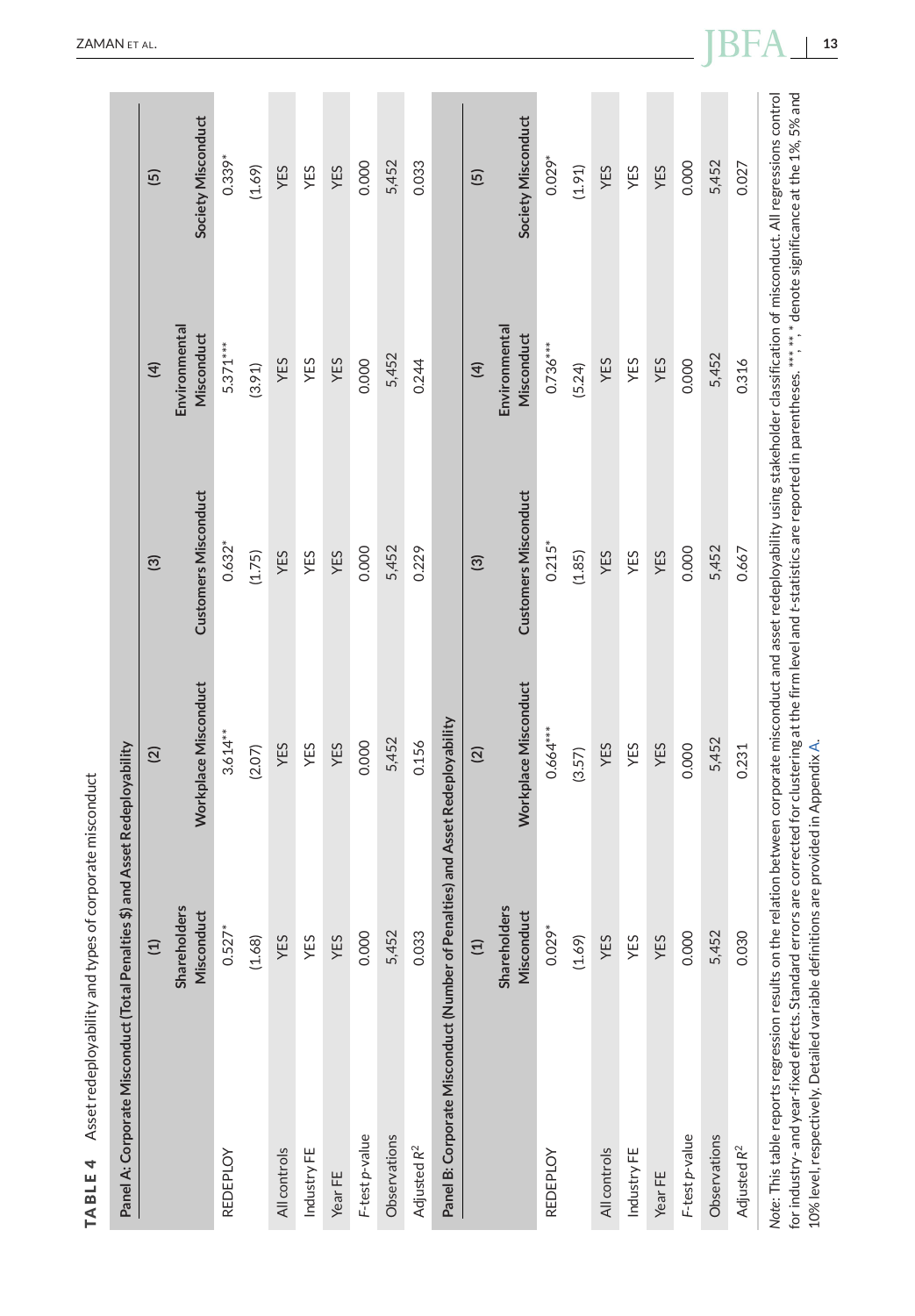# **14**  $\blacksquare$   $\blacksquare$   $\blacksquare$   $\blacksquare$   $\blacksquare$   $\blacksquare$   $\blacksquare$   $\blacksquare$   $\blacksquare$   $\blacksquare$   $\blacksquare$   $\blacksquare$   $\blacksquare$   $\blacksquare$   $\blacksquare$   $\blacksquare$   $\blacksquare$   $\blacksquare$   $\blacksquare$   $\blacksquare$   $\blacksquare$   $\blacksquare$   $\blacksquare$   $\blacksquare$   $\blacksquare$   $\blacksquare$   $\blacksquare$   $\blacksquare$   $\blacksquare$   $\blacksquare$   $\blacksquare$

#### **TABLE 5** Asset redeployability and corporate misconduct—industrial heterogeneity

|                                        | Ln (Total Penalties $\$\right)_{t+1}$ | Ln (Number of Penalties) $t+1$ |
|----------------------------------------|---------------------------------------|--------------------------------|
|                                        | (1)                                   | (2)                            |
| REDEPLOY_Chemicals and Allied Products | 8.545***                              | 1.952***                       |
|                                        | (2.74)                                | (5.88)                         |
| REDEPLOY_Manufacturing                 | $7.347***$                            | $1.697***$                     |
|                                        | (4.29)                                | (6.31)                         |
| REDEPLOY_Mines, Construction & Others  | $7.562***$                            | $1.314***$                     |
|                                        | (3.19)                                | (4.64)                         |
| REDEPLOY_Oil, Gas, and Coal Extraction | $1.952**$                             | $1.184**$                      |
|                                        | (2.40)                                | (1.97)                         |
| REDEPLOY_Consumer (Durables)           | 5.608**                               | $1.017***$                     |
|                                        | (2.26)                                | (3.73)                         |
| REDEPLOY_Business Equipment            | 4.587*                                | $0.905***$                     |
|                                        | (1.69)                                | (2.89)                         |
| REDEPLOY_Healthcare                    | $1.762**$                             | $0.515***$                     |
|                                        | (2.59)                                | (2.62)                         |
| REDEPLOY_Wholesale & Retail            | $-7.530*$                             | $-4.273***$                    |
|                                        | $(-1.87)$                             | $(-2.80)$                      |
| REDEPLOY_Telephone & TV Transmission   | 9.168                                 | 0.223                          |
|                                        | (1.53)                                | (0.21)                         |
| REDEPLOY_Utlilities                    | $-1.655$                              | $-0.933$                       |
|                                        | $(-0.47)$                             | $(-1.63)$                      |
| REDEPLOY_Finance                       | $-8.023$                              | $-1.010$                       |
|                                        | $(-1.01)$                             | $(-1.31)$                      |
| REDEPLOY_Consumer (Nondurables)        | $-6.096$                              | $-0.244$                       |
|                                        | $(-1.62)$                             | $(-0.69)$                      |
| All Controls                           | <b>YES</b>                            | <b>YES</b>                     |
| Year FE                                | <b>YES</b>                            | <b>YES</b>                     |
| F test p-value                         | 0.000                                 | 0.000                          |
| Observations                           | 5452                                  | 5452                           |
| Adjusted $R^2$                         | 0.240                                 | 0.461                          |

*Note*: This table reports regression results on the relation between corporate misconduct and asset redeployability using Fama French 12 Industrial Classification. All regressions control for industry- and year-fixed effects. Standard errors are corrected for clustering at the firm level and *t*-statistics are reported in parentheses. \*\*\*, \*\*, \* denote significance at the 1%, 5%, and 10% level, respectively. Detailed variable definitions are provided in Appendix [A.](#page-27-0)

classification and generated a dummy variable for each of the 12 industries. We then interact industrial dummies with corporate misconduct and re-run our analysis. We report the results in Table 5.

As expected, the positive association between asset redeployability and corporate misconduct remain more pronounced for industries that are deemed environmentally sensitive (i.e., chemicals and allied products; mines, construction and others; and oil, gas and coal extraction). We detected a significant negative association between asset redeployability and misconduct for the wholesale and retail industry. This finding confirms the bipartite nature of asset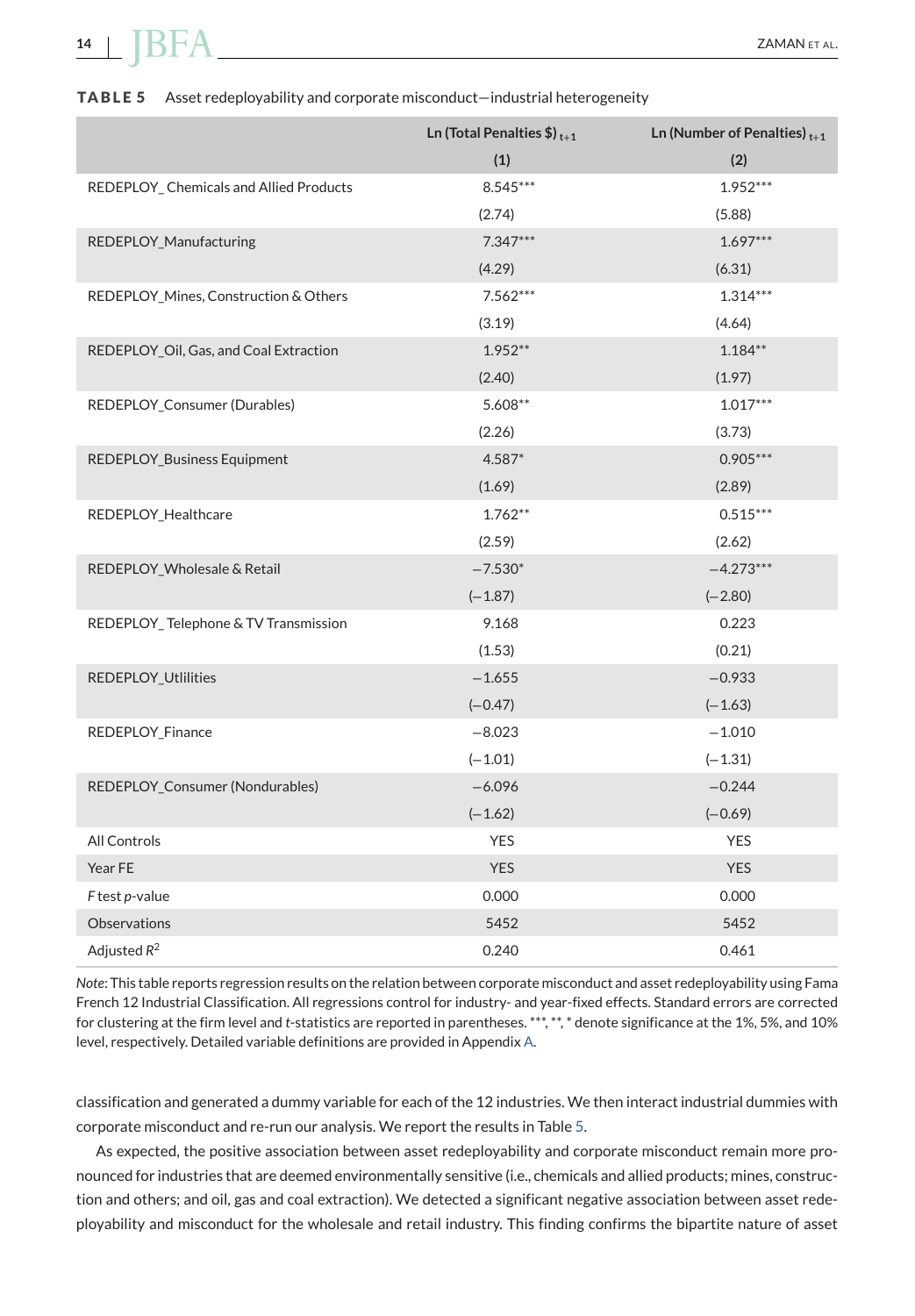# <span id="page-15-0"></span> $Z$ AMAN ET AL. **15**

redeployability and agrees with our central argument that asset redeployability in an organization is based on managerial discretion. It is up to company management to either use such assets to pursue short-term profits at the expense of stakeholders or take advantage of such assets to improve relationships with stakeholders. Since companies operating in the wholesale and retail industry are highly exposed to consumer activism, any perceived violations by these companies may attract hostile customer reactions. Therefore, the presence of redeployable assets in wholesale and retail industry firms can provide management-added resources to meet financial and operational obligations that release performance-related pressures (Anand & Singh, [1997;](#page-23-0) Rong et al., [2020\)](#page-26-0). Consequently, management will have little incentive to violate stakeholders' interests and engage in any misconduct.

#### **4.2 Asset redeployability and misconduct—The underlying mechanism**

Thus far, we have established that asset redeployability is positively associated with corporate misconduct. Our theoretical underpinning assumes that liquidity stemming from redeployable assets heightens managers' risk-taking behavior (Chen et al., [2019;](#page-24-0) Gul et al., [2019\)](#page-25-0). Consequently, such heightened managerial risk-taking leads to corporate wrongdoing (Ali & Hirshleifer, [2017;](#page-23-0) Bouslah et al., [2018\)](#page-24-0). In this section, we formally test whether managerial risk-taking mediates the relationship between asset redeployability and corporate misconduct. We follow prior studies and capture managerial risk-taking behavior using two proxies, namely CEO Vega and managerial overconfidence (Armstrong et al., [2013;](#page-23-0) Bouslah et al., [2018;](#page-24-0) Core & Guay, [2002;](#page-24-0) Malmendier & Tate, [2008\)](#page-25-0).We apply four methods to test this mediation: (i) Baron and Kenny's [\(1986\)](#page-24-0) causal step regression; (ii) Sobel [\(1982\)](#page-26-0) tests; (iii) Goodman's [\(1960\)](#page-24-0) tests; and (iv) the Preacher and Hayes [\(2004\)](#page-26-0) bootstrapping approach. We begin with the Baron and Kenny regression following a four-step process. In the first step, the dependent variable (misconduct) is regressed on the explanatory variable (asset redeployability) to confirm the association. In the second step, the mediator (CEO Vega or Overconfidence) is regressed on the explanatory variable (asset redeployability) to confirm that the explanatory variable does affect the mediator. In the third step, the dependent variable (misconduct) is regressed on the mediator (CEO Vega or Overconfidence) to determine if the mediator affects the dependent variable. In the fourth step, both the independent variable (asset redeployability) and the mediator (CEO Vega or Overconfidence) are included in the model to check whether the inclusion of the mediator influences the significant relationship between the explanatory variable (asset redeployability) and the dependent variable (misconduct)—either making it insignificant (full mediation) or leading to a lower coefficient (partial mediation). We run the following four models for the four steps:

$$
Misconduct_{it+1} = \alpha_0 + \alpha_1 Redeploy_{it} + \alpha_2 Controls_{it}
$$

$$
+ \text{Year} + \text{Industry} + \varepsilon_{it} \tag{2a}
$$

$$
Mediator_{it+1} = \alpha_0 + \alpha_1 Redeploy_{it} + \alpha_2 Controls_{it} + Year
$$

$$
+ \text{ Industry} + \varepsilon_{it} \tag{2b}
$$

$$
Misconduct_{it+1} = \alpha_0 + \alpha_1 Mediator_{it} + \alpha_2 Controls_{it}
$$
  
+ *Year + Industry +  $\varepsilon_{it}$*  (2c)

$$
Misconduct_{it+1} = \alpha_0 + \alpha_1 Redeploy_{it} + \alpha_2 Mediator_{it}
$$

 $+\alpha_z$ Controls<sub>it</sub> + *Year* + *Industry* +  $\varepsilon_{it}$  (2d)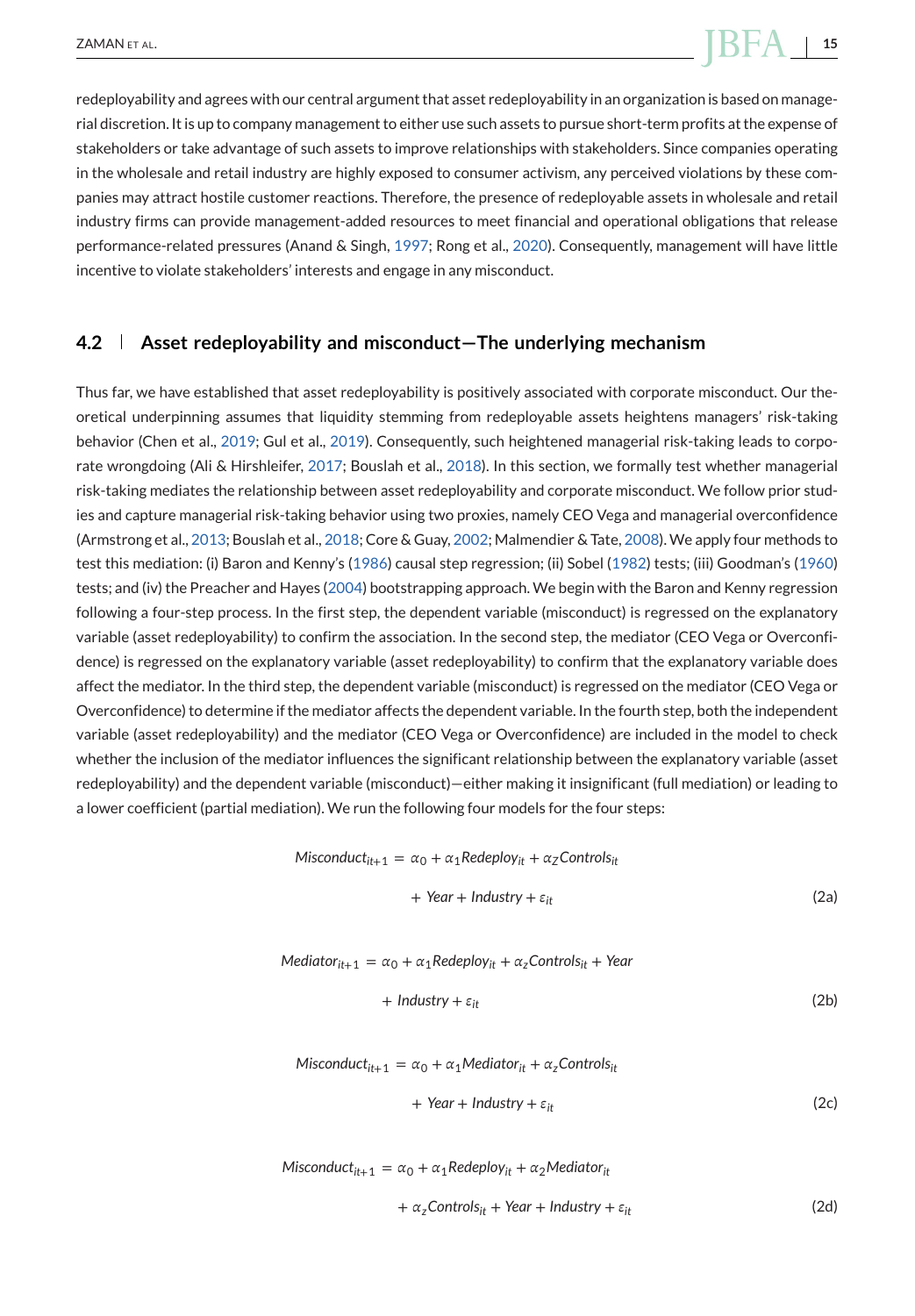# *Mediator* is either *CEO Vega* or *CEO Overconfidence*. All other variables are defined in Appendix [A.](#page-27-0) The results of the channel analysis are presented in Table [6.](#page-17-0) In Panel A1, columns (1)–(4) establish the mediation channel (CEO Vega) related to total penalties (\$), while the results for number of penalties are presented in columns (5) to (8). Our results in column (1) and column (5) are in line with our baseline results and suggest that asset redeployability increases corporate misconduct. Similarly, the significant positive relationship between asset redeployability and CEO Vega in column (2) and column (6) suggests a higher level of CEO Vega in firms with a higher level of redeployable assets. We also find a positive association between CEO Vega and misconduct in columns (3) and (7), suggesting that greater risktaking increases cost as well as number of penalties. Finally, in columns (4) and (8), the coefficients on *REDEPLOY* are insignificant and smaller than the coefficients in columns (1) and (5), indicating that CEO Vega perfectly mediates the relationship between asset redeployability and corporate misconduct.

Although the results of Baron and Kenny's [\(1986\)](#page-24-0) causal step regression supports our hypothesis on the mediating role of managerial risk-taking, it does not confirm whether such a difference in the coefficient is significant. Therefore, we rely on the Sobel [\(1982\)](#page-26-0) and Goodman [\(1960\)](#page-24-0) tests.We use the values of*t*-test from [equation \(2b\)](#page-15-0) and [equation \(2c\)](#page-15-0) to calculate the Sobel [\(1982\)](#page-26-0) and Goodman [\(1960\)](#page-24-0) tests. The results reported in column (1) and column (2) of Panel A2 suggest significant *p*-values of the Sobel [\(1982\)](#page-26-0) and Goodman [\(1960\)](#page-24-0) tests at the 1% level. Such test results confirm that the difference in coefficients using the Baron and Kenny [\(1986\)](#page-24-0) causal estimation is significant.

In Panel B1, columns (1) to (4) establish the mediation channel (CEO Overconfidence proxied by *Holder 67*) related to total penalties (\$), while the results for number of penalties are presented in columns (5) to (8). Our results in column (1) and column (5) are again in line with our baseline results and suggest that asset redeployability increases corporate misconduct. We also find a significant positive relationship between asset redeployability and *Holder 67* in column (2) and column (6), indicating a higher level of CEO overconfidence in firms with a higher level of redeployable assets. We find a positive association between CEO overconfidence and misconduct in columns (3) and (7), suggesting that managerial overconfidence increases cost as well as number of penalties. Finally, in columns (4) and (8), the coefficients on *REDEPLOY* are significant, yet smaller than coefficients in columns (1) and (5), suggesting that CEO overconfidence partially mediates the relationship between asset redeployability and corporate misconduct. Furthermore, the results reported in columns (1) and (2) of Panel B2 suggest significant *p*-values of the Sobel [\(1982\)](#page-26-0) and Goodman [\(1960\)](#page-24-0) tests at the 1% level, confirming the difference in the Baron and Kenny [\(1986\)](#page-24-0) causal estimation is significant.

To further validate our findings, we follow Zhao et al. [\(2010\)](#page-26-0) and apply a more recent technique: the Preacher and Hayes [\(2004\)](#page-26-0) bootstrapping approach. We first calculate the indirect path *REDEPLOY* → *CEO risk-taking* → *Misconduct* and then apply a bootstrap estimation to confirm its significance. The Preacher and Hayes bootstrapping results in column (1) and column (2) reveal that the indirect effect of *REDEPLOY* on corporate misconduct through managerial risk-taking using CEO Vega (*β* = 0.477 and 0.074, while SE = 0.121 and 0.018) is significant at the 1% level. Similarly, the percentile confidence intervals for both the upper and lower confidence intervals based on 5,000 bootstrap repetitions remain positive (i.e., more than zero). Our results remain qualitatively similar for CEO overconfidence (see Panel B2).

Taken together, the positive coefficient for both proxies of managerial risk-taking of the indirect paths and higher than zero value of confidence intervals level confirms hypothesis H2 that managerial risk-taking (CEO Vega/Overconfidence) is a possible mechanism through which asset redeployability increases the likelihood of misconduct.

## **4.3 Asset redeployability, corporate misconduct and firm value**

We have already established that asset redeployability is associated with higher corporate misconduct and that this relationship is mediated by managerial risk-taking. A natural implication of this relationship concerns what this means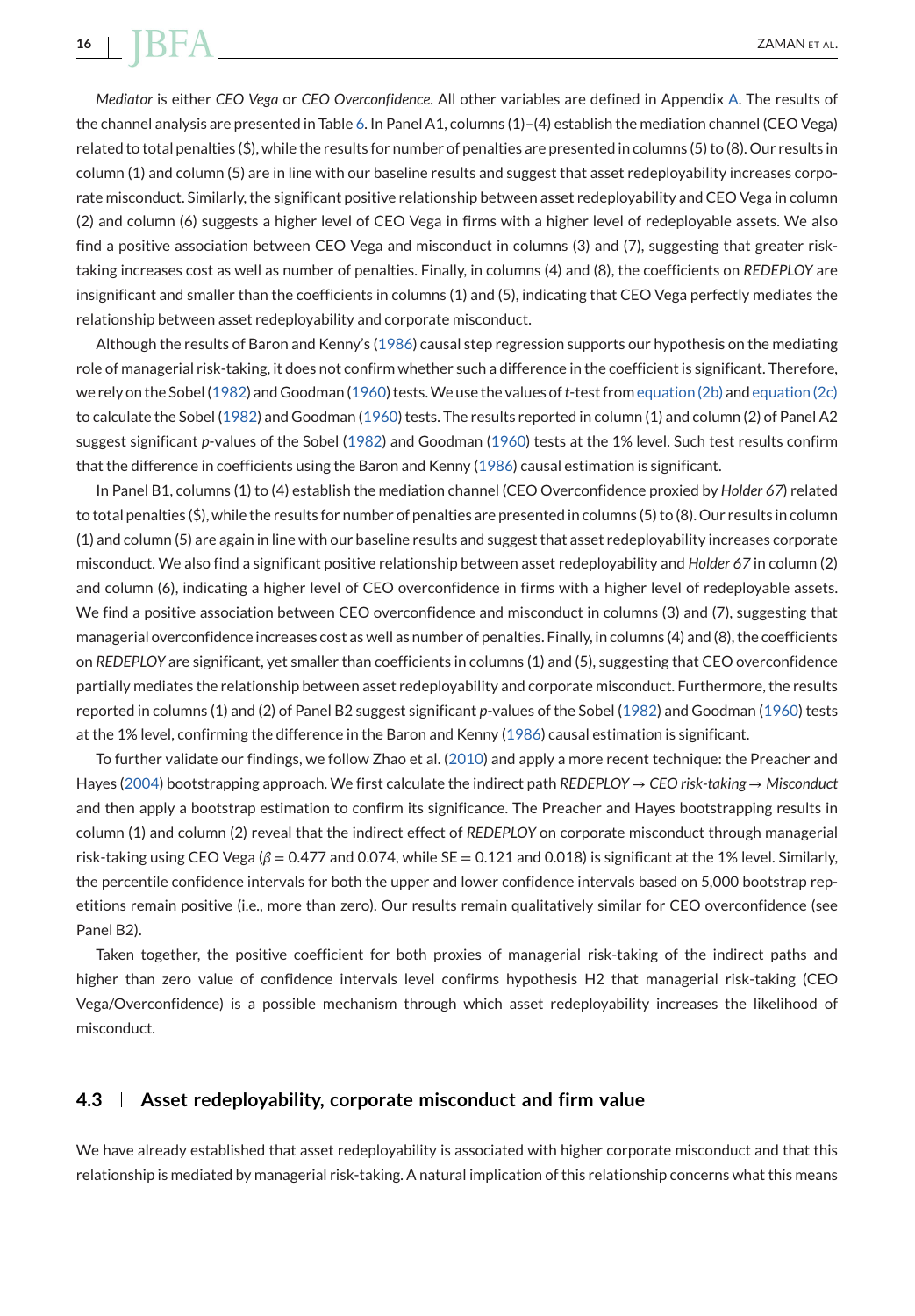<span id="page-17-0"></span>

| Panel A1 : Baron and Kenny's (1986) causal step regression – Mediating role of CEO Vega (direct approach)     |                                           |                |                                                                                                  |                                                |                                   |            |                                                                                 |                                      |
|---------------------------------------------------------------------------------------------------------------|-------------------------------------------|----------------|--------------------------------------------------------------------------------------------------|------------------------------------------------|-----------------------------------|------------|---------------------------------------------------------------------------------|--------------------------------------|
|                                                                                                               | <b>REDEPL</b>                             |                | OY $\rightarrow$ CEO Vega $\rightarrow$ Ln (Total Penalties $\$\wr_{t+1}$                        |                                                |                                   |            | REDEPLOY $\rightarrow$ CEO Vega $\rightarrow$ Ln (Number of Penalties) $_{t+1}$ |                                      |
| Dependent<br>Variables                                                                                        | Penalties $\oint$ ) $t+1$<br>Ln(Tota)     | CEO Vega       | Penalties $\$\}_{t+1}$<br>Ln (Total                                                              | Penalties $\oint_{t+1}$<br>Ln (Total           | Ln (Number of<br>Penalties) $t+1$ | CEO Vega   | Ln (Number of<br>Penalties) $_{t+1}$                                            | Ln (Number of<br>Penalties) $_{t+1}$ |
|                                                                                                               | $\Xi$                                     | $\overline{2}$ | $\widehat{\mathcal{O}}$                                                                          | $\widehat{4}$                                  | $\overline{5}$                    | $\circ$    | $\overline{C}$                                                                  | @                                    |
|                                                                                                               | 5.469***                                  | $2.415***$     |                                                                                                  | 3.048                                          | $1.204***$                        | $2.415***$ |                                                                                 | 0.234                                |
| <b>REDEPLOY</b>                                                                                               | (2.91)                                    | (3.09)         |                                                                                                  | (1.54)                                         | (5.56)                            | (3.09)     |                                                                                 | (0.73)                               |
|                                                                                                               |                                           |                | $0.182***$                                                                                       | $0.182***$                                     |                                   |            | $0.023***$                                                                      | $0.025***$                           |
| CEO Vega                                                                                                      |                                           |                | (3.71)                                                                                           | (3.72)                                         |                                   |            | (3.91)                                                                          | (4.24)                               |
| All controls                                                                                                  | YES                                       | YES            | YES                                                                                              | YES                                            | YES                               | YES        | YES                                                                             | YES                                  |
| Year FE                                                                                                       | YES                                       | YES            | YES                                                                                              | YES                                            | YES                               | YES        | YES                                                                             | YES                                  |
| Industry FE                                                                                                   | YES                                       | YES            | YES                                                                                              | YES                                            | YES                               | YES        | YES                                                                             | YES                                  |
| Ftest p value                                                                                                 | 0.000                                     | 0.000          | 0.000                                                                                            | 0.000                                          | 0.000                             | 0.000      | 0.000                                                                           | 0.000                                |
| Observations                                                                                                  | 5,452                                     | 4,976          | 4,976                                                                                            | 4,976                                          | 5,452                             | 4,976      | 4,976                                                                           | 4,976                                |
| Adjusted R-squared                                                                                            | 0.226                                     | 0.286          | 0.216                                                                                            | 0.217                                          | 0.447                             | 0.286      | 0.428                                                                           | 0.513                                |
| Panel A2: Asset Redeployability and Corporate Misconduct: Mediating role of CEO Vega (Indirect Path Analysis) |                                           |                |                                                                                                  |                                                |                                   |            |                                                                                 |                                      |
| Path Tested                                                                                                   |                                           |                | $\mathsf{REDEPCOV}\to \mathsf{CEO\, Vega}\to \mathsf{Ln}\,(\mathsf{Total\,Penalties\,\$})_{t+1}$ |                                                |                                   |            | REDEPLOY $\rightarrow$ CEO Vega $\rightarrow$ Ln (Number of Penalties) $_{t+1}$ |                                      |
|                                                                                                               |                                           |                |                                                                                                  | $\left( \begin{matrix} 1 \end{matrix} \right)$ |                                   |            |                                                                                 | $\overline{2}$                       |
| Sobel test p-value                                                                                            |                                           |                |                                                                                                  | $0.018**$                                      |                                   |            |                                                                                 | $0.015**$                            |
| Goodman test<br>p-value                                                                                       |                                           |                |                                                                                                  | $0.015***$                                     |                                   |            |                                                                                 | $0.013***$                           |
|                                                                                                               |                                           |                |                                                                                                  |                                                |                                   |            |                                                                                 |                                      |
| Hayes Bootstrapping                                                                                           | (i) Coefficient                           |                |                                                                                                  | $0.477***$                                     |                                   |            |                                                                                 | $0.074***$                           |
|                                                                                                               | (ii) S.E. Bootstrap                       |                |                                                                                                  | 0.121                                          |                                   |            |                                                                                 | 0.018                                |
|                                                                                                               | (iii) Conf. Interval (95%) (Lower, Upper) |                |                                                                                                  | (0.260, 0.735)                                 |                                   |            |                                                                                 | (0.041, 0.111)                       |
|                                                                                                               | (iv) Bootstrap Repetitions                |                |                                                                                                  | 5,000                                          |                                   |            |                                                                                 | 5,000                                |
|                                                                                                               |                                           |                |                                                                                                  |                                                |                                   |            |                                                                                 | (Continues)                          |

**TABLE 6** Asset redeployability and corporate misconduct—channel analysis

TABLE 6 Asset redeployability and corporate misconduct-channel analysis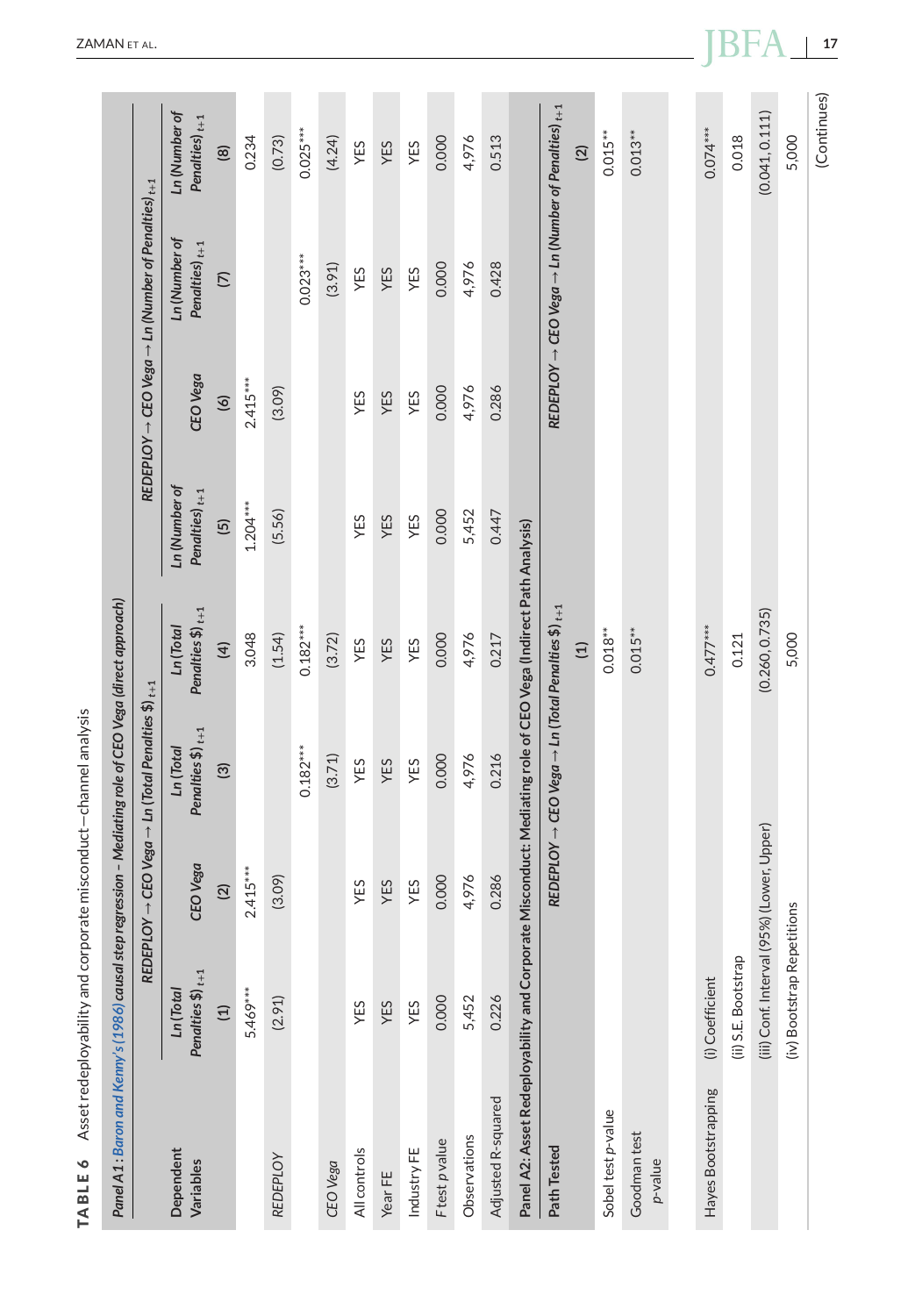| Ĺ  |
|----|
|    |
|    |
|    |
|    |
|    |
|    |
|    |
|    |
|    |
|    |
|    |
|    |
|    |
|    |
|    |
|    |
|    |
|    |
|    |
|    |
|    |
|    |
|    |
|    |
|    |
|    |
| чc |
|    |
|    |
| ı. |
|    |
|    |
|    |
|    |
|    |
|    |
|    |
|    |
|    |
|    |
|    |
|    |
| r. |
|    |

 $\widehat{B}$ 

| Panel B1 : Baron and Kenny's (1986) causal step regression – Mediating role of CEO Overconfidence (direct approach) |                                           |                |                                                                                     |                                             |                                                                              |                |                                                                                     |                                      |
|---------------------------------------------------------------------------------------------------------------------|-------------------------------------------|----------------|-------------------------------------------------------------------------------------|---------------------------------------------|------------------------------------------------------------------------------|----------------|-------------------------------------------------------------------------------------|--------------------------------------|
|                                                                                                                     |                                           |                | REDEPLOY $\rightarrow$ Holder 67 $\rightarrow$ Ln (Total Penalties \$) $_{\rm t+1}$ |                                             |                                                                              |                | REDEPLOY $\rightarrow$ Holder 67 $\rightarrow$ Ln (Number of Penalties) $_{t+1}$    |                                      |
| Dependent<br>Variables                                                                                              | Penalties $$)_{t+1}$<br>Ln (Total)        | Holder 67      | Penalties $$)_{t+1}$<br>Ln (Total                                                   | Penalties $\mathfrak{H}_{t+1}$<br>Ln (Total | Ln (Number of<br>Penalties) $t+1$                                            | Holder 67      | Ln (Number of<br>Penalties) $_{t+1}$                                                | Ln (Number of<br>Penalties) $_{t+1}$ |
|                                                                                                                     | $\Xi$                                     | $\overline{2}$ | $\overline{3}$                                                                      | $\overline{4}$                              | $\overline{5}$                                                               | $\overline{6}$ | $\overline{C}$                                                                      | $\circledR$                          |
|                                                                                                                     | 5.469***                                  | $0.581***$     |                                                                                     | 4.886**                                     | $1.204***$                                                                   | $0.581***$     |                                                                                     | $1.204***$                           |
| <b>REDEPLOY</b>                                                                                                     | (2.91)                                    | (2.48)         |                                                                                     | (2.26)                                      | (5.56)                                                                       | (2.48)         |                                                                                     | (4.84)                               |
|                                                                                                                     |                                           |                | $0.226***$                                                                          | $0.219***$                                  |                                                                              |                | $0.013***$                                                                          | $0.012***$                           |
| Holder 67                                                                                                           |                                           |                | (2.57)                                                                              | (2.49)                                      |                                                                              |                | (2.61)                                                                              | (2.53)                               |
| All controls                                                                                                        | YES                                       | YES            | YES                                                                                 | YES                                         | YES                                                                          | YES            | YES                                                                                 | YES                                  |
| Year FE                                                                                                             | YES                                       | YES            | YES                                                                                 | YES                                         | YES                                                                          | YES            | YES                                                                                 | YES                                  |
| Industry FE                                                                                                         | YES                                       | YES            | YES                                                                                 | YES                                         | YES                                                                          | YES            | YES                                                                                 | YES                                  |
| F-test p-value                                                                                                      | 0.000                                     | 0.000          | 0.000                                                                               | 0.000                                       | 0.000                                                                        | 0.000          | 0.000                                                                               | 0.000                                |
| Observations                                                                                                        | 5452                                      | 4301           | 4976                                                                                | 4976                                        | 5452                                                                         | 4301           | 4301                                                                                | 4301                                 |
| Adj R <sup>2</sup> /PseudoR                                                                                         | 0.226                                     | 0.216          | 0.241                                                                               | 0.242                                       | 0.447                                                                        | 0.216          | 0.456                                                                               | 0.460                                |
| Panel B2: Asset Redeployability and Corpora                                                                         |                                           |                |                                                                                     |                                             | te Misconduct: Mediating role of CEO Overconfidence (Indirect Path Analysis) |                |                                                                                     |                                      |
| Path Tested                                                                                                         |                                           |                | REDEPLOY $\rightarrow$ Holder 67 $\rightarrow$ Ln (Total Penalties $\$)_{t+1}$      |                                             |                                                                              |                | REDEPLOY $\rightarrow$ Holder 67 $\rightarrow$ Ln Ln (Number of Penalties) $_{t+1}$ |                                      |
|                                                                                                                     |                                           |                |                                                                                     | $\Xi$                                       |                                                                              |                |                                                                                     | $\overline{2}$                       |
| Sobel test p-value                                                                                                  |                                           |                |                                                                                     | $0.074*$                                    |                                                                              |                |                                                                                     | $0.072*$                             |
| Goodman test<br>p-value                                                                                             |                                           |                |                                                                                     | $0.063*$                                    |                                                                              |                |                                                                                     | $0.061*$                             |
| Hayes Bootstrapping                                                                                                 | (i) Coefficient                           |                |                                                                                     | $0.045***$                                  |                                                                              |                |                                                                                     | $0.011***$                           |
|                                                                                                                     | (ii) S.E. Bootstrap                       |                |                                                                                     | 0.003                                       |                                                                              |                |                                                                                     | 0.003                                |
|                                                                                                                     | (iii) Conf. Interval (95%) (Lower, Upper) |                |                                                                                     | (0.035, 0.057)                              |                                                                              |                |                                                                                     | (0.004, 0.008)                       |

 $\ddot{\cdot}$  $\ddot{\cdot}$  $1 - 4770$  $\mathbf{r}$  and  $\mathbf{r}$  and  $\mathbf{r}$  and  $\mathbf{r}$  and  $\mathbf{r}$ In4

 $\ddot{\phantom{0}}$ 

Note: This table reports mediation regression results of CEO risk-taking on the relation between corporate misconduct and asset redeployability. We used two proxies, i.e. CEO Vega and CEO overconfidence to capture managerial risk-taking. Panel A presents Baron and Kenny's (1986) causal step regression results (direct approach). Panel B reports the result of indirect industry and country fixed effects. The t-statistics are based on standard errors clustered by firm and year. The t-statistics are reported in parentheses. \*\*\*, \*\* and \* denote significance at oath effect using three approaches i.e. Sobel, Goodman and Hayes 2004 bootstrapping. Detailed definitions of variables are provided in Appendix A & A1. All regressions control for year, *Note*: This table reports mediation regression results of CEO risk-taking on the relation between corporate misconduct and asset redeployability. We used two proxies, i.e. CEO Vega and CEO overconfidence to capture managerial risk-taking. Panel A presents Baron and Kenny's [\(1986\)](#page-24-0) causal step regression results (direct approach). Panel B reports the result of indirect path effect using three approaches i.e. Sobel, Goodman and Hayes 2004 bootstrapping. Detailed definitions of variables are provided in Appendix [A](#page-27-0) & A1. All regressions control for year, industry and country fixed effects. The t-statistics are based on standard errors clustered by firm and year. The *t*-statistics are reported in parentheses. \*\*\*, \*\*, and \* denote significance at the 1%, 5%, and 10% levels, respectively. the 1%, 5%, and 10% levels, respectively.

(iv) Bootstrap Repetitions 5,000 5,000

5,000

(iv) Bootstrap Repetitions

5,000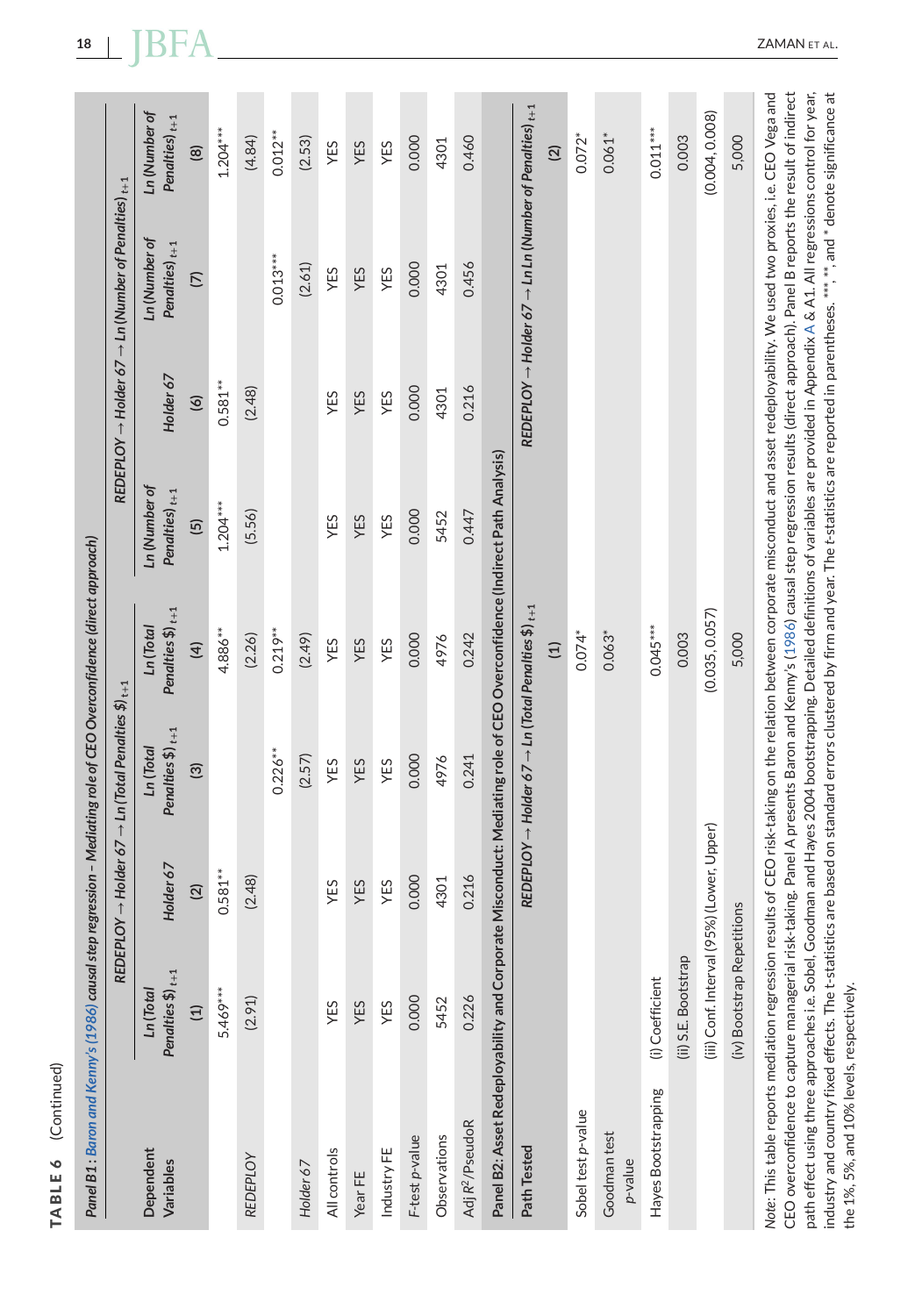# $Z$ AMAN ET AL. **19**

#### **TABLE 7** Asset redeployability and corporate misconduct—firm value implications

|                        | $ROA_{t+1}$ | Tobin $Q_{t+1}$ | $ROA_{t+1}$ | Tobin $Q_{t+1}$ |
|------------------------|-------------|-----------------|-------------|-----------------|
|                        | (1)         | (2)             | (3)         | (4)             |
| REDEPLOY_Penalties \$  | $-0.005**$  | $-0.051**$      |             |                 |
|                        | $(-2.13)$   | $(-1.99)$       |             |                 |
| REDEPLOY_Penalties Num |             |                 | $-0.027**$  | $-0.452***$     |
|                        |             |                 | $(-2.28)$   | $(-2.65)$       |
| <b>REDEPLOY</b>        | $0.113***$  | $2.246***$      | $0.082***$  | $1.364***$      |
|                        | (4.50)      | (6.91)          | (3.84)      | (4.52)          |
| Penalties \$           | $-0.001$    | $-0.003$        |             |                 |
|                        | $(-1.37)$   | $(-0.28)$       |             |                 |
| Penalties Num          |             |                 | $-0.007$    | $-0.027$        |
|                        |             |                 | $(-1.59)$   | $(-0.44)$       |
| All controls           | <b>YES</b>  | <b>YES</b>      | <b>YES</b>  | <b>YES</b>      |
| Year FE                | <b>YES</b>  | <b>YES</b>      | <b>YES</b>  | <b>YES</b>      |
| Industry FE            | <b>YES</b>  | <b>YES</b>      | <b>YES</b>  | <b>YES</b>      |
| F-test p-value         | 0.000       | 0.000           | 0.000       | 0.000           |
| Observations           | 4539        | 4539            | 4539        | 4539            |
| Adjusted $R^2$         | 0.094       | 0.164           | 0.099       | 0.209           |

*Note*: This table reports regression results of the impact of asset redeployability and corporate misconduct on firm performance (ROA and Tobin Q). *REDEPLOY\_ Penalties \$* and *REDEPLOY\_ Penalties Num* are the interaction of standard proxy of asset redeployability (*REDEPLOY)* on both proxies of corporate misconduct that is, *Ln (Total Penalties \$) and Ln (Number of Penalties)*, respectively. All regressions control for industry- and year fixed effects. Standard errors are corrected for clustering at the firm level and *t*-statistics are reported in parentheses. \*\*\*, \*\*, \* denote significance at the 1%, 5% and 10% level, respectively. Detailed variable definitions are provided in Appendix [A.](#page-27-0)

for firm value.<sup>11</sup> We have hypothesized that since misbehaving firms or managers in these firms face public outcry, and customer boycotts, businesses' market value is compromised by misconduct or irresponsible practices tempted by asset redeployability. To test this contention, we assess the impact of asset redeployability and misconduct on firm value. We capture firm value through the return on assets (*ROA*) and Tobin's Q. We include the interaction terms of redeployability and misconduct (i.e., *REDEPLOY\*Penalties \$* and *REDEPLOY\*Penalties Num*) and run the following model:

$$
VALUE_{it+1} = \alpha_0 + \alpha_1 REDEPLOY * MISCONDUCT_{it} + \alpha_2 REDEPLOY
$$

$$
+ \alpha_3 MISCONDUCT_{it} + \alpha_2Contents_{it} + Year + Industry + \varepsilon_{it}
$$
 (3)

where *VALUE* is captured using ROA and Tobin's *Q*, *MISCONDUCT* is measured using amount of penalties (\$) and number of penalties. The results are presented in Table 7. We find significant negative coefficients on the interaction terms in columns (1)–(4) for both ROA and Tobin's Q, indicating that redeployability tempted misconduct, both the amount of penalties (\$) and number of penalties, negatively impact firm value by lowering ROA and Tobin's Q. These findings support hypothesis H3 that asset redeployability tempted misconduct behavior undermines firm value.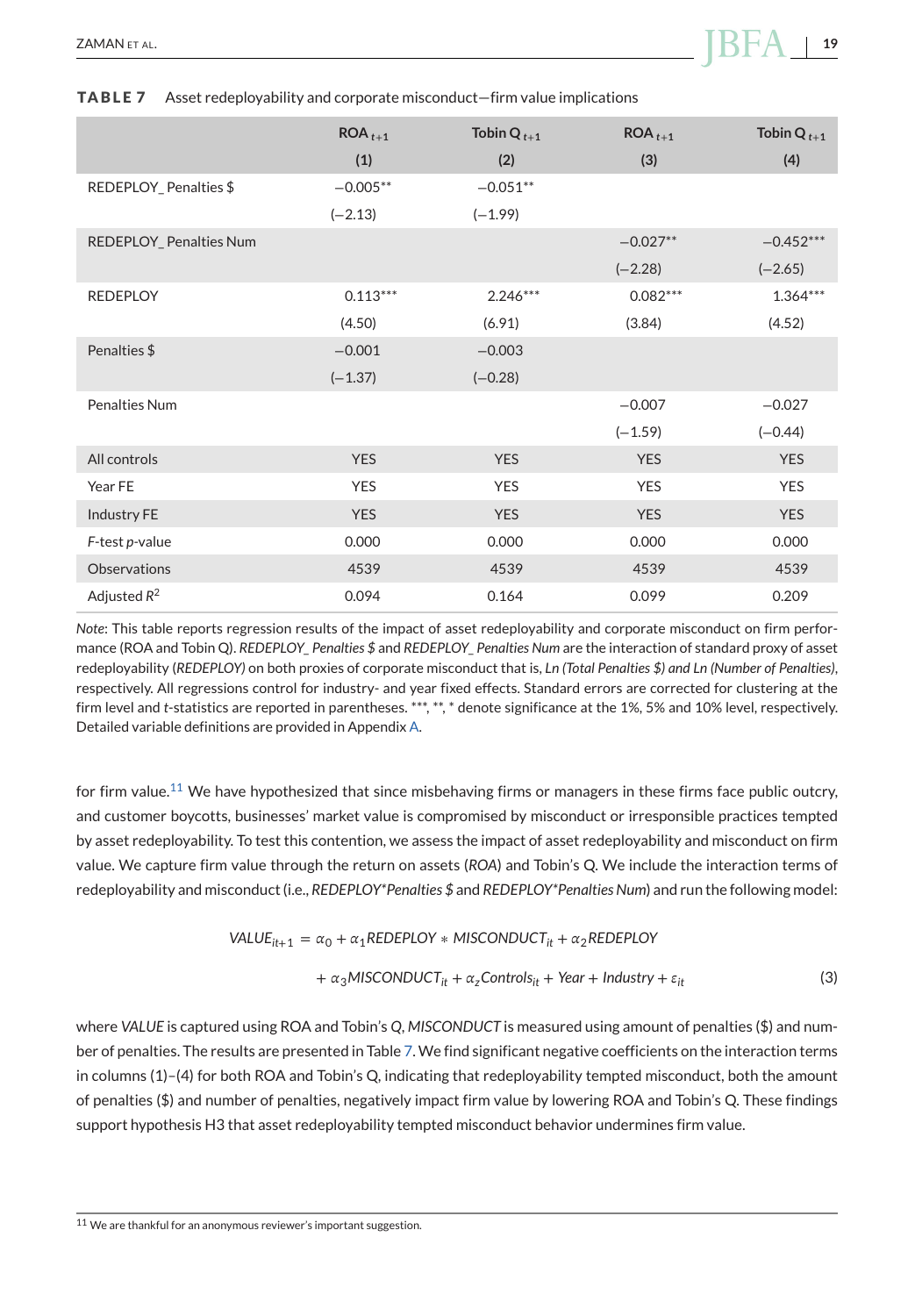# **4.4 Robustness tests**

In this section, we conduct several robustness tests to validate the main results. We consider whether our main results remain robust by: (i) using alternative measures of misconduct and asset redeployability; (ii) controlling for the 2008 Global Financial Crisis (GFC); and (iii) incorporating fixed effect for state level based on the location of a firm's headquarters. We report the robustness results in Table [8](#page-21-0) where we use the same model from Table [3,](#page-12-0) one that includes the full set of control variables, as well as the year and industry fixed effects. For brevity, we only report the coefficients of the variables of interest.

In Panel A of Table [8,](#page-21-0) we follow prior studies and employ the environmental, social and governance (ESG) concerns obtained from the Kinder, Lydenberg, Domini & Co. (KLD) database as a measure of corporate wrongdoing (Bouslah et al., [2018;](#page-24-0) Tang et al., [2015\)](#page-26-0).We continue to find a significant positive relationship between asset redeployability and misconduct measured as ESG concerns, indicating that our main results are robust when using alternative measure of the dependent variable.We also use two alternative measures for asset redeployability following Kim and Kung [\(2017\)](#page-25-0) to ensure that our baseline results reported in Table [3](#page-12-0) are not sensitive to specific measures of assert redeployability. The first measure is a correlation adjusted asset redeployability (*REDEPLOY\_CORR)*. This measure captures the extent to which firm output in a particular industry correlates with the output of other firms in the same industry. Meanwhile, the second measure is equally weighted asset redeployability (*REDEPLOY\_EW*), in which we calculate each asset's redeployability score across industries by using the number of firms (equal weights) operating in the industry instead of the market capitalization of the industry. The results in Panel B support our baseline hypothesis H1 and highlight a positive relationship with corporate misconduct across both alternative measures of asset redeployability.

Prior studies report a shift in management behavior during this period due to increased uncertainty (Jain & Zaman, [2020;](#page-25-0) Köster & Pelster, [2017\)](#page-25-0), and thus the GFC may affect the baseline results. To address this possibility, we control for the Global Financial Crisis (GFC) period by excluding the years of 2007–2009 from our sample and report the results in Panel C of Table [8.](#page-21-0) We find that the relationship between asset redeployability and corporate misconduct remains consistent after dropping the GFC years. In Panel D, we include state fixed effects to account for the different state-level legislative structures. For example, some states in the United States, such as Delaware, have less stringent regulations than others and more business-friendly regulations (Zaman, Atawnah, Baghdadi et al., [2021\)](#page-26-0). The results in Panel D reveal that the coefficient estimates on asset redeployability remain positive and statistically significant after including state fixed effects.

#### **4.5 Endogeneity tests**

Our results indicate that asset redeployability encourages corporate misconduct. However, the relationship between asset redeployability and corporate misconduct might suffer from endogeneity biases. We applied several tests to potentially address endogeneity concerns in the asset redeployability and corporate misconduct nexus and to achieve consistent findings. These tests include the Heckman selection model, system GMM, PSM, Entropy Balancing, reverse causality and omitted variable bias. $^{12}$  Our results remain robust on the applications of these tests.

# **5 CONCLUSION AND IMPLICATIONS**

Our original study examines the extent to which the presence of a large proportion of redeployable assets determines the level of firm's corporate misconduct and evaluates conditions through which such assets lead a firm to engage

<span id="page-20-0"></span>

<sup>12</sup> Results available from the corresponding author by request.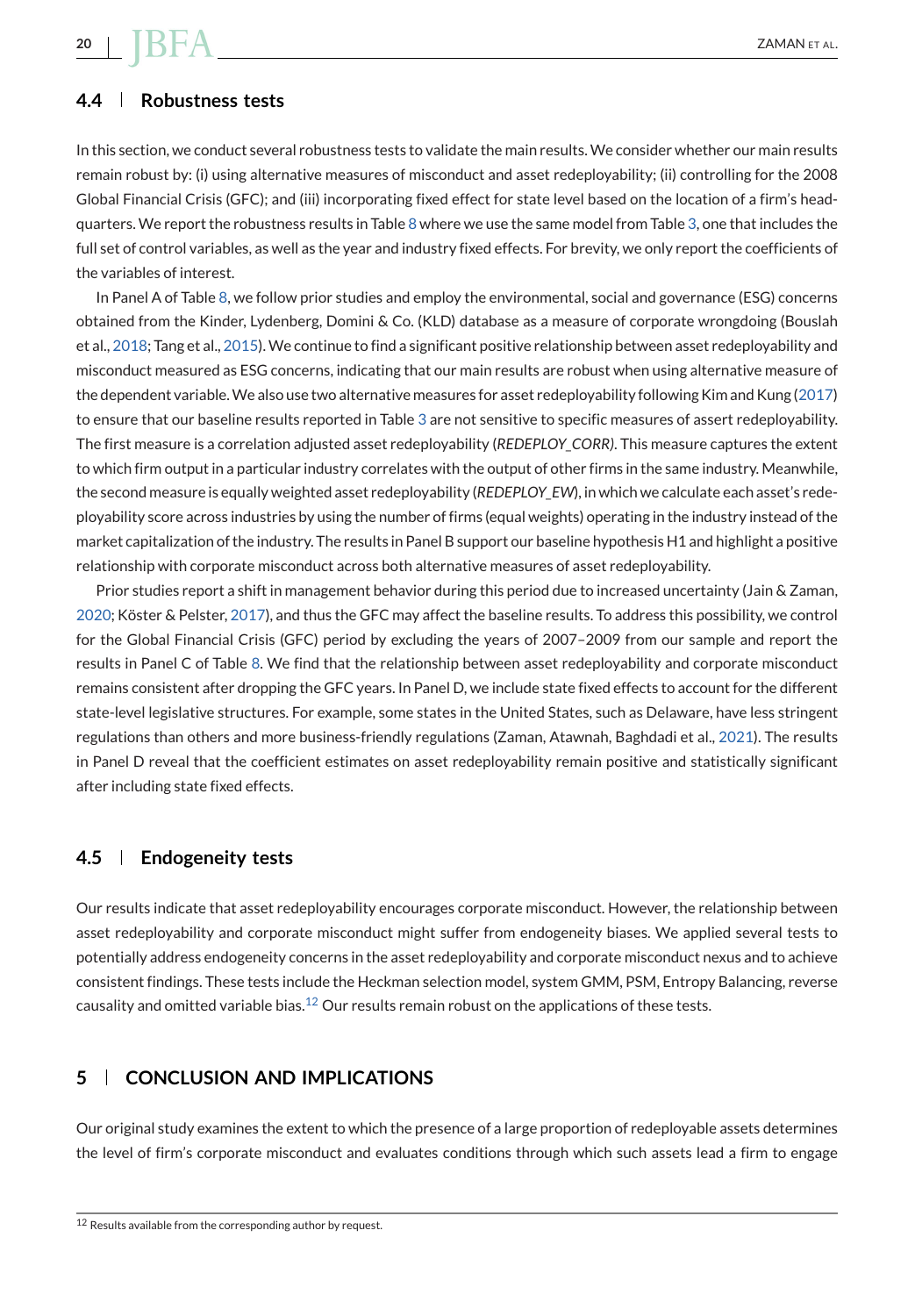### <span id="page-21-0"></span>**TABLE 8** Asset redeployability and corporate misconduct—robustness check

| Panel A: Alternative dependent variable |            |            |                         |  |  |
|-----------------------------------------|------------|------------|-------------------------|--|--|
|                                         |            |            | <b>KLD ESG Concerns</b> |  |  |
|                                         | (1)        | (2)        | (3)                     |  |  |
| <b>REDEPLOY</b>                         |            | $2.015***$ |                         |  |  |
|                                         |            | (4.51)     |                         |  |  |
| REDEPLOY_CORR                           |            |            | $2.522***$              |  |  |
|                                         |            |            | (4.58)                  |  |  |
| REDEPLOY_EW                             |            |            | $1.525***$              |  |  |
|                                         |            |            | (4.40)                  |  |  |
| All controls                            | <b>YES</b> | <b>YES</b> | <b>YES</b>              |  |  |
| Year FE                                 | <b>YES</b> | <b>YES</b> | <b>YES</b>              |  |  |
| Industry FE                             | <b>YES</b> | <b>YES</b> | <b>YES</b>              |  |  |
| $F$ -test p value                       | 0.000      | 0.000      | 0.000                   |  |  |
| Observations                            | 3270       | 3270       | 3270                    |  |  |
| Adjusted $R^2$                          | 0.050      | 0.049      | 0.048                   |  |  |
|                                         |            |            |                         |  |  |

**Panel B: Alternative independent variables**

|                                                        |                                  | Ln (Total Penalties \$) $_{t+1}$ |            | Ln (Number of Penalties) $t+1$    |
|--------------------------------------------------------|----------------------------------|----------------------------------|------------|-----------------------------------|
|                                                        | (1)                              | (2)                              | (3)        | (4)                               |
| REDEPLOY_CORR                                          | $7.831***$                       |                                  | $1.661***$ |                                   |
|                                                        | (3.04)                           |                                  | (5.66)     |                                   |
| REDEPLOY_EW                                            |                                  | 4.848***                         |            | $1.002***$                        |
|                                                        |                                  | (2.99)                           |            | (5.52)                            |
| All controls                                           | <b>YES</b>                       | <b>YES</b>                       | <b>YES</b> | <b>YES</b>                        |
| Year FE                                                | <b>YES</b>                       | <b>YES</b>                       | <b>YES</b> | <b>YES</b>                        |
| Industry FE                                            | <b>YES</b>                       | <b>YES</b>                       | <b>YES</b> | <b>YES</b>                        |
| $F$ -test p value                                      | 0.000                            | 0.000                            | 0.000      | 0.000                             |
| Observations                                           | 5452                             | 5452                             | 5452       | 5452                              |
| Adjusted $R^2$                                         | 0.226                            | 0.226                            | 0.438      | 0.437                             |
| Panel C: Controlling for Global Financial Crisis (GFC) |                                  |                                  |            |                                   |
|                                                        | Ln (Total Penalties \$) $_{t+1}$ |                                  |            | Ln (Number of Penalties) $_{t+1}$ |

|                 | (1)        | (2)        |
|-----------------|------------|------------|
| <b>REDEPLOY</b> | $5.645***$ | $1.127***$ |
|                 | (2.63)     | (4.55)     |
| All controls    | <b>YES</b> | <b>YES</b> |
| Year FE         | <b>YES</b> | <b>YES</b> |
| Industry FE     | <b>YES</b> | <b>YES</b> |

(Continues)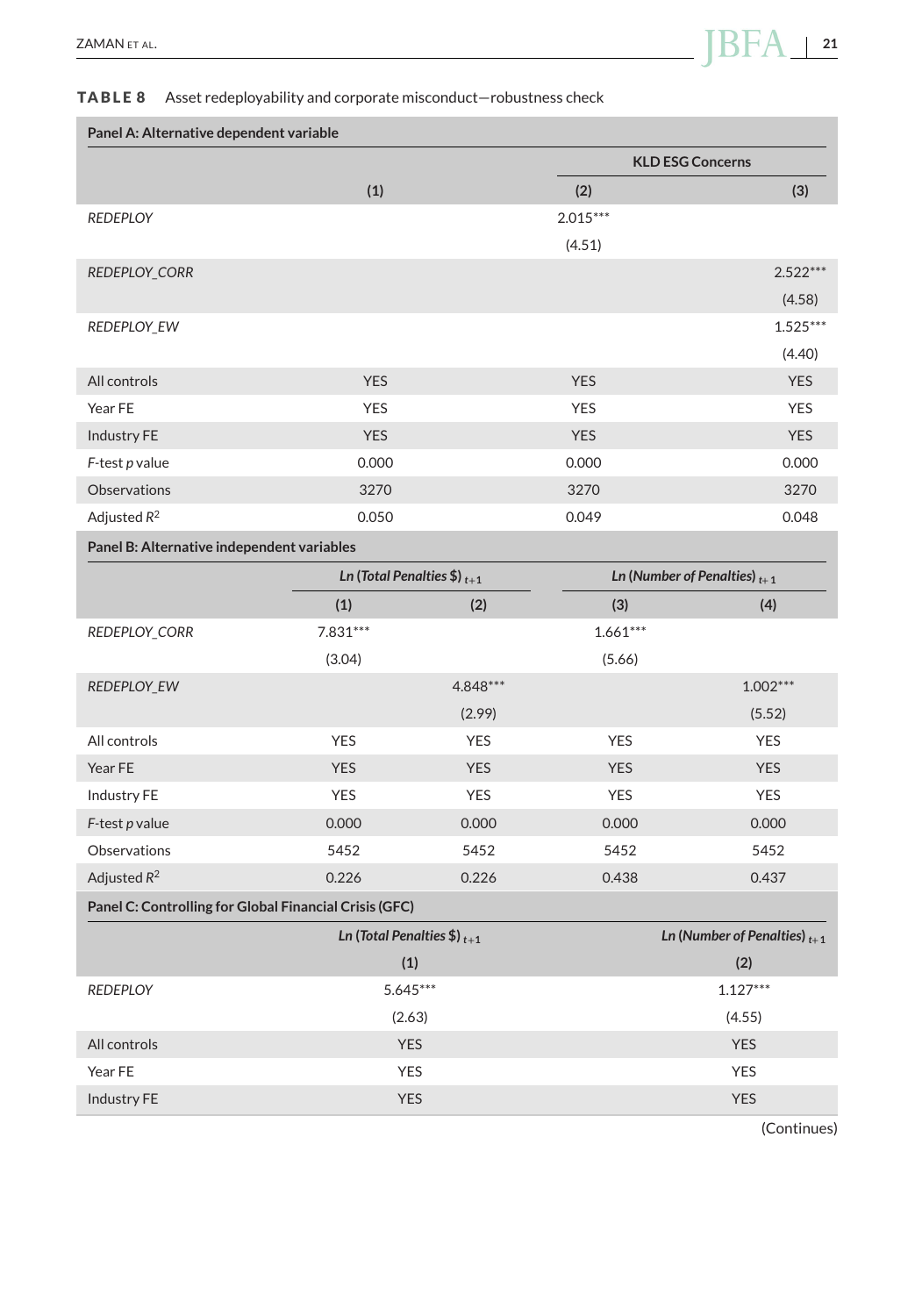# **TABLE 8** (Continued)

| Panel C: Controlling for Global Financial Crisis (GFC) |                                          |                                      |  |  |
|--------------------------------------------------------|------------------------------------------|--------------------------------------|--|--|
|                                                        | Ln (Total Penalties \$) $_{t+1}$         | Ln (Number of Penalties) $t+1$       |  |  |
|                                                        | (1)                                      | (2)                                  |  |  |
| $F$ -test p value                                      | 0.000                                    | 0.000                                |  |  |
| Observations                                           | 4235                                     | 4235                                 |  |  |
| Adjusted $R^2$                                         | 0.212                                    | 0.416                                |  |  |
| Panel D: Controlling for State Fixed Effect            |                                          |                                      |  |  |
|                                                        | Ln (Total<br>Penalties $\$\right)_{t+1}$ | Ln (Number of<br>Penalties) $_{t+1}$ |  |  |
|                                                        | (1)                                      | (2)                                  |  |  |
| <b>REDEPLOY</b>                                        | $5.174***$                               | $1.109***$                           |  |  |
|                                                        | (2.66)                                   | (4.96)                               |  |  |
| All controls                                           | <b>YES</b>                               | <b>YES</b>                           |  |  |
| Year FE                                                | <b>YES</b>                               | <b>YES</b>                           |  |  |
| Industry FE                                            | <b>YES</b>                               | <b>YES</b>                           |  |  |
| <b>State FE</b>                                        | <b>YES</b>                               | <b>YES</b>                           |  |  |
| $F$ -test p value                                      | 0.000                                    | 0.000                                |  |  |
| Observations                                           | 5439                                     | 5439                                 |  |  |
| Adjusted $R^2$                                         | 0.243                                    | 0.462                                |  |  |

*Note*: This table reports robustness test results on the relation between corporate misconduct and asset redeployability. For brevity, the coefficients of the control variables are not tabulated—only the coefficient estimates of the variables of interest. In the regression for Panel A, we replace our standard measure of corporate misconduct with the KLD concerns database and re-estimate equation [1.](#page-10-0) While in Panel B, we replace our standard measure of asset redeployability score (*REDEPLOY*) with two alternative variables *REDEPLOY\_CORR* and *REDEPLOY\_EW*. Panel C presents regression results excluding GFC period that is, 2007–2009. Panel D reports results for controlling firm's headquarters location. All regressions control for industryand year-fixed effects. Standard errors are corrected for clustering at the firm level and *t*-statistics are reported in parentheses. \*\*\*, \*\*, \* denote significance at the 1%, 5% and 10% level, respectively. Detailed variable definitions are provided in Appendix [A.](#page-27-0)

in wrongdoing. Utilizing a unique dataset of monetary penalties imposed on 680 US-listed firms as a proxy for corporate misconduct, we demonstrate a strong and positive association between asset redeployability and corporate misconduct. Furthermore, we explored whether the positive association between asset redeployability and corporate misconduct varies across various types of misconduct and industrial heterogeneity. Our results indicate that firms' redeployability assets significantly increase workplace- and environmental-related misconduct compared to other stakeholders' misconduct (i.e., shareholders, customers and society). We also find evidence that the positive association between asset redeployability and misconduct is contingent on industrial heterogeneity. In our channel analysis, we find that managerial risk-taking is a possible mechanism through which asset redeployability is associated with misconduct

We further explore the underlying conditions through which asset redeployability affects corporate misconduct. We find evidence that redeployable assets tempt managerial risk-taking behavior which causes corporate misconduct. We further examine whether asset redeployability association with corporate misconduct affects firm value. Our results strengthening the negative aspects of asset redeployability indicate that higher assets-redeploying firms exhibit more examples of misconduct, which ultimately undermines firm value. Our results remain robust in a series of robustness tests, and after addressing endogeneity concerns.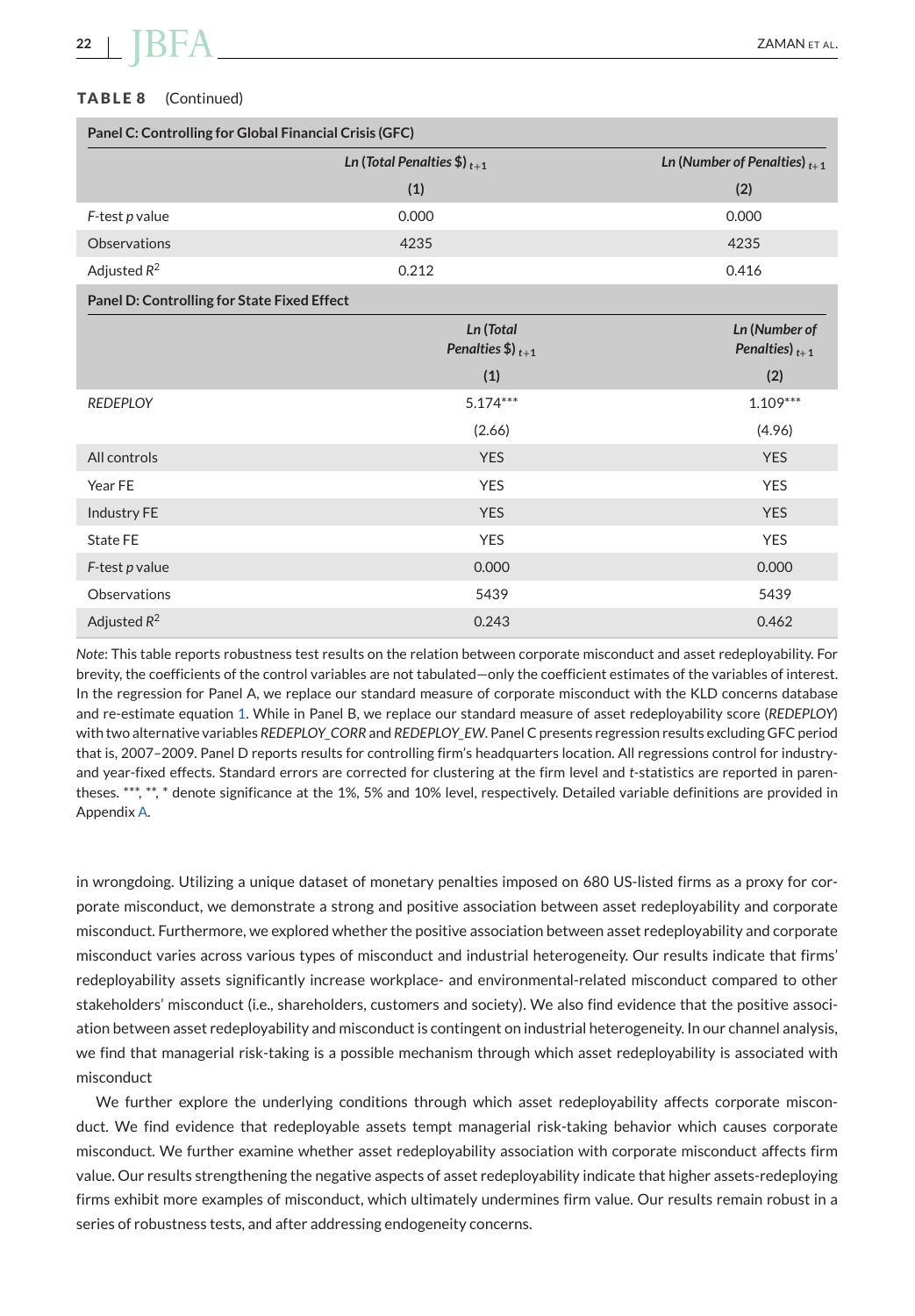# <span id="page-23-0"></span> $Z$ AMAN ET AL. **23**  $\rightarrow$  23

Our study makes valuable contributions to three strands of the literature. First, it expands the growing body of research on corporate misconduct. Prior literature suggests that opportunities to commit misconduct, such as preexisting fraud (Agrawal & Cooper, 2015), presence of collusion between market forces (Atanasov et al., 2015), internal and external corporate governance mechanisms (e.g., board of directors; Cumming, Leung et al., [2015;](#page-24-0) Jain & Zaman, [2020;](#page-25-0) Zaman, Atawnah, Baghdadi et al., [2021\)](#page-26-0), managerial compensation (Armstrong et al., 2010; Bouslah et al., [2018;](#page-24-0) Jain et al., [2021\)](#page-25-0), ownership structure (Bernile et al., [2015\)](#page-24-0) and media and analyst forecasts (Chen et al., [2016\)](#page-24-0), can function as determinants of corporate misconduct. We expand this literature by identifying an important characteristic of the firm's real asset base, namely, asset redeployability that substitutes for managerial risk-taking.

Second, we contribute to the emerging literature on asset redeployability. The majority of prior studies indicating the advantages of asset redeployability demonstrate that liquidity stemming from redeployable assets affects firms' financing decisions and reduces tax avoidance. Our study highlights the dark side of asset redeployability and indicates that the presence of redeployable assets encourages managerial risk-taking behavior. Finally, our study has important implications for company managers because we find evidence that asset redeployability can encourage them to take excessive risks and to be tempted to engage in misconduct at the expense of stakeholders. For this reason, we caution against using a large proportion of redeployable assets.

#### **ACKNOWLEDGMENTS**

The authors are grateful to Professor Andrew W Stark (Senior Editor) and one anonymous reviewer for a very supportive and constructive review process. First author would like to thank Assistant Professor Tanusree Jain, Trinity Business School, Trinity College Dublin, Ireland for her insightful comments and Philip Mattera of "Good Jobs First" for giving us access to the data on corporate misconduct. All errors remain our own.

Open access publishing facilitated by Edith Cowan University, as part of the Wiley - Edith Cowan University agreement via the Council of Australian University Librarians.

#### **ORCID**

*Rashid Zaman* <https://orcid.org/0000-0003-3111-9437> *Muhammad Nadeem* <https://orcid.org/0000-0002-8877-4400>

#### **REFERENCES**

- Atawnah, N., Balachandran, B., Duong, H. N., & Podolski, E. J. (2018). Does exposure to foreign competition affect stock liquidity? Evidence from industry-level import data. *Journal of Financial Markets*, *39*, 44–67.
- Agrawal, A., & Chadha, S. (2005). Corporate governance and accounting scandals. *The Journal of Law and Economics*, *48*(2), 371– 406.
- Agrawal, A., & Cooper, T. (2015). Insider trading before accounting scandals. *Journal of Corporate Finance*, *34*, 169–190.
- Agrawal, A., & Mandelker, G. N. (1987). Managerial incentives and corporate investment and financing decisions. *The Journal of Finance*, *42*(4), 823–837.
- Ali, U., & Hirshleifer, D. (2017). Opportunism as a firm and managerial trait: Predicting insider trading profits and misconduct. *Journal of Financial Economics*, *126*(3), 490–515.
- Almeida, H., & Campello, M. (2007). Financial constraints, asset tangibility, and corporate investment. *The Review of Financial Studies*, *20*(5), 1429–1460.
- Amiram, D., Bozanic, Z., Cox, J. D., Dupont, Q., Karpoff, J. M., & Sloan, R. (2018). Financial reporting fraud and other forms of misconduct: a multidisciplinary review of the literature. *Review of Accounting Studies*, *23*(2), 732–783.
- Anand, J., & Singh, H. (1997). Asset redeployment, acquisitions and corporate strategy in declining industries. *Strategic Management Journal*, *18*(Summer Special Issue), 99–118.
- Armstrong, C. S., Jagolinzer, A. D., & Larcker, D. F. (2010). Chief executive officer equity incentives and accounting irregularities. *Journal of Accounting Research*, *48*(2), 225–271.
- Armstrong, C. S., Larcker, D. F., Ormazabal, G., & Taylor, D. J. (2013). The relation between equity incentives and misreporting: The role of risk-taking incentives. *Journal of Financial Economics*, *109*(2), 327–350.
- Atanasov, V., Davies, R. J., & Merrick J. J, Jr (2015). Financial intermediaries in the midst of market manipulation: Did they protect the fool or help the knave? *Journal of Corporate Finance*, *34*, 210–234.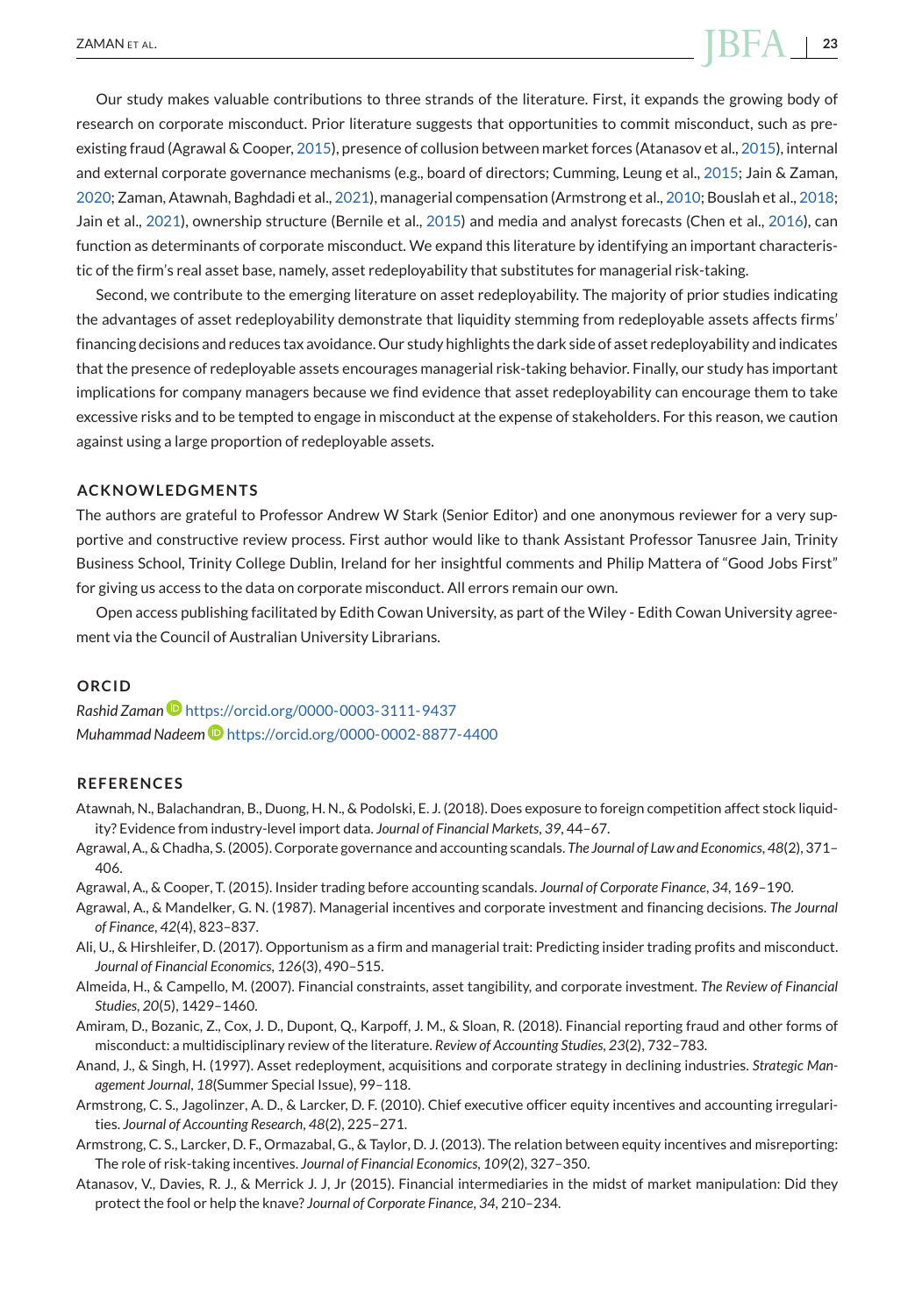# <span id="page-24-0"></span>**24 I I I I I** *CAMAN ET AL.*

- Avci, S. B., Schipani, C. A., & Seyhun, N. (2018). Do independent directors curb financial fraud: The evidence and proposals for further reform. *Indiana Law Journal*, *93*(3), 757–805.
- Baron, R. M., & Kenny, D. A. (1986). The moderator–mediator variable distinction in social psychological research: Conceptual, strategic, and statistical considerations. *Journal of Personality and Social Psychology*, *51*(6), 1173–1178.

Bartov, E. (1993). The timing of asset sales and earnings manipulation. *The Accounting Review*, *68*(4), 840–855.

Bates, T. W., Kahle, K. M., & Stulz, R. M. (2009). Why do US firms hold so much more cash than they used to? *The Journal of Finance*, *64*(5), 1985–2021.

Beasley,M. S., Carcello, J. V., Hermanson, D. R., & Lapides, P. D. (2000). Fraudulent financial reporting: Consideration of industry traits and corporate governance mechanisms. *Accounting Horizons*, *14*(4), 441–454.

Benmelech, E. (2009). Asset salability and debt maturity: Evidence from nineteenth-century American railroads. *The Review of Financial Studies*, *22*(4), 1545–1584.

Benmelech, E., & Bergman, N. K. (2009). Collateral pricing. *Journal of Financial Economics*, *91*(3), 339–360.

- Bernardo, A. E., Fabisiak, A., & Welch, I. (2020). Asset redeployability, liquidation value, and endogenous capital structure heterogeneity. *Journal of Financial and Quantitative Analysis*, *55*(5), 1619–1656.
- Bernile, G., Sulaeman, J., &Wang, Q. (2015). Institutional trading during a wave of corporate scandals:"Perfect Payday"? *Journal of Corporate Finance*, *34*, 191–209.
- Bianchi, E. C., & Mohliver, A. (2016). Do good times breed cheats? Prosperous times have immediate and lasting implications for CEO misconduct. *Organization Science*, *27*(6), 1488–1503.
- Black, E. L., Sellers, K. F., & Manly, T. S. (1998). Earnings management using asset sales: An international study of countries allowing noncurrent asset revaluation. *Journal of Business Finance & Accounting*, *25*(9-10), 1287–1317.
- Bouslah, K., Liñares-Zegarra, J., M'Zali, B., & Scholtens, B. (2018). CEO risk-taking incentives and socially irresponsible activities. *The British Accounting Review*, *50*(1), 76–92.
- Carberry, E. J., Engelen, P. J., & Van Essen, M. (2018). Which firms get punished for unethical behavior? Explaining variation in stock market reactions to corporate misconduct. *Business Ethics Quarterly*, *28*(2), 119–151.
- Campbell, T. C., Gallmeyer,M., Johnson, S. A., Rutherford, J., & Stanley, B.W. (2011). CEO optimism and forced turnover. *Journal of Financial Economics*, *101*(3), 695–712.

Campello, M., & Giambona, E. (2013). Real assets and capital structure. *Journal of Financial and Quantitative Analysis*, *48*(5), 1333–1370.

Chen, H., Maslar, D. A., & Serfling, M. (2020). Asset redeployability and the choice between bank debt and public debt. *Journal of Corporate Finance*, *64*, 1–25.

- Chen, J., Cumming, D., Hou,W., & Lee, E. (2016). Does the external monitoring effect of financial analysts deter corporate fraud in China?. *Journal of Business Ethics*, *134*(4), 727–742.
- Chen, Y., Ng, J., Pittman, J., & Saffar, W. (2019). Asset redeployability and stock price crash risk. *SSRN*, *2988119*. [http://doi.org/](http://doi.org/10.2139/ssrn.2988119) [10.2139/ssrn.2988119](http://doi.org/10.2139/ssrn.2988119)
- Cline, B., Walkling, R., & Yore, A. (2018). The consequences of managerial indiscretions: Sex, lies, and firm value. *Journal of Financial Economics*, *127*, 389–415.
- Coles, J. L., Daniel, N. D., & Naveen, L. (2006). Managerial incentives and risk-taking. *Journal of Financial Economics*, *79*(2), 431– 468.
- Core, J., & Guay, W. (2002). Estimating the value of employee stock option portfolios and their sensitivities to price and volatility. *Journal of Accounting Research*, *40*(3), 613–630.
- Cumming, D., Dannhauser, R., & Johan, S. (2015). Financial market misconduct and agency conflicts: A synthesis and future directions. *Journal of Corporate Finance*, *34*, 150–168.
- Cumming, D., Johan, S., & Peter, R. (2018). Developments in financial institutions, governance, agency costs, and misconduct. *Journal of International Financial Markets, Institutions and Money*, *54*, 1–14.
- Cumming, D., Leung, T. Y., & Rui, O. (2015). Gender diversity and securities fraud. *Academy of Management Journal*, *58*(5), 1572– 1593. <https://doi.org/10.5465/amj.2013.0750>
- De Vita, G., Tekaya, A., & Wang, C. L. (2011). The many faces of asset specificity: A critical review of key theoretical perspectives. *International Journal of Management Reviews*, *13*(4), 329–348.

Ferrell, A., Liang, H., & Renneboog, L. (2016). Socially responsible firms. *Journal of Financial Economics*, *122*(3), 585–606.

- Gervais, S., Heaton, J. B., & Odean, T. (2011). Overconfidence, compensation contracts, and capital budgeting. *The Journal of Finance*, *66*(5), 1735–1777.
- Goodman, L. A. (1960). On the exact variance of products. *Journal of the American Statistical Association*, *55*(292), 708–713.
- Goel, A. M., & Thakor, A. V. (2008). Overconfidence, CEO selection, and corporate governance. *The Journal of Finance*, *63*(6), 2737–2784.
- Graham, J. R., Harvey, C. R., & Rajgopal, S. (2005). The economic implications of corporate financial reporting. *Journal of Accounting and Economics*, *40*(1-3), 3–73.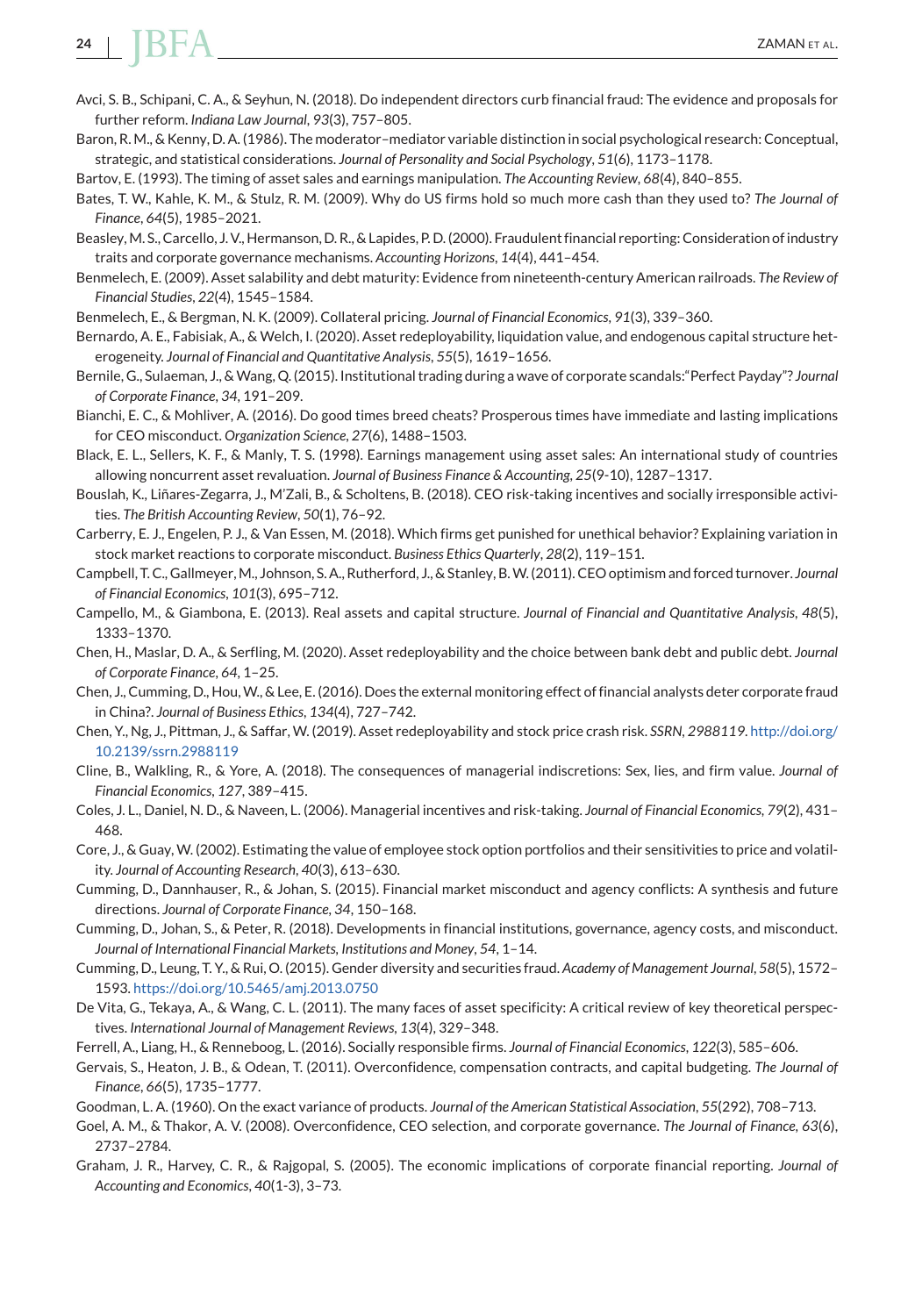- <span id="page-25-0"></span>Guay, W. R. (1999). The sensitivity of CEO wealth to equity risk: an analysis of the magnitude and determinants. *Journal of Financial Economics*, *53*(1), 43–71.
- Gul, F. A., Lai, K., Li, T., & Pittman, J. (2019). Auditors' responses to asset redeployability. *SSRN*, *3543067*. [http://doi.org/10.](http://doi.org/10.2139/ssrn.3543067) [2139/ssrn.3543067](http://doi.org/10.2139/ssrn.3543067)
- Hackbarth, D. (2008). Managerial traits and capital structure decisions. *Journal of Financial and Quantitative Analysis*, *43*(4), 843–881.
- Hall, B. J., & Murphy, K. J. (2002). Stock options for undiversified executives. *Journal of Accounting and Economics*, *33*(1), 3–42.
- Hasan, M., Habib, A., & Alam, N. (2021). Asset redeployability and corporate tax avoidance. *Abacus-A Journal of Accounting Finance and Business Studies*,*57*(2*)*, 183–219.
- Hass, L. H., Müller, M. A., & Vergauwe, S. (2015). Tournament incentives and corporate fraud. *Journal of Corporate Finance*, *34*, 251–267.
- Harjoto, M. A., Hoepner, A., & Li, Q. (2019). A stakeholder resource-based view of CSI: Evidence from shareholder value destruction in china. In S. Taneja (Ed.), *Academy of Management Proceedings* (pp. 10425). Academy of Management. [https:](https://ssrn.com/abstract=3241981) [//ssrn.com/abstract=3241981](https://ssrn.com/abstract=3241981)
- Heese, J., & Pérez-Cavazos, G. (2019). When the boss comes to town: The effects of headquarters' visits on facility-level misconduct. *The Accounting Review*, *95*(6), 235–261.
- Herrmann, D., Inoue, T., & Thomas, W. B. (2003). The sale of assets to manage earnings in Japan. *Journal of Accounting Research*, *41*(1), 89–108.
- Hirshleifer, D., Low, A., & Teoh, S. H. (2012). Are overconfident CEOs better innovators? *The Journal of Finance*, *67*(4), 1457– 1498.
- Hotten, R. (2015, December 10). Volkswagen: The scandal explained. *BBC news.* [https://www.bbc.com/news/business-](https://www.bbc.com/news/business-34324772)[34324772](https://www.bbc.com/news/business-34324772)
- Jain, T., & Zaman, R. (2020). When boards matter: The case of corporate social irresponsibility. *British Journal of Management*, *31*(2), 365–386. <https://doi.org/10.1111/1467-8551.12376>
- Jain, T., Zaman, R., & Harjoto, M. A. (2021). Corporate social irresponsibility (CSiR): Does CEO compensation matter? In S. Taneja (Ed.), *Academy of Management Proceedings*(Vol., 2021, No. 1, p. 15594). Academy of Management.
- Jensen,M. C., &Meckling,W. H. (1976). Theory of the firm:Managerial behavior, agency costs and ownership structure. *Journal of Financial Economics*, *3*(4), 305–360.
- Johnson, S. A., Ryan, H. E., & Tian, Y. S. (2009). Managerial incentives and corporate fraud: The sources of incentives matter. *Review of Finance*, *13*(1), 115–145.
- Jones, K., & Rubin, P. H. (2001). Effects of harmful environmental events on reputations of firms. *Advances in Financial Economics*, *6*, 161–182.
- Karpoff, J. M. (2021). The future of financial fraud. *Journal of Corporate Finance*, *66*, 1–12. [https://doi.org/10.1016/j.jcorpfin.](https://doi.org/10.1016/j.jcorpfin.2020.101694) [2020.101694](https://doi.org/10.1016/j.jcorpfin.2020.101694)
- Karpoff, J. M., Lee, D. S., & Martin, G. S. (2008). The cost to firms of cooking the books. *Journal of Financial and Quantitative Analysis*, *43*(3), 581–611.
- Kim, J. B., Wang, Z., & Zhang, L. (2016). CEO overconfidence and stock price crash risk. *Contemporary Accounting Research*, *33*(4), 1720–1749.
- Kim, H., & Kung, H. (2017). The asset redeployability channel: How uncertainty affects corporate investment. *The Review of Financial Studies*, *30*(1), 245–280.
- Kim, J. H. (2018). Asset specificity and firm value: Evidence from mergers. *Journal of Corporate Finance*, *48*, 375–412.
- King, A. A., & Lenox, M. J. (2000). Industry self-regulation without sanctions: The chemical industry's responsible care program. *Academy of Management Journal*, *43*(4), 698–716.
- Köster, H., & Pelster, M. (2017). Financial penalties and bank performance. *Journal of Banking & Finance*, *79*, 57–73.
- Li, Q., & Xu, L. (2018). Asset specificity and conditional accounting conservatism. *Journal of Business Finance & Accounting*, *45*(7- 8), 839–870.
- Lui, S. S., Wong, Y.-Y., & Liu, W. (2009). Asset specificity roles in interfirm cooperation: Reducing opportunistic behavior or increasing cooperative behavior? *Journal of Business Research*, *62*(11), 1214–1219.
- Malmendier, U., & Tate, G. (2005). CEO overconfidence and corporate investment. *The Journal of Finance*, *60*(6), 2661–2700.
- Malmendier, U., & Tate, G. (2008).Who makes acquisitions? CEO overconfidence and the market's reaction. *Journal of Financial Economics*, *89*(1), 20–43.
- Mann, T. (2014, September 08). GE moves further away from consumers with sale of appliances unit. *The Wall Street Journal*, <https://www.wsj.com/articles/appliances-sale-shifts-ge-further-away-from-consumers-1410197984>
- Merton, R. C. (1973). Theory of rational option pricing. *The Bell Journal of Economics and Management Science*, *4*(1), 141–183. Mishina, Y., Dykes, B. J., Block, E. S., & Pollock, T. G. (2010).Why "good" firms do bad things: The effects of high aspirations, high
- expectations, and prominence on the incidence of corporate illegality. *Academy of Management Journal*, *53*(4), 701–722.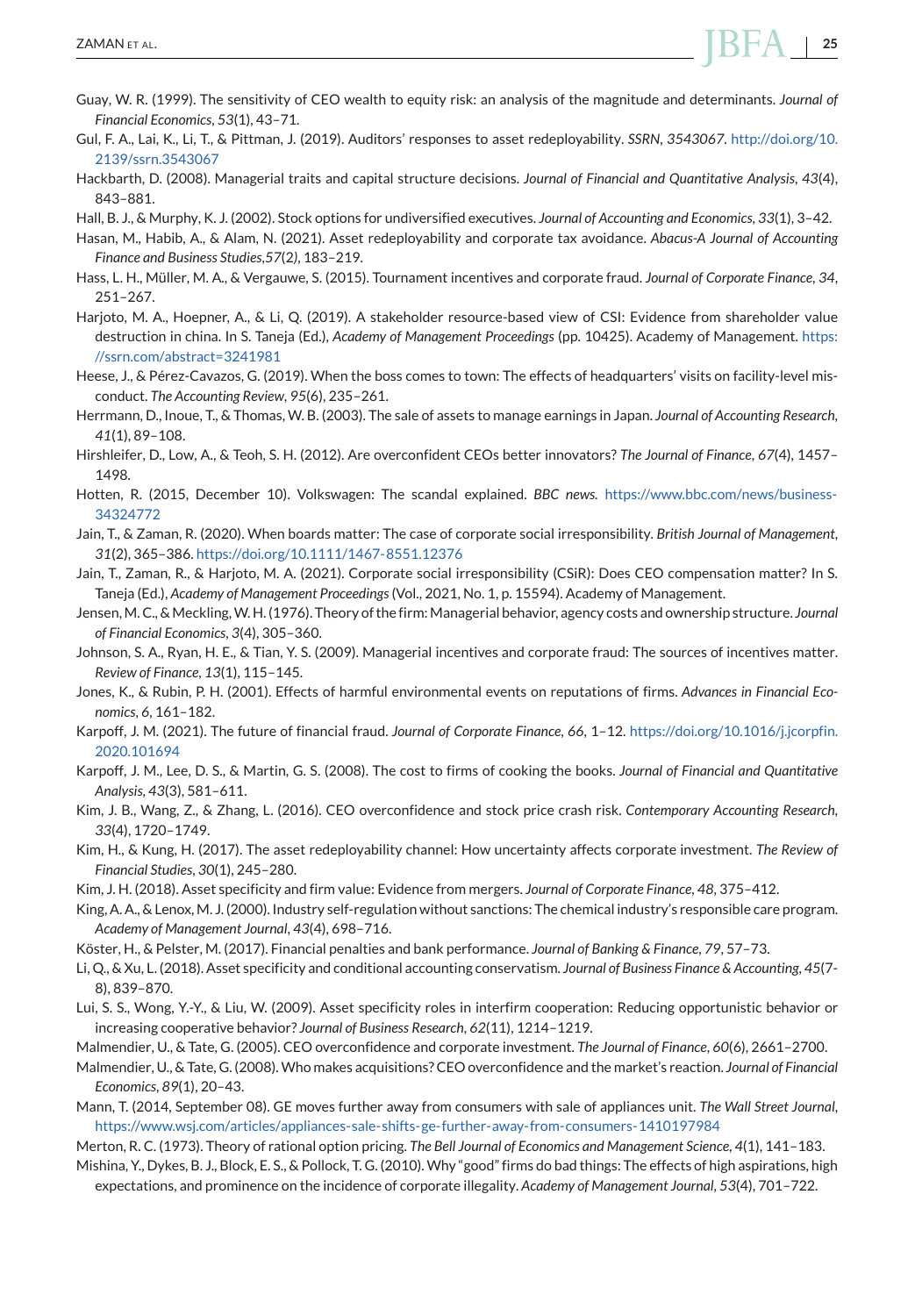<span id="page-26-0"></span>

- Monica, P. (2003, June 03). IBM has the Big Blues. CNN Money. [https://money.cnn.com/2003/06/03/technology/techinvestor/](https://money.cnn.com/2003/06/03/technology/techinvestor/lamonica/index.htm) [lamonica/index.htm](https://money.cnn.com/2003/06/03/technology/techinvestor/lamonica/index.htm)
- Nadeem, M. (2021). Corporate governance and supplemental environmental projects: A restorative justice approach. *Journal of Business Ethics*, *173*, 261–280.
- Nadeem, M., Zaman, R., Suleman, T., & Atawnah, N. (2021). CEO ability, career concerns, firms' lifecycle and investments in intellectual capital. *International Review of Economics & Finance*, *75*, 237–251.
- Ortiz-Molina, H., & Phillips, G. M. (2014). Real asset illiquidity and the cost of capital. *Journal of Financial and Quantitative Analysis*, *49*(1), 1–32.
- Peng, L., & Röell, A. (2008). Executive pay and shareholder litigation. *Review of Finance*, *12*(1), 141–184.
- Preacher, K. J., & Hayes, A. F. (2004). SPSS and SAS procedures for estimating indirect effects in simple mediation models. *Behavior Research Methods, Instruments, & Computers*, *36*(4), 717–731.
- Rajgopal, S., & Shevlin, T. (2002). Empirical evidence on the relation between stock option compensation and risk-taking. *Journal of Accounting and Economics*, *33*(2), 145–171.
- Rezaee, Z. (2005). Causes, consequences, and deterence of financial statement fraud. *Critical Perspectives on Accounting*, *16*(3), 277–298.
- Rong, Y., Tian, C., Li, L., & Zheng, X. (2020). Does asset redeployability affect corporate investment and equity value? *International Review of Economics & Finance*, *70*, 479–492.
- Sauerwald, S., & Su, W. (2019). CEO overconfidence and CSR decoupling. *Corporate Governance: An International Review*, *27*(4), 283–300.
- Schnatterly, K., Gangloff, K. A., & Tuschke, A. (2018). CEO wrongdoing: A review of pressure, opportunity, and rationalization. *Journal of Management*, *44*(6), 2405–2432.
- Sobel,M. E. (1982). Asymptotic confidence intervals for indirect effects in structural equation models. *Sociological Methodology*, *13*, 290–312.
- Tang, Y., Qian, C., Chen, G., & Shen, R. (2015). How CEO hubris affects corporate social (ir) responsibility. *Strategic Management Journal*, *36*(9), 1338–1357.
- Wowak, A. J., Mannor, M. J., & Wowak, K. D. (2015). Throwing caution to the wind: The effect of CEO stock option pay on the incidence of product safety problems. *Strategic Management Journal*, *36*(7), 1082–1092.
- Zahra, S. A., Priem, R. L., & Rasheed, A. A. (2005). The antecedents and consequences of top management fraud. *Journal of Management*, *31*(6), 803–828.
- Zaman, R., Atawnah, N., Baghdadi, G. A., & Liu, J. (2021). Fiduciary duty or loyalty? Evidence from co-opted boards and corporate misconduct. *Journal of Corporate Finance*, *70*, 1–29.
- Zaman, R., Atawnah, N., Haseeb, M., Nadeem, M., & Irfan, S. (2021). Does corporate eco-innovation affect stock price crash risk? *The British Accounting Review*, *53*(5), 1–21.
- Zaman, R., Bahadar, S., & Mahmood, H. (2021). Corporate irresponsibility and stock price crash risk. *International Review of Finance*, *21*, 786–820.
- Zaman, R., Jain, T., Samara, G., & Jamali, D. (2020). Corporate governance meets corporate social responsibility: Mapping the interface. *Business & Society*, *00*(0), 1–63.
- Zhang, X., Bartol, K. M., Smith, K. G., Pfarrer, M. D., & Khanin, D. M. (2008). CEOs on the edge: Earnings manipulation and stock-based incentive misalignment. *Academy of Management Journal*, *51*(2), 241–258.
- Zhao, X., Lynch J. G., Jr, & Chen, Q. (2010). Reconsidering Baron and Kenny: Myths and truths about mediation analysis. *Journal of Consumer Research*, *37*(2), 197–206.

**How to cite this article:** Zaman, R., Atawnah, N., Nadeem, M., Bahadar, S., & Shakri, I. H. (2022). Do liquid assets lure managers? Evidence from corporate misconduct. *Journal of Business Finance & Accounting*, 1–29. <https://doi.org/10.1111/jbfa.12591>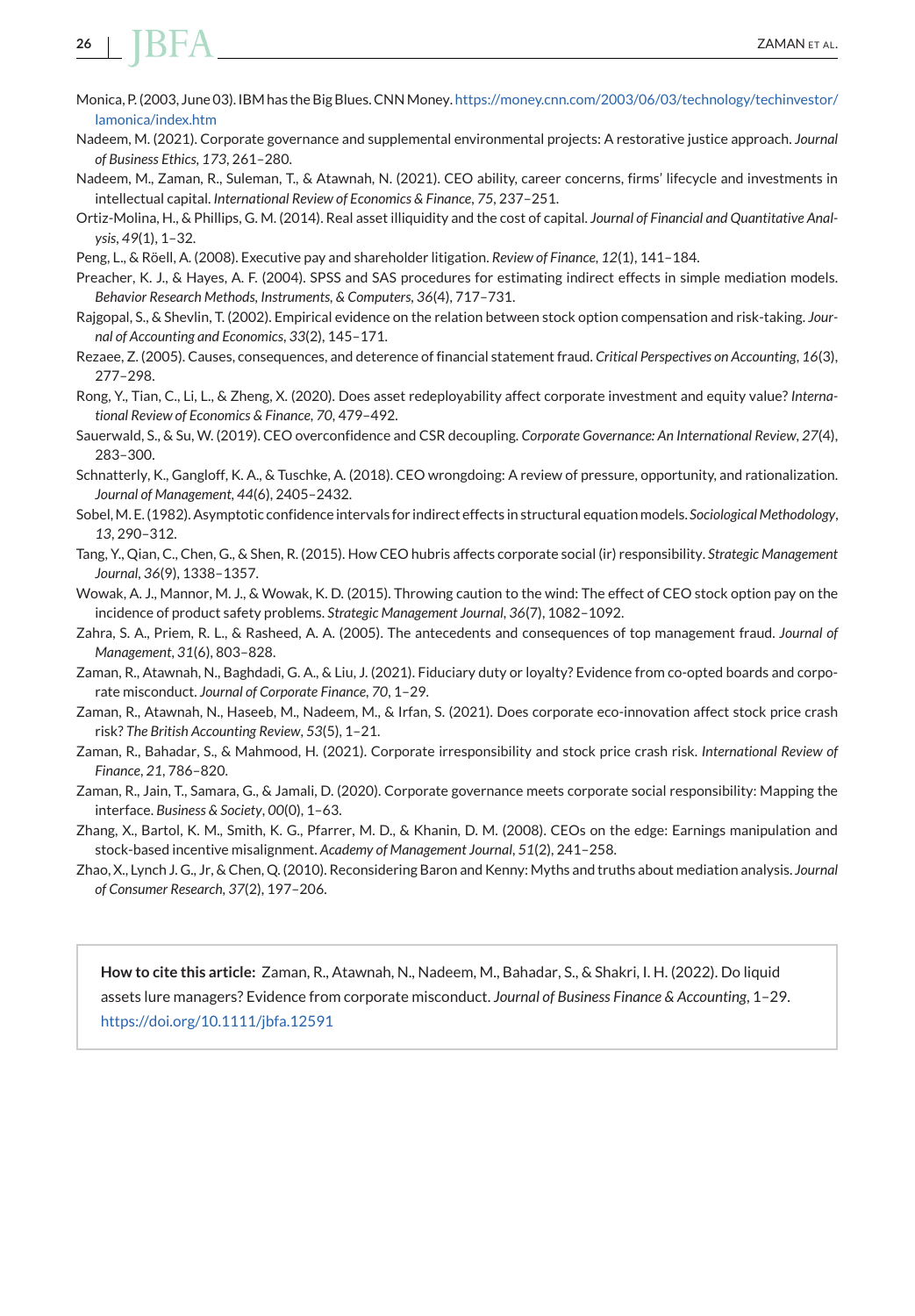# <span id="page-27-0"></span>**APPENDIX A: Definitions of variables**

| <b>Variable</b>          | <b>Definitions</b>                                                                                                                                                                                                                                                                 | <b>Sources</b>                                                  |
|--------------------------|------------------------------------------------------------------------------------------------------------------------------------------------------------------------------------------------------------------------------------------------------------------------------------|-----------------------------------------------------------------|
| Dependent variables      |                                                                                                                                                                                                                                                                                    |                                                                 |
| Ln (Total Penalties\$)   | Natural logarithm of one plus the real penalties in<br>US dollars imposed by regulatory agencies on<br>firm " <i>i</i> " on year " <i>j</i> " due to its engagement in<br>corporate misconduct activities.                                                                         | Authors' calculation based<br>on Violation Tracker<br>database. |
| Ln (Number of Penalties) | Natural logarithm of one plus the number of real<br>penalties in US dollars imposed by regulatory<br>agencies on firm "i" on year "j" due to its<br>engagement in corporate misconduct<br>activities.                                                                              |                                                                 |
| Independent variables    |                                                                                                                                                                                                                                                                                    |                                                                 |
| <b>REDEPLOY</b>          | Asset redeployability score of firm assets from<br>Kim and Kung (2017).                                                                                                                                                                                                            | Kim and Kung (2017)                                             |
| <b>REDEPLOY_CORR</b>     | Correlation adjusted asset redeployability<br>measure of Kim and Kung (2017). This<br>measure captures the extent to which firm<br>output in a particular industry correlates with<br>the output of other firms in the same industry.                                              |                                                                 |
| <b>REDEPLOY EW</b>       | Equally weighted asset redeployability of Kim<br>and Kung (2017). This measure calculates each<br>asset's redeployability score across industries<br>by using the number of firms operating in an<br>industry (equal weights) instead of market<br>capitalization of the industry. |                                                                 |
| <b>Control variables</b> |                                                                                                                                                                                                                                                                                    |                                                                 |
| <b>CSR COMM</b>          | CSR committee: A dummy variable equal to "1" if<br>the company has a CSR committee; otherwise<br>$\Omega$ .                                                                                                                                                                        | Bloomberg database                                              |
| <b>BSIZE</b>             | Board size: Total number of directors on the<br>board.                                                                                                                                                                                                                             |                                                                 |
| <b>BGEND</b>             | Board gender diversity: Number of female<br>directors divided by board size.                                                                                                                                                                                                       |                                                                 |
| <b>BIND</b>              | Board independence: Number of independent<br>directors divided by board size.                                                                                                                                                                                                      |                                                                 |
| <b>ROA</b>               | Return on assets: Ratio of net income to total<br>assets.                                                                                                                                                                                                                          | Compustat database                                              |
| PPE                      | Plant property equipment: Ratio of plant property<br>equipment to total assets.                                                                                                                                                                                                    |                                                                 |
| <b>FSIZE</b>             | Firm size: Natural logarithm of total assets.                                                                                                                                                                                                                                      |                                                                 |
| LEV                      | Leverage: Book value of total debt (DLC + DLTT)<br>divided by book value of total assets (AT).                                                                                                                                                                                     |                                                                 |
| <b>CASH</b>              | Cash holding: Cash and assets readily convertible<br>to cash (CHE) at the end of the fiscal year<br>scaled by book total assets (AT).                                                                                                                                              |                                                                 |

(Continues)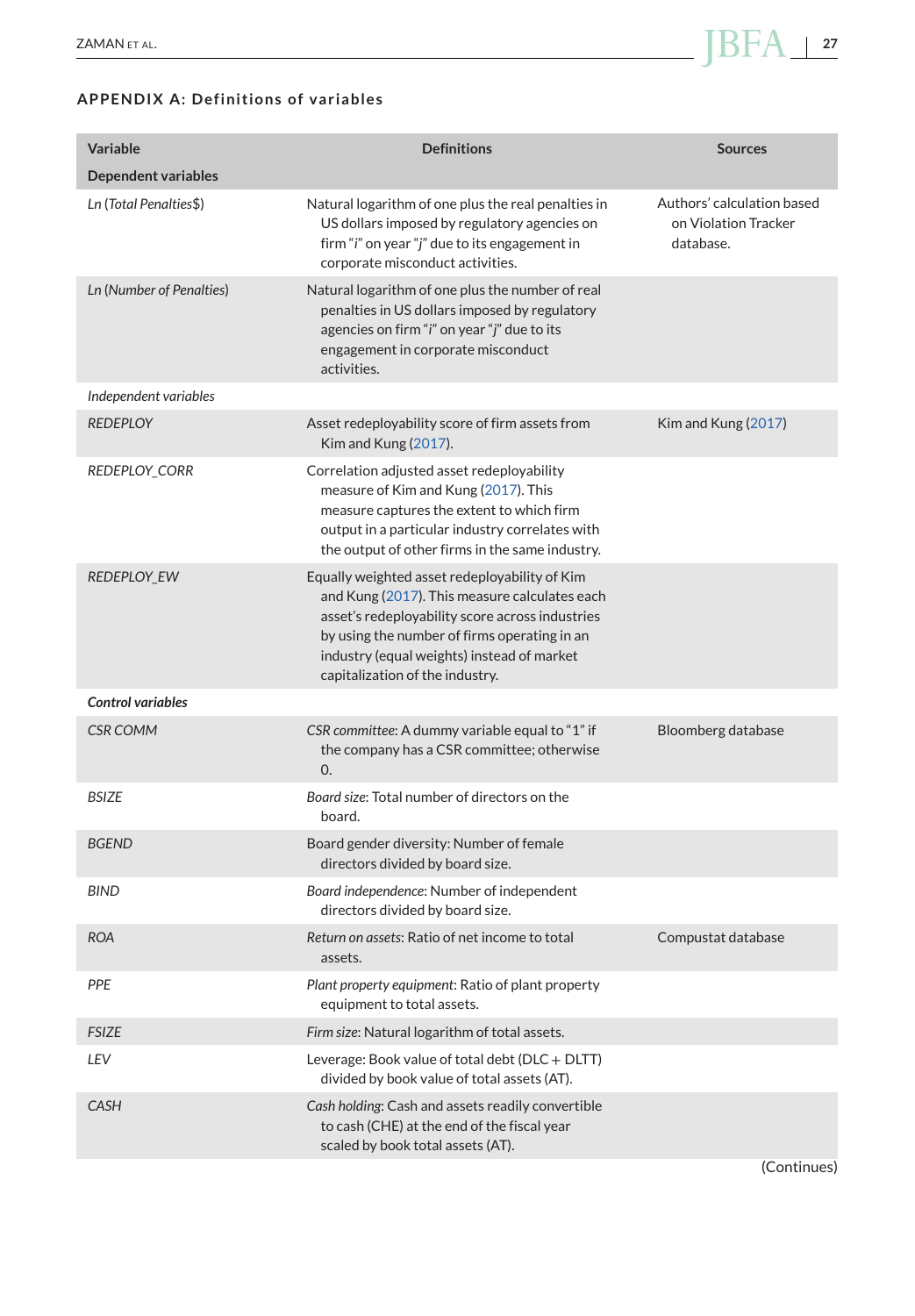| Variable                    | <b>Definitions</b>                                                                                                                                                                                                                                                                                        | <b>Sources</b>      |
|-----------------------------|-----------------------------------------------------------------------------------------------------------------------------------------------------------------------------------------------------------------------------------------------------------------------------------------------------------|---------------------|
| <b>Dependent variables</b>  |                                                                                                                                                                                                                                                                                                           |                     |
| MB                          | Market-to-book ratio = (Total Assets - Common<br>Equity + Price Close * Common Shares<br>Outstanding)/Total Assets.                                                                                                                                                                                       |                     |
| <b>FAGE</b>                 | Firm age: Number of earliest years a firm's name<br>started to appear in the Compustat database.                                                                                                                                                                                                          |                     |
| <b>FRISK</b>                | Firm risk: Standard deviation of annual stock<br>return.                                                                                                                                                                                                                                                  | CRSP database       |
| Ln (BUS SEGMENT)            | Business Segments: One plus natural logarithm of<br>the number of business segments                                                                                                                                                                                                                       | World scope         |
| <b>GEO SEGMENT</b>          | Geographic Segments: Number of geographic<br>segments                                                                                                                                                                                                                                                     |                     |
| <b>Additional variables</b> |                                                                                                                                                                                                                                                                                                           |                     |
| <b>R&amp;D</b>              | R&D intensity measured at the end of the fiscal<br>year, defined as research and development<br>expenditure (XRD) divided by book value of<br>total assets (AT), and all missing values set to<br>zero.                                                                                                   | Compustat database  |
| <b>FIN CONST</b>            | Financial constraints: Calculated using the<br>formula: 0.737*SIZE+0.043*SIZE2 -<br>0.040*AGE; where SIZE is the natural log of<br>book assets (in millions) and AGE is measured<br>as the number of years since the firm was first<br>covered by the Center for Research in<br>Securities Prices (CRSP). | Authors calculation |

#### **APPENDIX A1**

#### **Managerial risk-taking proxies' calculation**

#### **CEO Vega**

To calculate Vega, we rely on three types of variables: (i) firm-level variables (i.e., the stock price at end of the fiscal year, estimated stock volatility, and estimated dividend yield); (ii) option-specific variables (i.e., the number of vested and unvested options, the exercise price of the options and the maturity of option as of fiscal year-end); and (iii) an estimated risk-free rate corresponding to option maturity as of fiscal year-end.

Following Guay [\(1999\)](#page-25-0), and Coles et al. [\(2006\)](#page-24-0), Vega calculation is based on the Black and Scholes option formula valuing for the European call option, as modified to account for dividend payout by Merton [\(1973\)](#page-25-0). The call option is calculated using the following equation:

Option value = 
$$
\left[ Sp \exp^{-dT} N(Z) - Xp^{-rT} N\left(Z - \sigma T\left(\frac{1}{2}\right)\right) \right]
$$

where

$$
Z = \left[ \ln \left( \frac{Sp}{Xp} \right) + T \left( r - d + \frac{\sigma 2}{2} \right) / \sigma T \left( \frac{1}{2} \right) \right]
$$